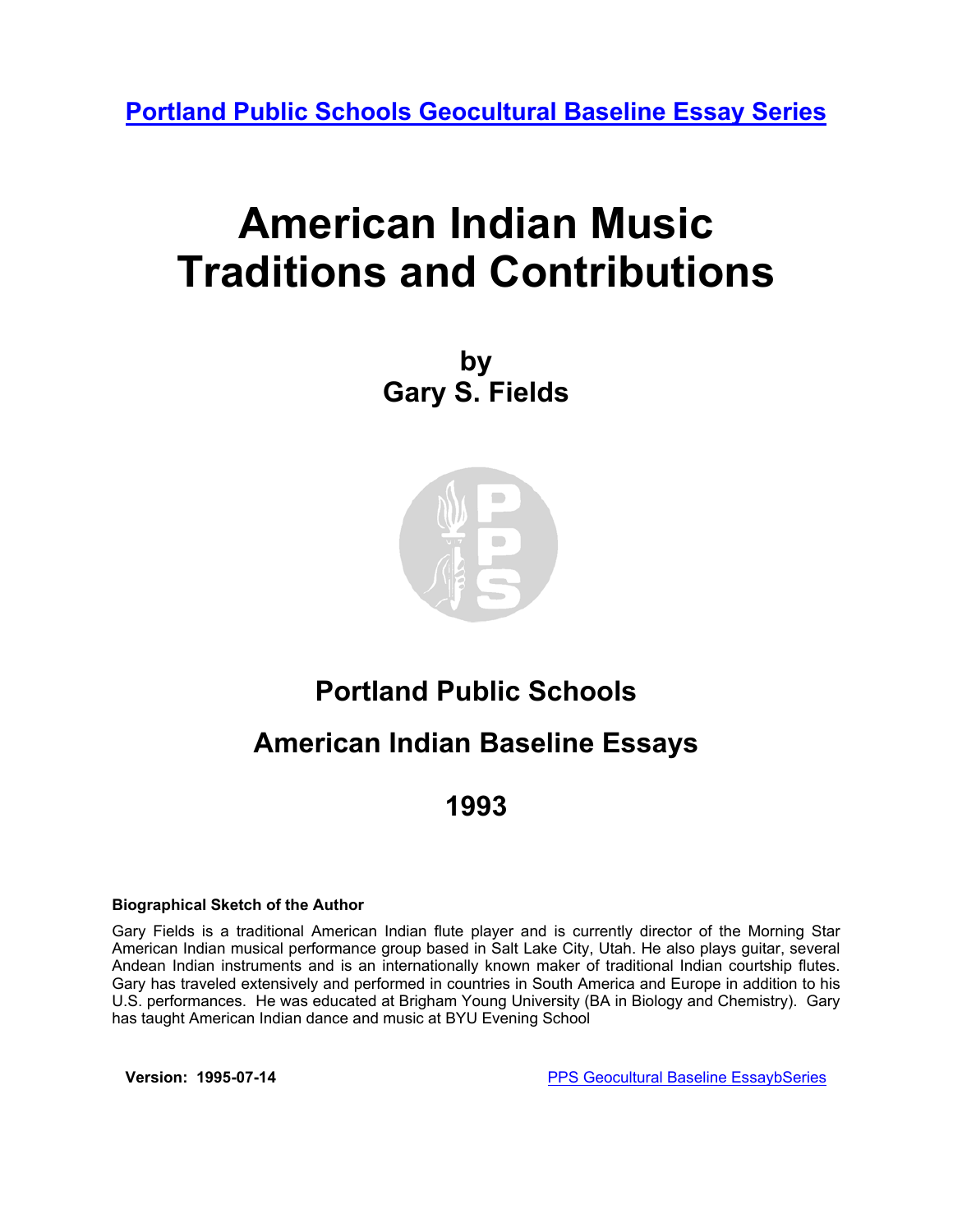## **AMERICAN INDIAN MUSIC TRADITIONS AND CONTRIBUTIONS**

## **CONTENTS**

### **PAGE**

| <b>SONGS</b>                                         |     |
|------------------------------------------------------|-----|
|                                                      | 5   |
|                                                      |     |
|                                                      |     |
|                                                      | 9   |
|                                                      |     |
| Percussion                                           |     |
|                                                      | 20  |
|                                                      | .23 |
|                                                      |     |
|                                                      |     |
|                                                      |     |
|                                                      |     |
|                                                      |     |
| <b>CONCLUSION</b>                                    | .38 |
|                                                      |     |
| APPENDIX B CONTEMPORARY AMERICAN INDIAN MUSICIANS 46 |     |
| <b>REFERENCES</b>                                    | .50 |
|                                                      | .50 |
|                                                      | .52 |
| Index.                                               | 53  |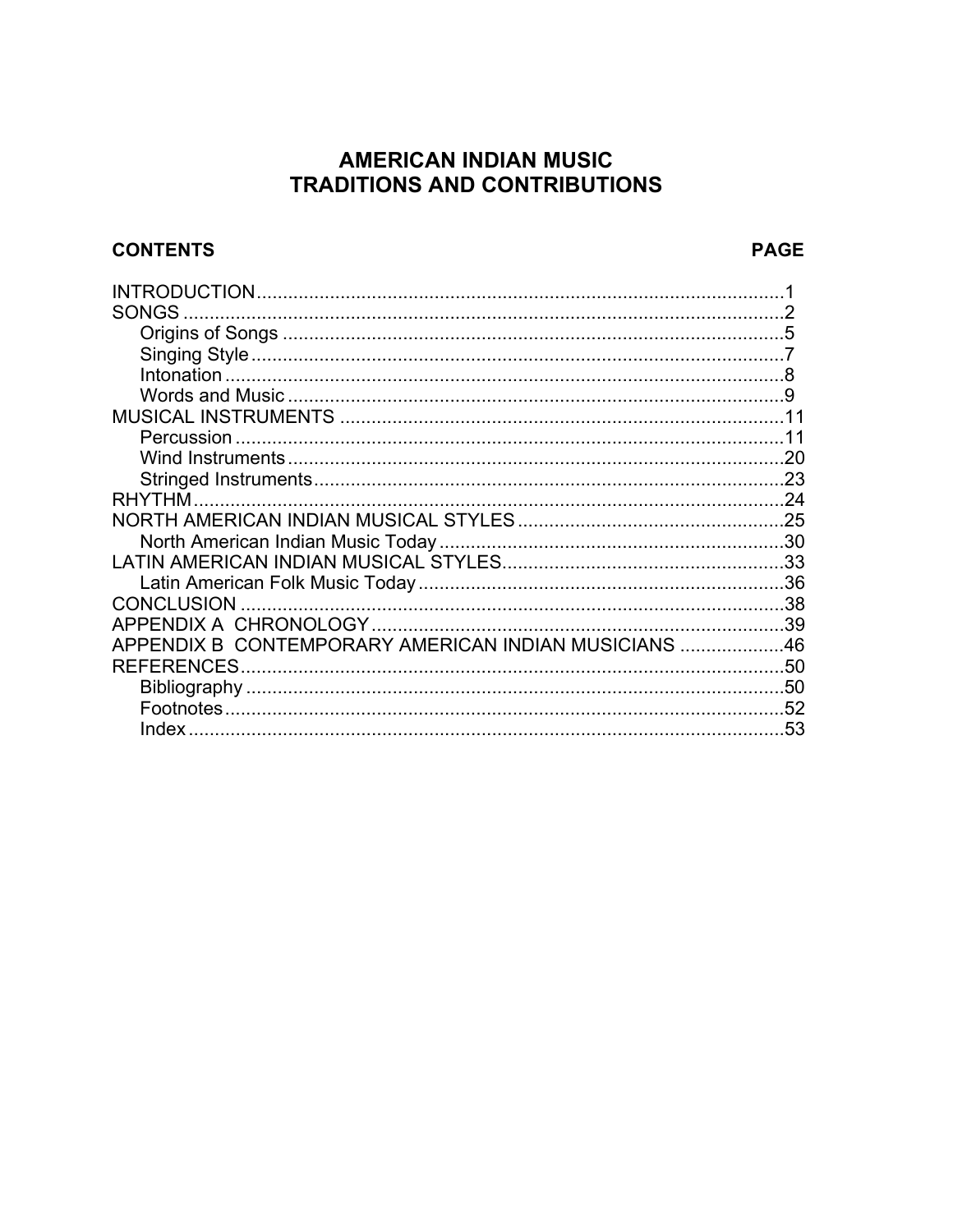## **INTRODUCTION**

<span id="page-2-0"></span>There has been a tendency over the years to think of traditional American Indian cultures as representing a stage through which European cultures passed several millennia ago. Although there may be some parallels, it is much more valuable, when studying cultures, to accept each on its own characteristics. Where comparisons are made, they should be done only as an aid to understanding analogous parts of culture.

This concept is particularly important when studying American Indian music. It is tempting to think of European-American music as evolving and dynamic and all other musics as static. We often hear of the 'stone age' music of tribal peoples or the 'great age of music' of China and India. But all musics have a history and all of them change, though at various rates and not always in the same direction. It would be a great mistake to assume that Europeans, in the days when they lived in tribes, had a music similar to that of American Indians. Musics do not uniformly change from simple to complex. $1$ 

In the world of the American Indian, music has always played a significant role. It was once a means of communing with the spiritual realm, and of bringing the aid of supernatural power into everyday life. For many people today, music still plays this role. However, in addition to that, it has become an essential expression of American Indian identity.

"The importance of American Indian music is found not in its impact on modern scholarship and composition but in the traditions and values it expresses to and for the Indian people. This oral tradition has survived solely because the music was too important to be allowed to die. $^{\prime\prime}$ 

The following essay then is an attempt to present the essence of American Indian music in a meaningful and useful manner. When comparisons are drawn between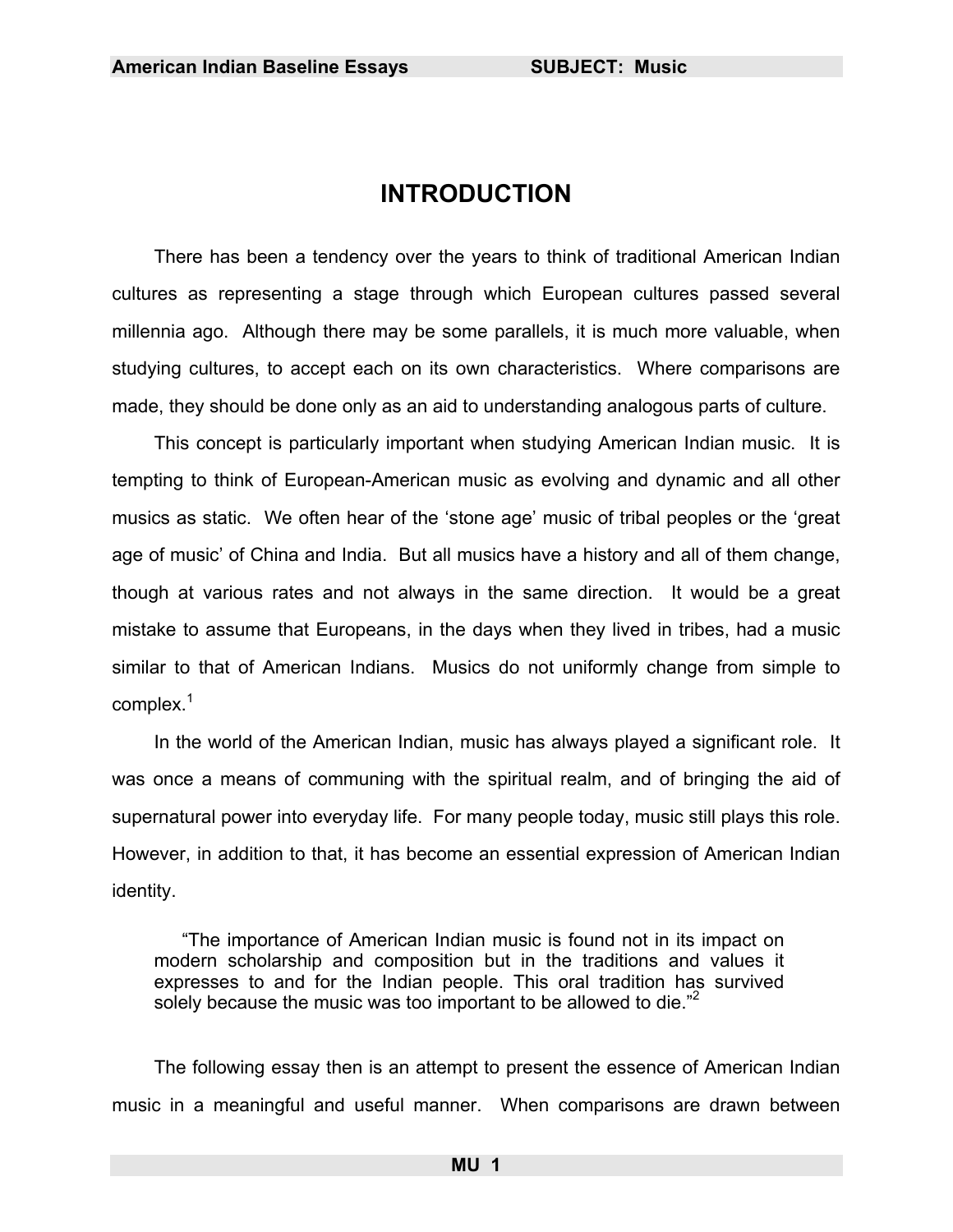<span id="page-3-0"></span>American Indian and European-American culture, it is done solely with the intent to enhance understanding of the principle involved, rather than to make cultural evaluations.

Music is a fundamental component of American Indian culture. It is the soft crooning of a mother's lullaby; or the deep yearning of the lover's flute. Music brings rain, it ensures good crops, it tells stories and legends, it expresses reverence and gives thanks. As one writer expresses, music is, "[t]he spontaneous and sincere expression of the soul of a people."<sup>3</sup>

As with all aspects of Indian culture, an obvious characteristic of the music is the great variety to be found throughout Indian America. Songs from one region may be very different from songs from another. A song from the Northern Plains, for example, may be very different from a song from the Southwestern Desert, which in turn may be very different from a song from Central or South America.

Another obvious characteristic of Indian music is that it sounds very different from the music to which European-American ears are accustomed. So much so, in fact, that on first hearing the music, non-Indian people often remark that they can hear no pattern or melody to it. However, the opposite is actually the case. All Indian music has a very definite style and order.

## **SONGS**

In traditional Indian society music plays many of the same roles that it does in other cultures. It is used for worship, for work, for entertainment, for expressing grief and for gaining strength. However, there is a difference in the attitude about music.

European-American culture tends to think in terms of divisions and categories. Thus, it recognizes religious music, popular music, folk music, rhythm and blues, etc. as distinctive genres. Indian culture, however, tends to take a more holistic view. Religion is inseparable from Indian life. Indian music, in turn, is inseparable from life or religion.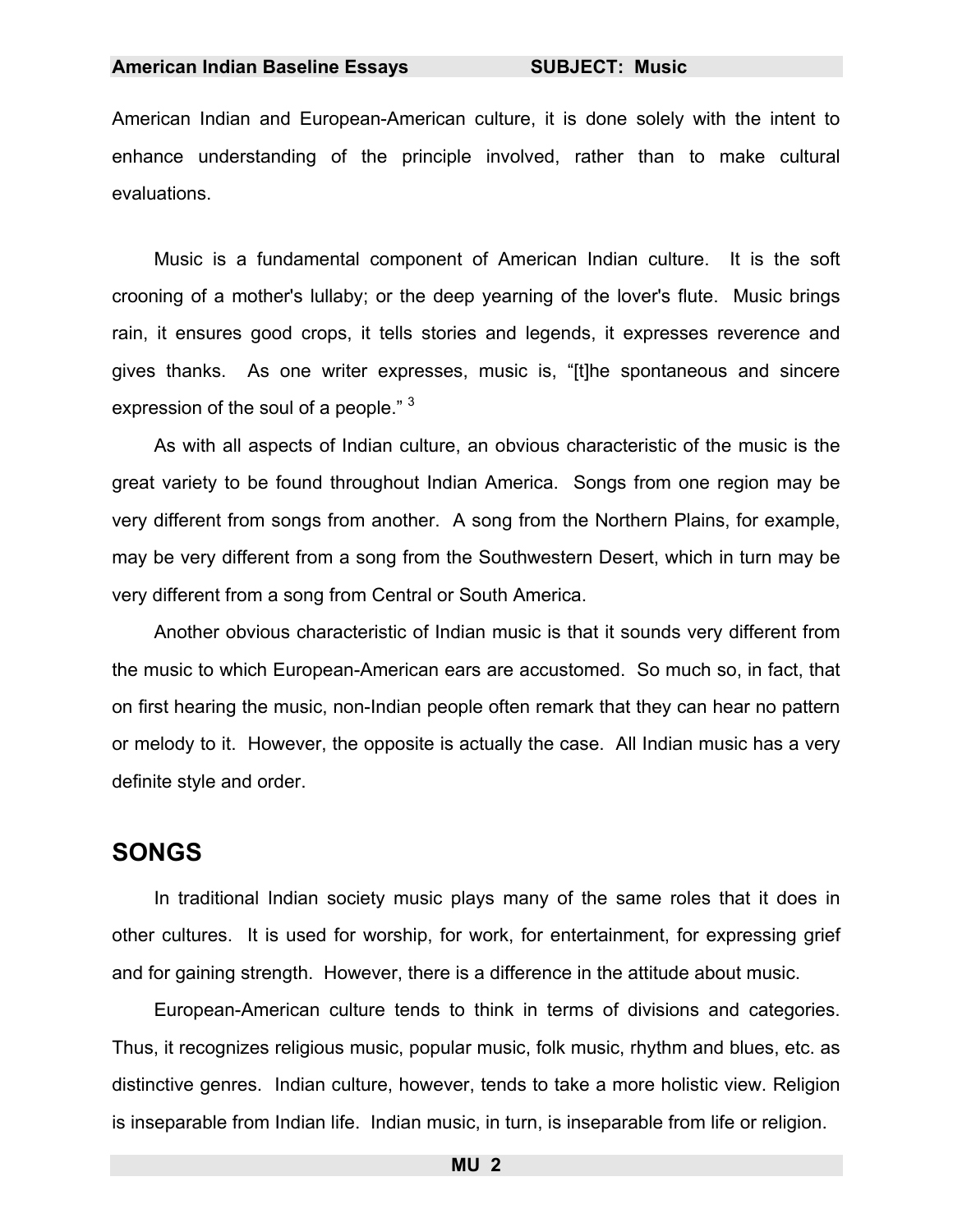#### **American Indian Baseline Essays SUBJECT: Music**

 A song is not simply something to help set a mood or facilitate work, rather it is an integral part of the activity, and has power itself. A traditional corn grinding song may also be a prayer for rain to ensure continued corn crops. A song can bring protection, or it can bring the power of healing.

This concept is so important that some songs and ceremonies, such as Navajo blessing chants, must be performed precisely. Any deviation or errors in the words or music negate the power of the song and the whole process must be either abandoned or begun again from the beginning. So, a song accompanying a religious ceremony not only sets the mood for the worshippers, but carries power in and of itself.

Songs are also used to help teach a person his or her role in society. Many lullabies, for example, were used not as simply a means to put the children to sleep, but also to help prepare them for life. The songs were meant to help the children become healthy, happy, contributing members of their society. The lyrics to one lullaby from the Northwest are, "My little son, you will put a sealing spear into your canoe, without knowing what use you may make of it when you are a man."<sup>4</sup> The words of another Northwest lullaby for a little girl are, "This little girl will pick black salmon berries when the women go to get berries."<sup>5</sup> By hearing these songs over and over, the children gradually learn some of what is expected of them as adults.

Teaching children through the use of songs is also seen in the girl's puberty ceremony of the Mescalero Apache of New Mexico. The song associated with this ceremony contains these words, "Be strong, for you are the mother of a People."

Songs have long been used in association with stories. For many tribes creation stories have been told through song. Some songs from the Great Basin area, thought to be some of the oldest in style, tell through the songs extended stories detailing creation myths. Thus, for these tribes, much of what they considered to be their history was preserved and transferred through song.

Some stories have songs associated with them. The Coyote stories of the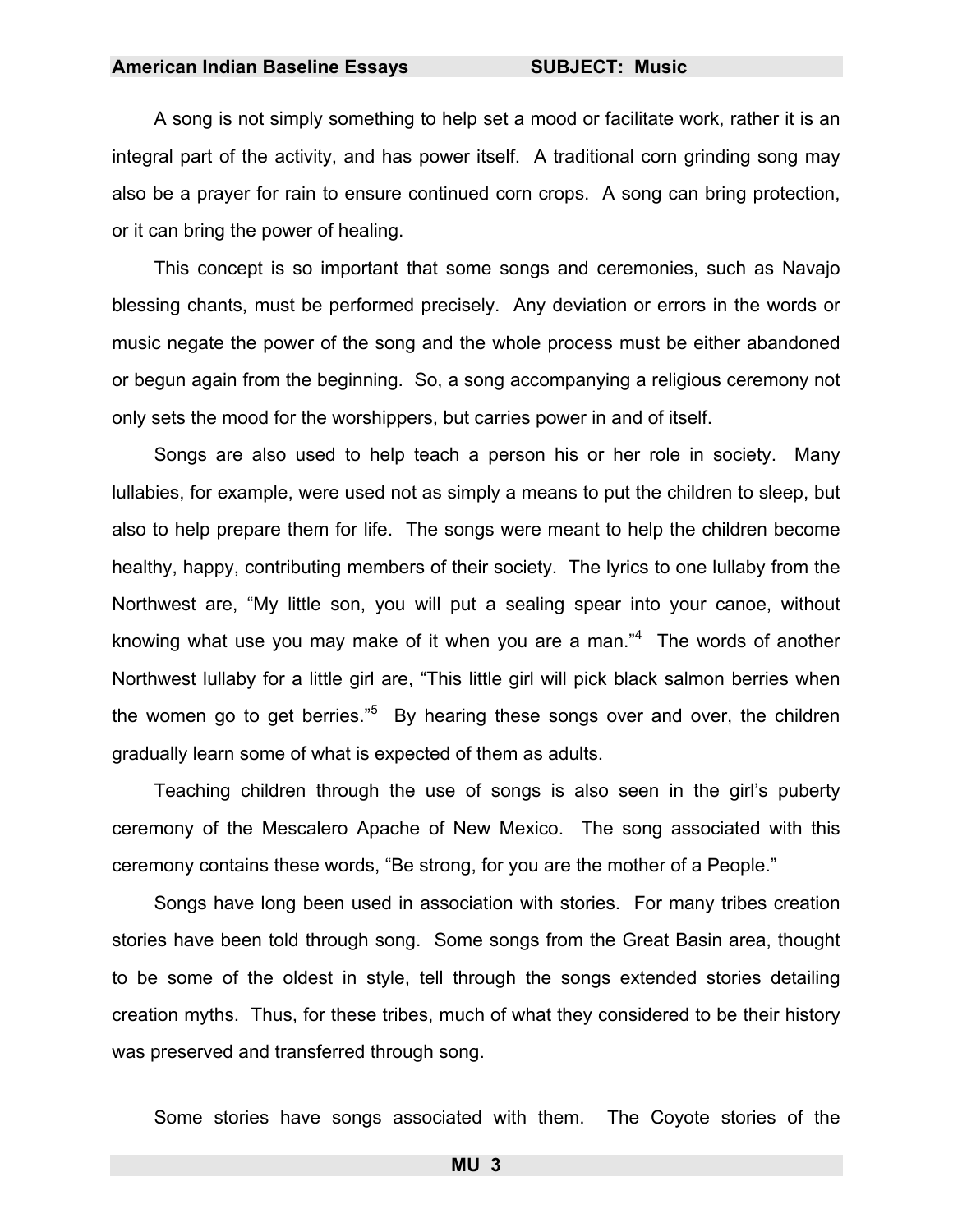#### **American Indian Baseline Essays SUBJECT: Music**

Southwest are well known as teaching stories, much the same as Aesop's fables or Kipling's "Just So" stories. In these stories, just as in Aesop's fables, the animals take on human characteristics, such as speech. Appropriate behavior is taught, especially to the children, through the experiences of the characters in the story.

One such story is intended to teach respect for others. In this story Coyote is out walking one day, when he hears a beautiful song which seems to be coming from a bush. Upon closer inspection, Coyote finds that it is Locust who is sitting on the bush and singing. Coyote begs Locust to teach him the song so that he may take it home to sing for his children. Afraid of Coyote's well known and volatile temper, Locust agrees.

After learning the song, Coyote leaves, singing the song softly to himself. Not paying attention, Coyote trips over a rock in the trail and falls to the ground. While he is dusting himself off, Coyote realizes that he has forgotten the song, and so he returns to the bush. Finding Locust still there, he pleads with Locust to teach him the song again. Locust complies, and again Coyote starts for home. Again he is distracted by something and forgets the song. Once more he returns to Locust and is given the song for a third time.

This time, after Coyote leaves, Locust grows weary of foolish Coyote's carelessness. He climbs out of his skin and flies away, leaving only a hard shell into which he has placed a small stone. When Coyote returns, as Locust expected, he cannot get Locust's shell to sing for him. Becoming very angry, Coyote bites the shell, with painful results, as he breaks a tooth on the stone. While returning home, the frustrated Coyote hears Locust flying away singing a song. The words of this song tell Coyote that he should respect the gifts given by others, for now, as a result of his carelessness and temper, he ends up with nothing but a sore tooth. Of course, when stories such as these are told, the songs are sung by the story teller at the appropriate place in the story.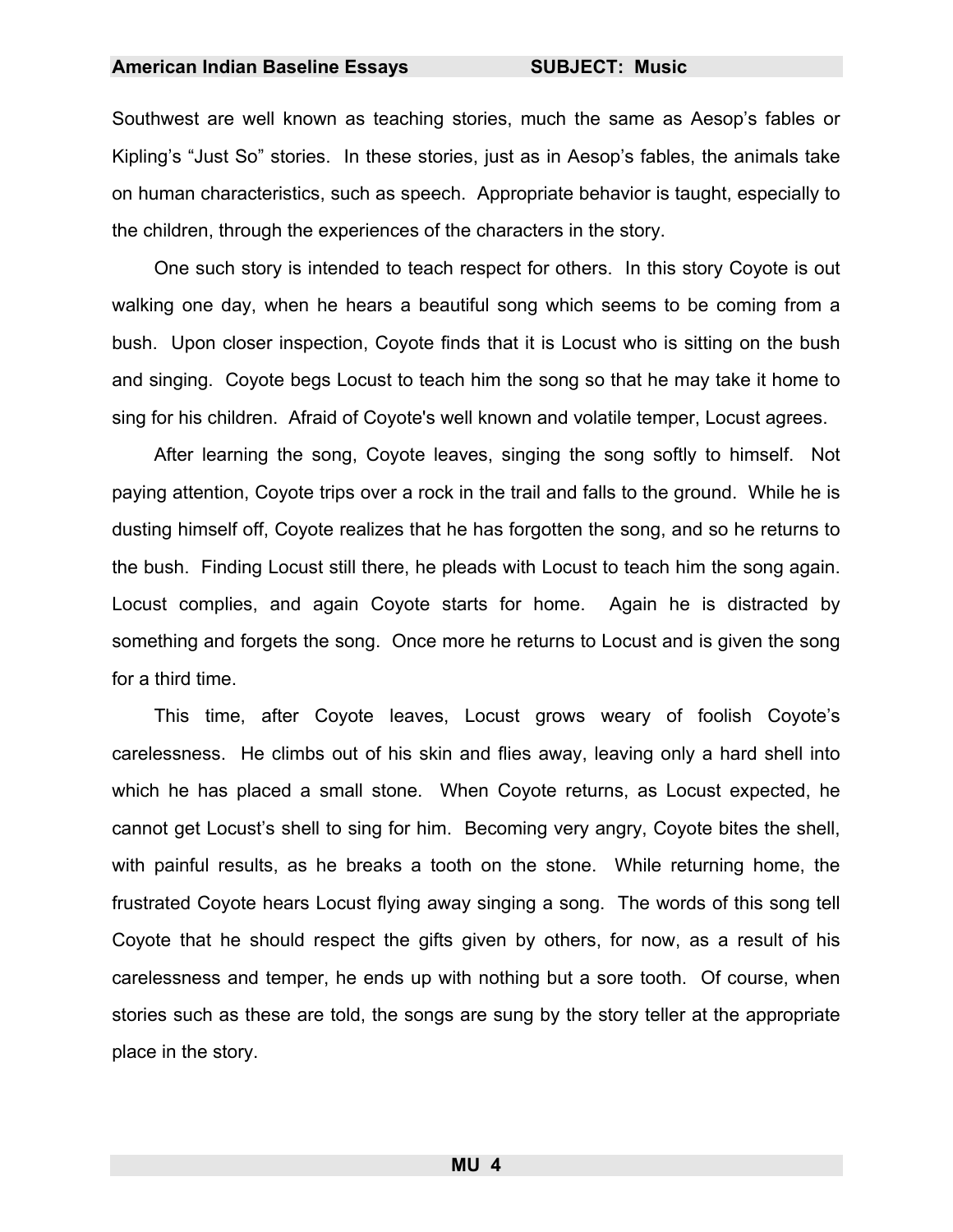<span id="page-6-0"></span>**Origins of Songs** 

In the Indian world songs are often personal or tribal property. One may not use someone else's songs without first having been given those songs, or at least the right to use them. This is accomplished usually by giving a gift to the song's owner.

As personal property, songs can be given as gifts. One Taos man, for example, has made a song for his wife and each of his children, which he has given them as their own personal song.

Today, as it was in the past, many Indian song makers say that the inspiration for their songs is acquired through dreams or visions. It is said that often a songmaker will hear a song in a dream, and will wake up singing it.<sup>6</sup>

In the non-Indian world songs are often classified by title, composer, or by the performers. (Thus we have the *Toccata and Fugue in D Minor*, Beethoven's piano concertos, or Beatle songs.) Indian songs are recognized more by function, tribe, or by place of origin. Very few songs have what could be called a title. Therefore, a song may be recognized as a Hopi Buffalo Dance song, another as a Montana Grass Dance song. One well known song is recognized as "*Crow Fair*" from the celebration of the same name held every year at Crow Agency, Montana, where the song was first heard.

Today some songs which have been given English words are known by a portion of the text. One popular Plains Social Song is often referred to as "*One-Eyed Ford*." The English lyrics are, "When the dance is over Sweetheart, I will take you home i[n](#page-514-2) my one-eyed Ford."

Since Indian songs generally don't have titles as such, and since many songs may be of a given type, such as Grass Dance or Round Dance songs, a singer may indicate which song he has in mind, especially when the song is to be sung by a group, by singing a portion of the melody. This is particularly true of the Plains style songs used so often at Pow-wow celebrations today.

Certain ceremonies have a prescribed set of associated songs. In such cases the singers learn which songs are used for each ceremony. They also know then, the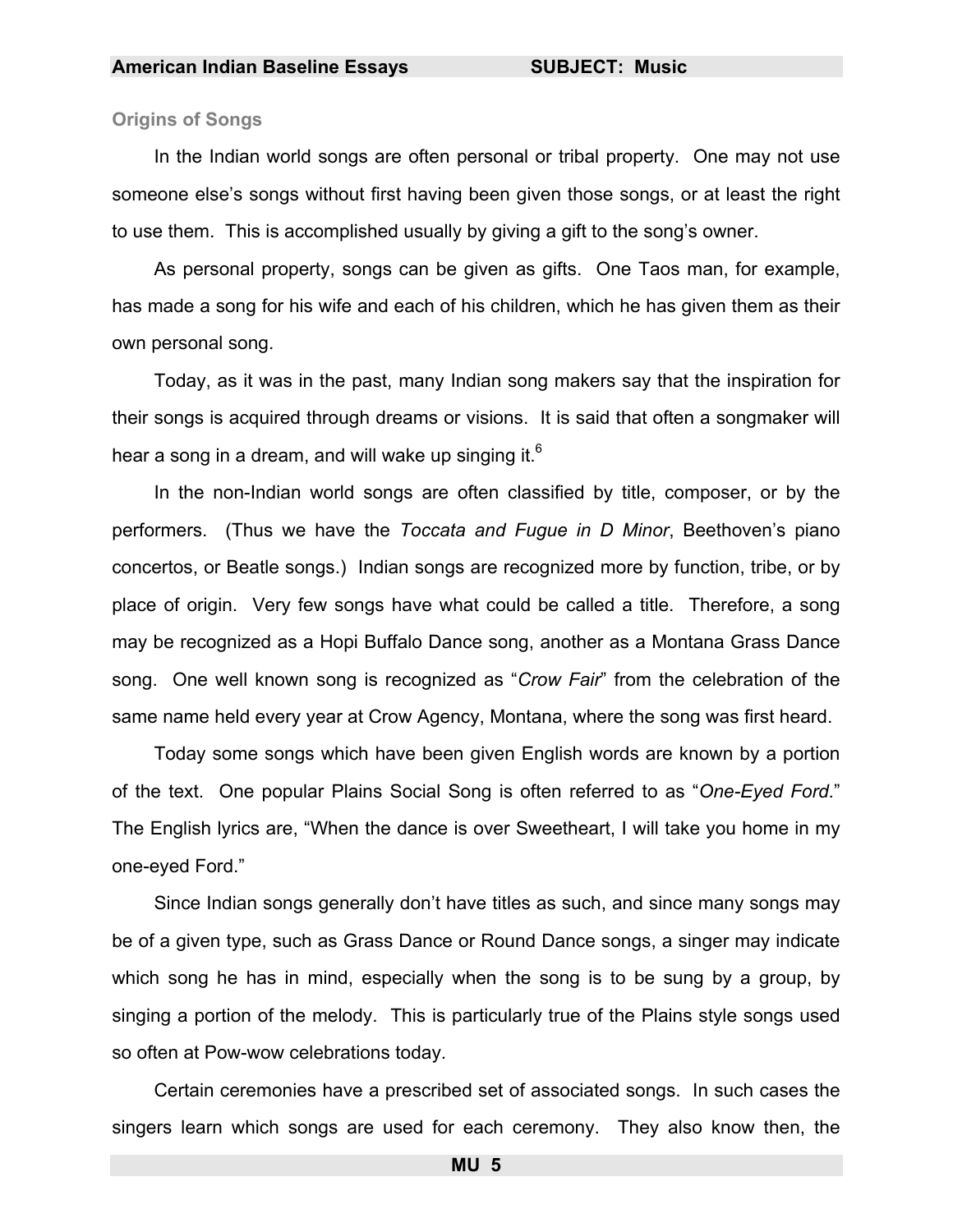specific order in which the songs must be sung to ensure that the ceremony is successful.

The fact that music has traditionally held such an important position in Indian life has led to another characteristic that distinguishes it from European-American music, at least for most of the North American tribes north of Mexico. Before the intrusion of European cultures, there was no body of professional musicians, just as there were no professional artisans. It has been said that:

"Indians generally do not formalize work, art, or religion. They weave them into their daily lives so smoothly that no word exists to convey the idea that they may be separated from the whole pattern of living."

Exceptions to this general pattern did evolve in many of the cultures of Mesoamerica and the Andes.

However, in general each individual used music as part of his or her daily routine, just as any other life skill. Indeed many daily activities had associated songs. These include morning prayer songs, lullabies and corn grinding songs. The Pueblo people of the Southwest, noted in the Indian world for their agriculture, had planting and harvesting songs. Other tribes had songs associated with hunting. Still others had songs that aided in fishing or whaling. Often these were personal or family songs known to only a few individuals, others were songs known widely by most members of a tribe. Of course, if an individual was particularly successful, say with hunting, others sought the secret of his success. By this means personal songs sometimes became tribal songs. Thus, certain individuals became known for their particular song gifts.

Not all people were, of course, equally gifted. Certain ones became better known as singers because of their ability to express the feelings of the song, or because of the particular quality of their [m](#page-514-3)usic. Some people were known for their ability to bring songs to their cultures. This was always considered a spiritual gift, rather than an artistic gift. Whatever the case, Indian music was, "[n]ot the luxury of the cultured few, but the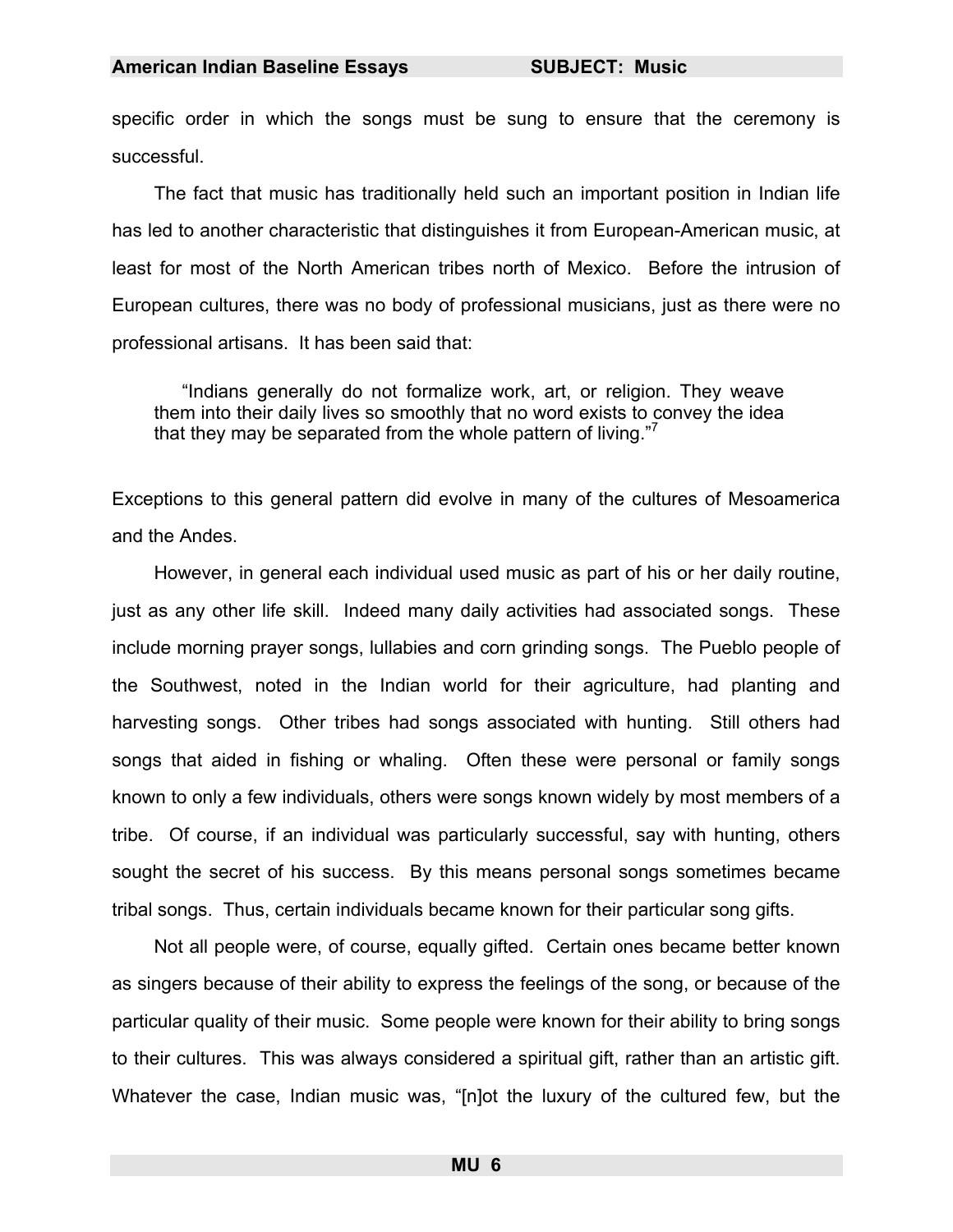<span id="page-8-0"></span>unconscious striving of the many to make beautiful the things of daily living."<sup>8</sup>

### **Singing Style**

Most singing coaches of European-American music teach their pupils what, in recent years, has come to be called 'head singing'. This type of singing is characterized by an elevated soft palate and a relatively relaxed throat. When properly supported by the diaphragm and chest, this produces a certain resonating in the mouth and head. Many operatic and popular singers use this singing style.

Much of Indian singing is done down in the throat. This means that it is done with a certain amount of tension in the throat and vocal chords. This is particularly true of the Northern Plains singers. Some others, such as the Yuman and some California groups, sing with a more relaxed style.

### **Intonation**

The general European-American culture's organization of sounds into music is based mainly on the use of the octave scale. There are major and minor scales. These are based on set tone values called pitches and set intervals between tones. Thus, we have the familiar do, re, mi, fa, so, Ia, ti, do. Tones fitting in between these tones, the half-tones, are known as accidentals. The keynote, or pitch of 'do' on th[e](#page-514-4) scale, tells how high or low the scale will be. This gives the key of the song.

A characteristic of American Indian music is that it does not always keep the standard tones as played on a piano. John Bierhorst, a writer and compiler of information about Indian culture explains:

"[j]ust as in the music of the birds, Indian music does not always keep to the fixed tones that can be played on the piano. Some notes are actually quarter tones - in between the half tones on the piano. Here and there a note may be made up of several tones, like a syllable of ordinary speech."<sup>9</sup>

A common perception of Indian music is that it is all in a minor key. Actually, there is a great variety in both major and minor keys with the major dominating. Much of the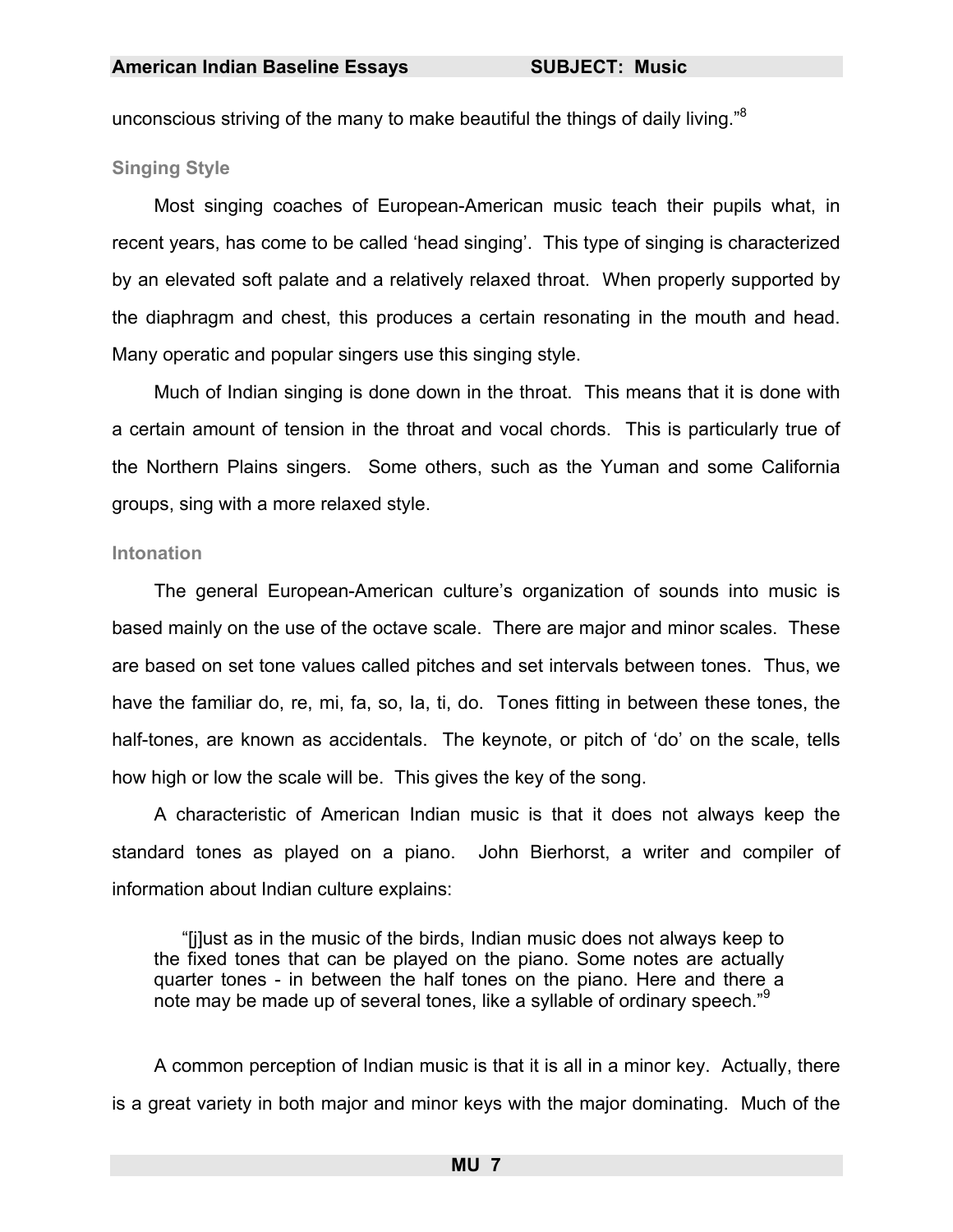<span id="page-9-0"></span>Indian music uses a pentatonic scale, and a common characteristic of many songs is a melodic progression of descending thirds.

Melodies of Indian songs may have a large tonal range, like many of the Plains songs, or may be quite simple having only a few tones. Also, for many songs there is an obvious keynote. For others, as for some songs of the Tono O'odham of Arizona, the melody is so free in form that finding a keynote is difficult.<sup>10</sup>

The use of harmony, or polyphony, is rare among North American Indian songs. Most songs are sung in unison by men or women, or both, depending on the tribe and song. Among the Plains peoples the women will sometimes sing the melody line an octave higher in pitch than the men. The only example of singing in true harmony is among some of the tribes of the Northwest Coast, where some of the songs are sung in parallel thirds, fourths or fifths.<sup>11</sup>

#### **Words and Music**

The strength of Indian songs lies in the songs themselves. Therefore the words used in a song are much less important than the music. In many Indian songs, again with variations from tribe to tribe, most of the song is made up of vocables. These are sounds, such as 'Heya-hey,' made the same way every time, but which do [n](#page-514-5)ot have exact meanings in the same sense that words do. Because of this, Indian songs have been referred to as chants. To the Indian, however they are songs. The vocables express meaning in roughly the same way that 'tra, Ia, Ia, Ia, Ia' in European-American music might be used to express joy. There are conventions which must be followed in singing established songs. In other words. the singer does not simply make up the song as he goes along.

When lyrics are used in Indian music, they are usually quite brief and occupy a set place in the song. For the most part, it was not necessary to use many words because a few words would suggest a widely known idea or event. One such Lakota song consists mostly of the phrase, which translated means, "Friend, where were you?"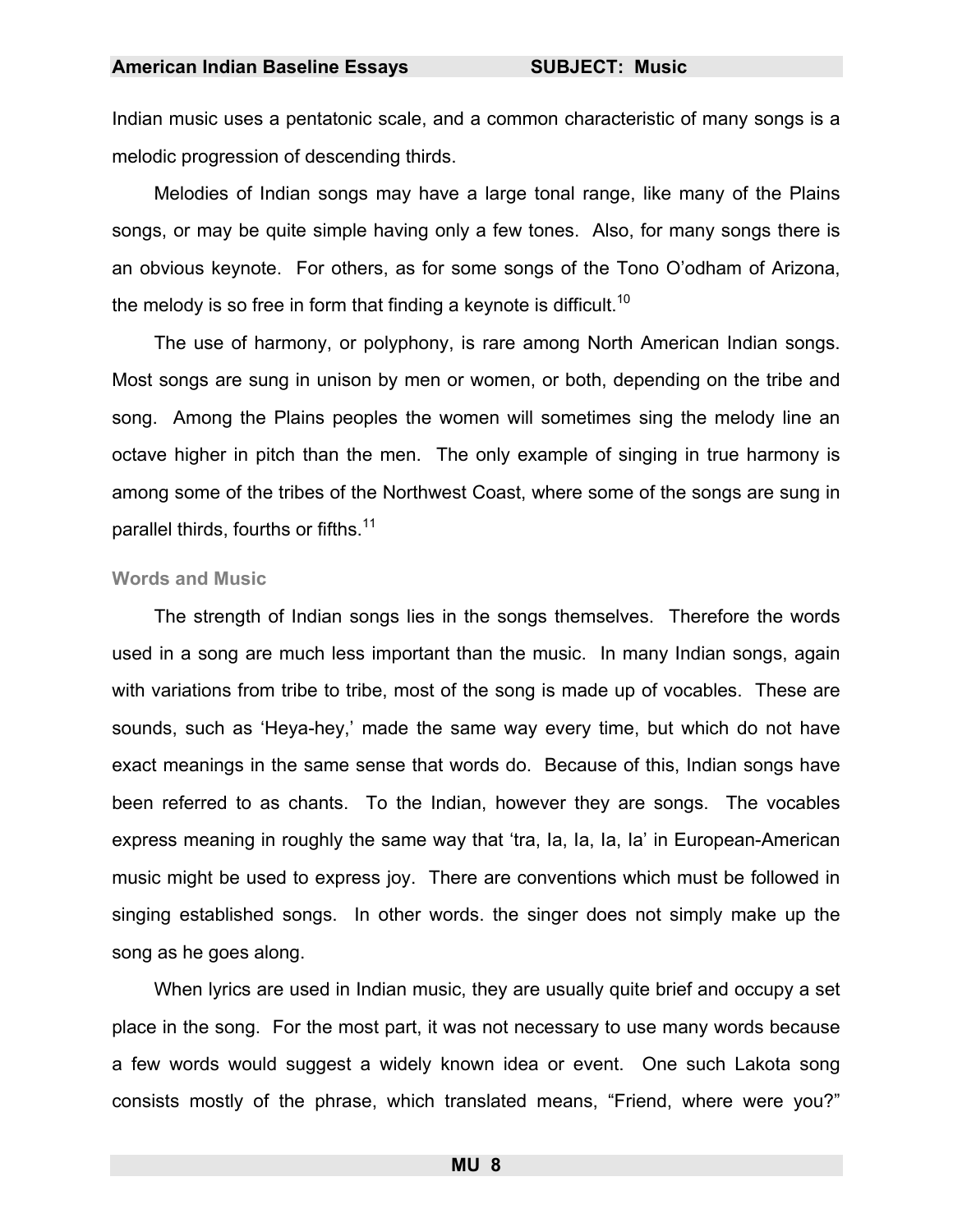#### <span id="page-10-0"></span>**American Indian Baseline Essays SUBJECT: Music**

repeated over and over. It is said that this song was sung by those who participated in the 1876 Battle of the Little Big Horn after their return to those who remained on the reservation. The implied meaning of the song being, "Where were you when we were fighting for our people and way of life?"

Although Indian songs tend to contain few words, they are very expressive of the feelings of the singer. A Tsimshian love song from the Northwest says, "Something like an arrow runs through my heart when I remember my sweetheart." A Lakota song for a newborn baby boy has these words, "Father, Great Spirit, behold this boy! Your ways he will see."

Another reason that Indian songs have few words has to do with the fact that they are often used in obtaining help from the supernatural. For the most part, it is said that those who inhabit the spiritual realm need not have things explained to them. For example, one Kwakiutl fisherman's prayer song says simply, "Old man, put your hands on the sea and press down."<sup>12</sup>

## **MUSICAL INSTRUMENTS**

As with other aspects of Indian culture, there is a great variety in musical instruments, although these can be separated into only two major divisions; percussion and wind. However, what is lacked in type is more than compensated for in variety. Stringed instruments are used in very few traditional Indian musical cultures, but have been adopted by many since Contact.

This section principally covers the types of musical instruments used in North America. The distinctive Indian instruments in much of what is now called Latin America are mentioned below in the section on the native music of that part of the Americas.

#### **Percussion**

Percussion instruments are by far the most common type of American Indian musical instrument. Many singers will not sing without using a drum or a rattle, or at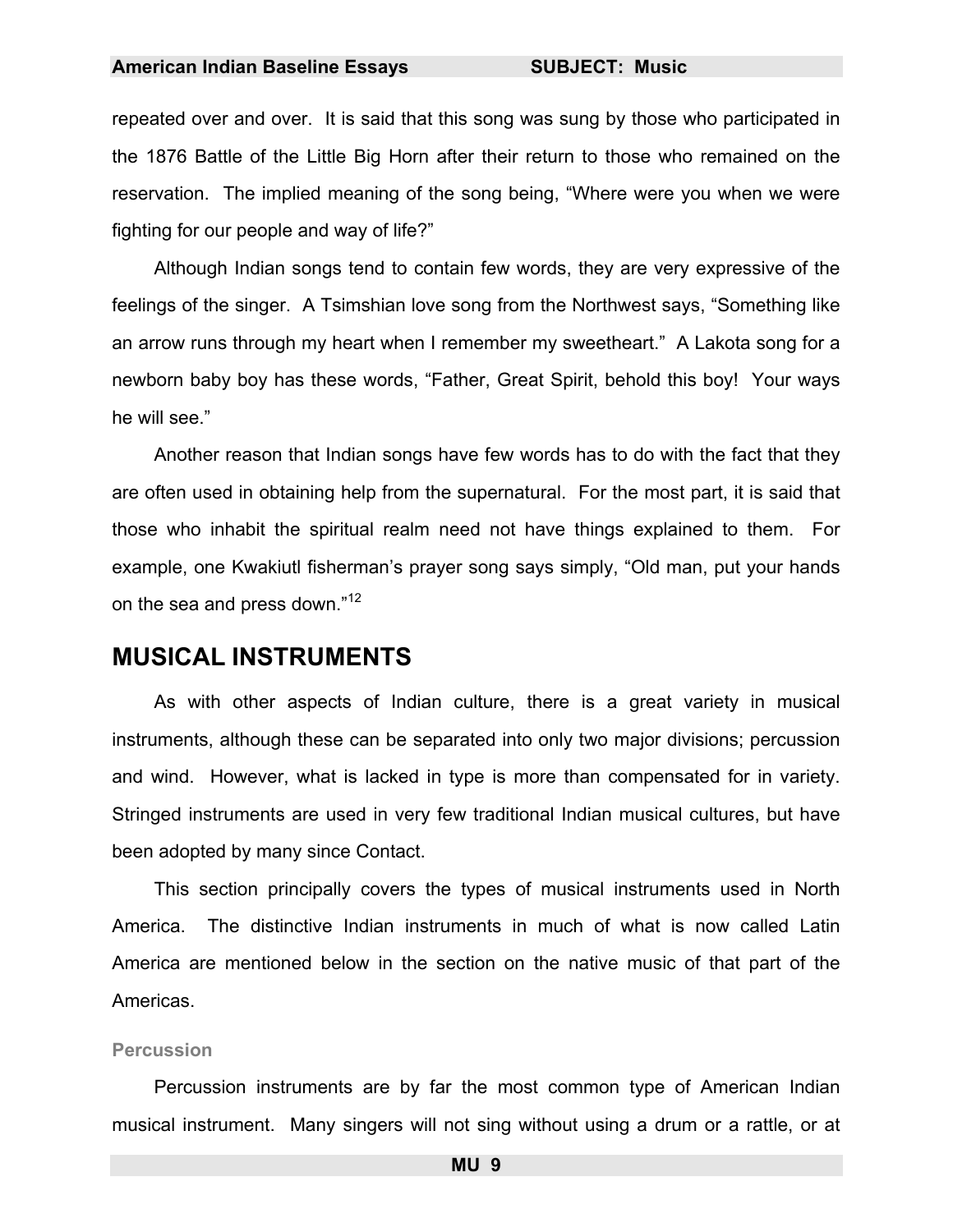least tapping a hand to keep rhythm.

 **Drums** come in many varieties. However, the term 'tom-tom' is never used by traditionalist Indians to refer to drums.

**Hand drums** are probably the most common type of drum in North America. These are made by stretching a wet hide over a frame. The frame is usually about an inch and a half to three inches wide and made of cedar or some other wood that can be soaked and bent. The drum itself may be as small as twelve inches, or as large as twenty-four inches in diameter. Some Inuit ('Eskimo') hand drums may even be as large as three or four feet across.

In the late 19th and early 20th centuries, it became popular in some places to use the wooden boxes in which cheese 'rounds' were shipped to make drum frames. A common custom today is to use sections cut from European-style band drums (often snare drums) to make the frames. Also today, as has been done for centuries, the heads of hand drums are often painted with designs of significance to the drum maker or owner.

 **Large Drums** for group singing are also widely used. These drums are usually two-headed drums, again with the heads made of rawhide laced together with rawhide thongs. The frames may be sections of a hollowed out log, or as has become common today, be cut down from the frame of a modern bass drum, with the heads removed and replaced with rawhide. Such large drums are commonly used at pow-wows today. They were once hung on stakes pounded into the ground, or on frames so that the singers could sit around the drum. Today these large drums are either hung on frames or set in the center of the seated singers, each of whom may put a toe under the drum to lift it off the ground, depending on how much resonance is desired.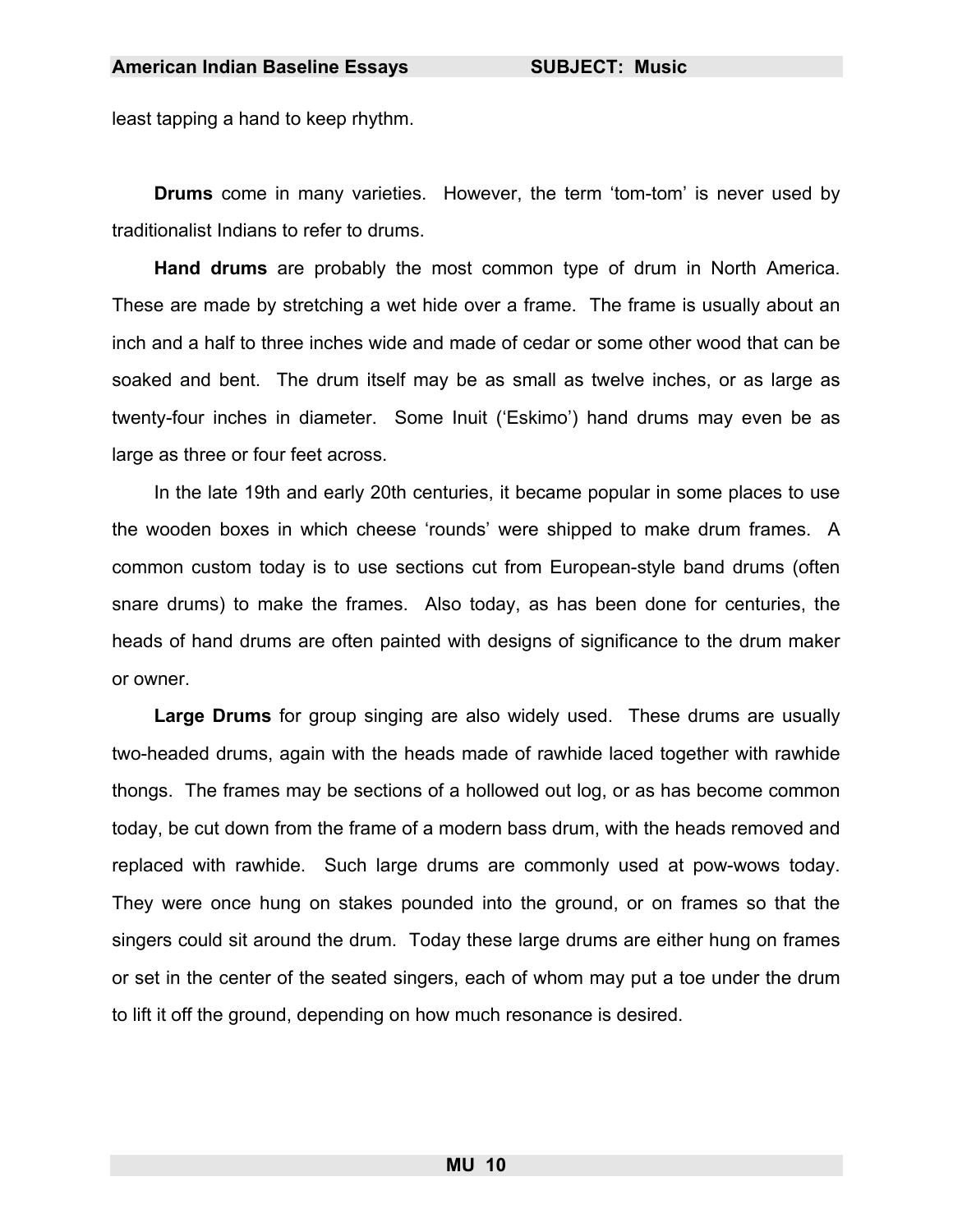#### <span id="page-12-0"></span>**American Indian Baseline Essays SUBJECT: Music**



Plains hand drum, obverse (front) side showing painted rawhide head.

Plains hand drum, reverse (back) side showing hoop frame, lacing and beater.



Drawn by author.



showing a drumhead painted in symbols representing a spiritual journey important to

Drawn by the author.

Among the Pueblos of the Southwest, many of the ceremonial and social songs are sung by a 'chorus' of male singers. This may consist of as many as fifty men and boys, several of whom have and play drums. These are two-headed, 12-l8 inches in diameter and two to three feet tall, and are made from sections cut from cottonwood logs. Drums such as these being fairly large, produce a deep thumping sound.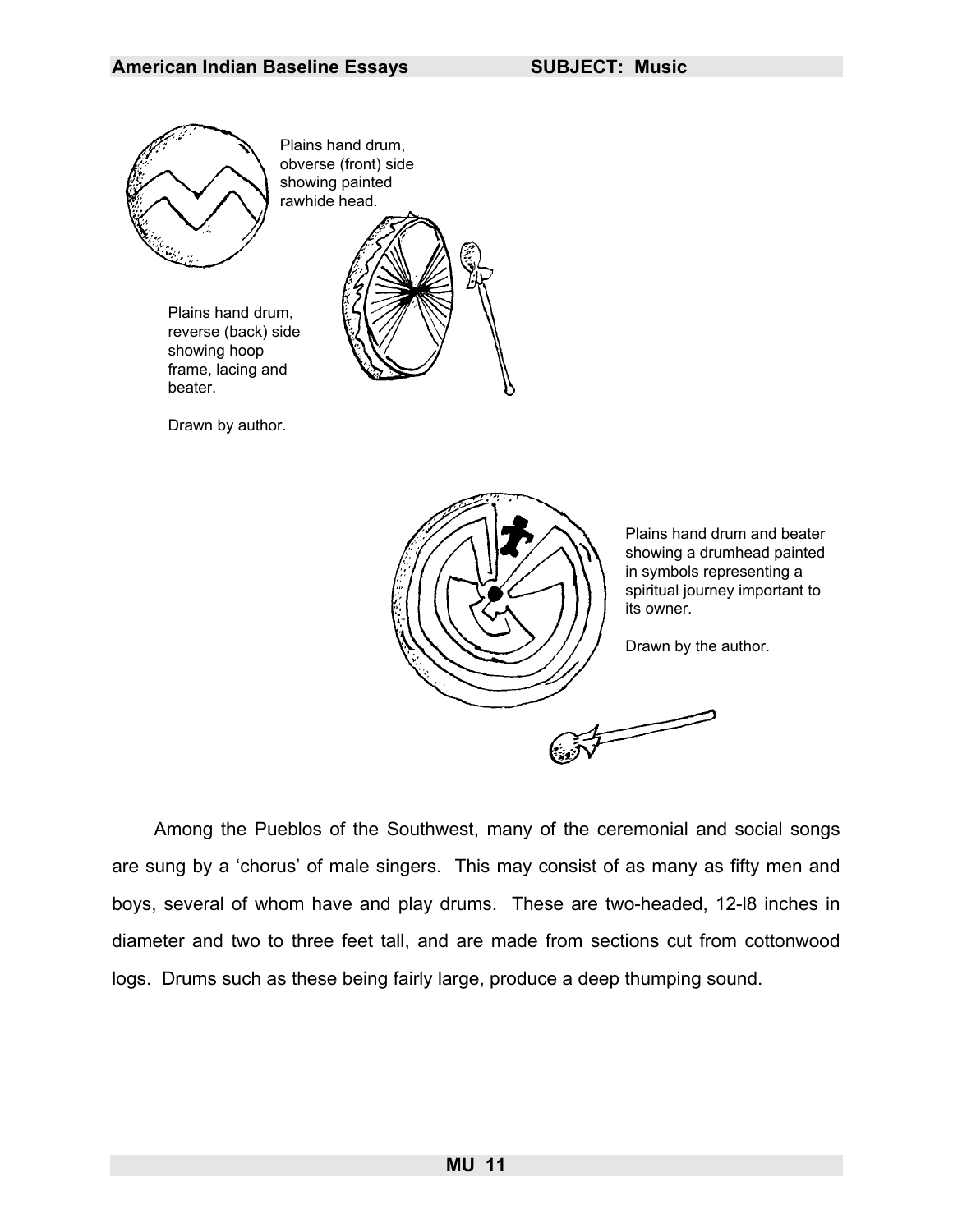



A large, double-headed Pueblo drum.

Drawn by the author.

Drums have also been made by placing a rolled up hide on the ground and striking it with a stick. Such drums are still used in various ceremonies among the Rio Grande Pueblos in New Mexico. The Ute people of Utah used a drum made by simply stretching the hide between a circle of singers. Each would hold the edge of the hide in one hand and strike it with a stick held in the other hand.

One unusual drum was made by the Miwok of California. A green hide was stretched over a shallow hole in the ground and pegged on opposite sides. When this dried it made a resonant drum on which a dancer danced to produce the rhythm.<sup>13</sup> An illustration appears below.



The Tono O'odham ('Papago') use a **basket drum** called a tamoa. For this drum,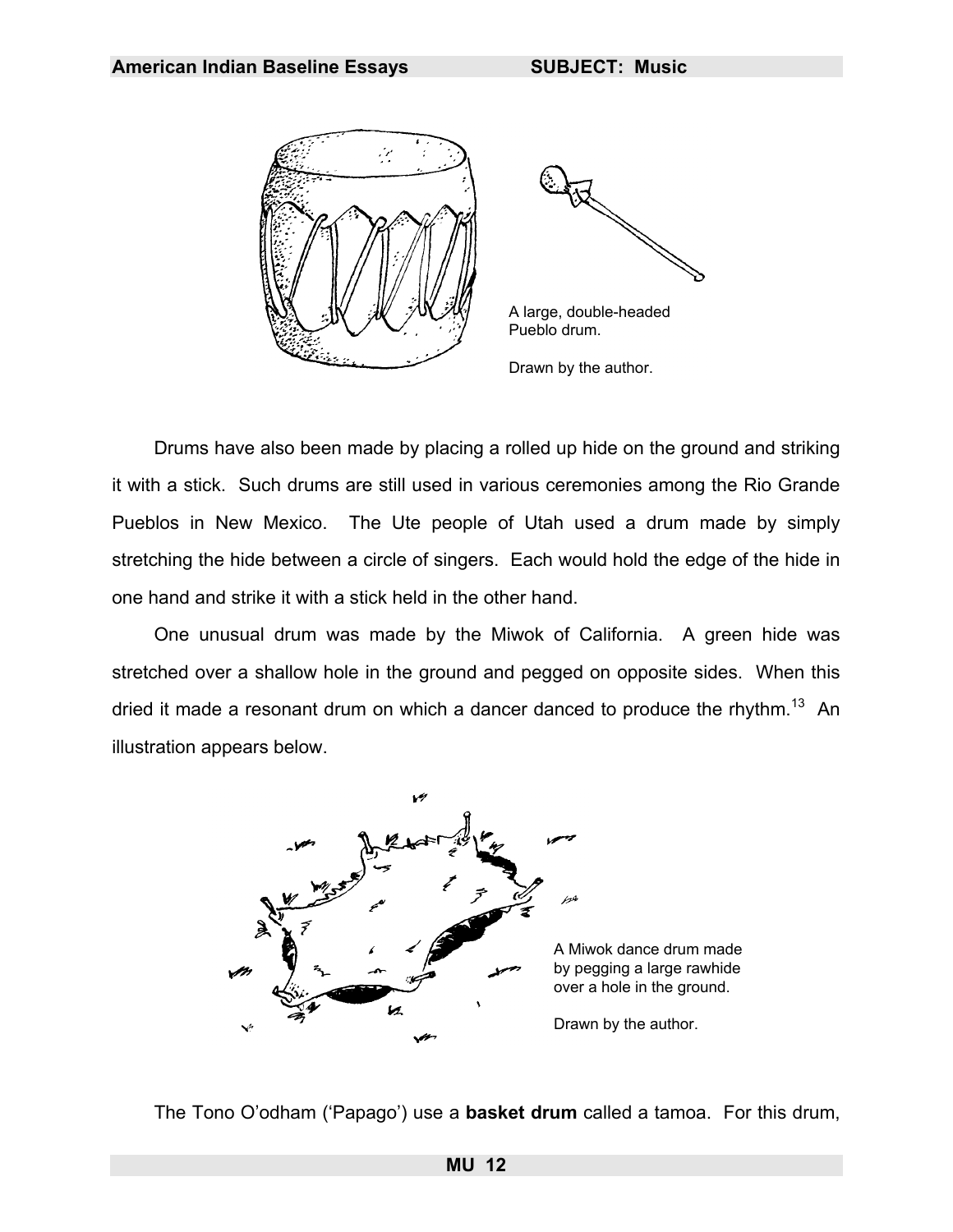a basket of medium size is used. It is inverted on the ground and the singers strike it with their hands.

In the Northwest Coastal area some drums were actually wooden boxes made of cedar. These were open at one end and at the bottom. Some songs were accompanied by the beating of short sticks on partially hollowed out logs or planks. Among the Nootka of the Northwest Coast, certain songs were accompanied by the striking of sticks on planks. In some songs this was combined with the use of a hand drum. Some songs of the Makah Day celebration in the Northwest were accompanied by the pounding on the floor of heavy spears held by the singers.<sup>14</sup>

Also in the Northwest and in California, we find the use of '**foot drums**,' which consisted of large wooden boxes suspended from the ceiling of a longhouse. The players would sit on the boxes and keep time by thumping their heels against the side of the box.<sup>15</sup> The Maidu of California, made a type of foot drum by inverting partially hollowed out logs over shallow pits. The players in this case made the sound by stomping on the logs.

It is theorized by some that large pits sometimes found in the floors of kivas (large, circular ceremonial rooms, partly underground) of Anasazi pueblos may have been used for a similar purpose. Earl Morris proposed, after his restoration of the Great Kiva at Aztec Ruins in northern New Mexico, that two large pits found inside may have once been covered with boards and danced upon. The sound of the dancers' feet on the boards reverberating in the pits, would have provided the rhythm to accompany the song. This is, however, mostly speculation and there is little in the way of direct evidence to support Morris' theory.

Another type of drum used in many parts of the Indian world is the **water drum**. These are made by stretching a piece of hide over an iron kettle, the mouth of a clay pot, or over the end of a log hollowed out so that one end is closed. Drums such as these can be tuned somewhat by splashing some of the water against the head to vary the tone, or by varying the amount of water inside the drum. Today the water drum is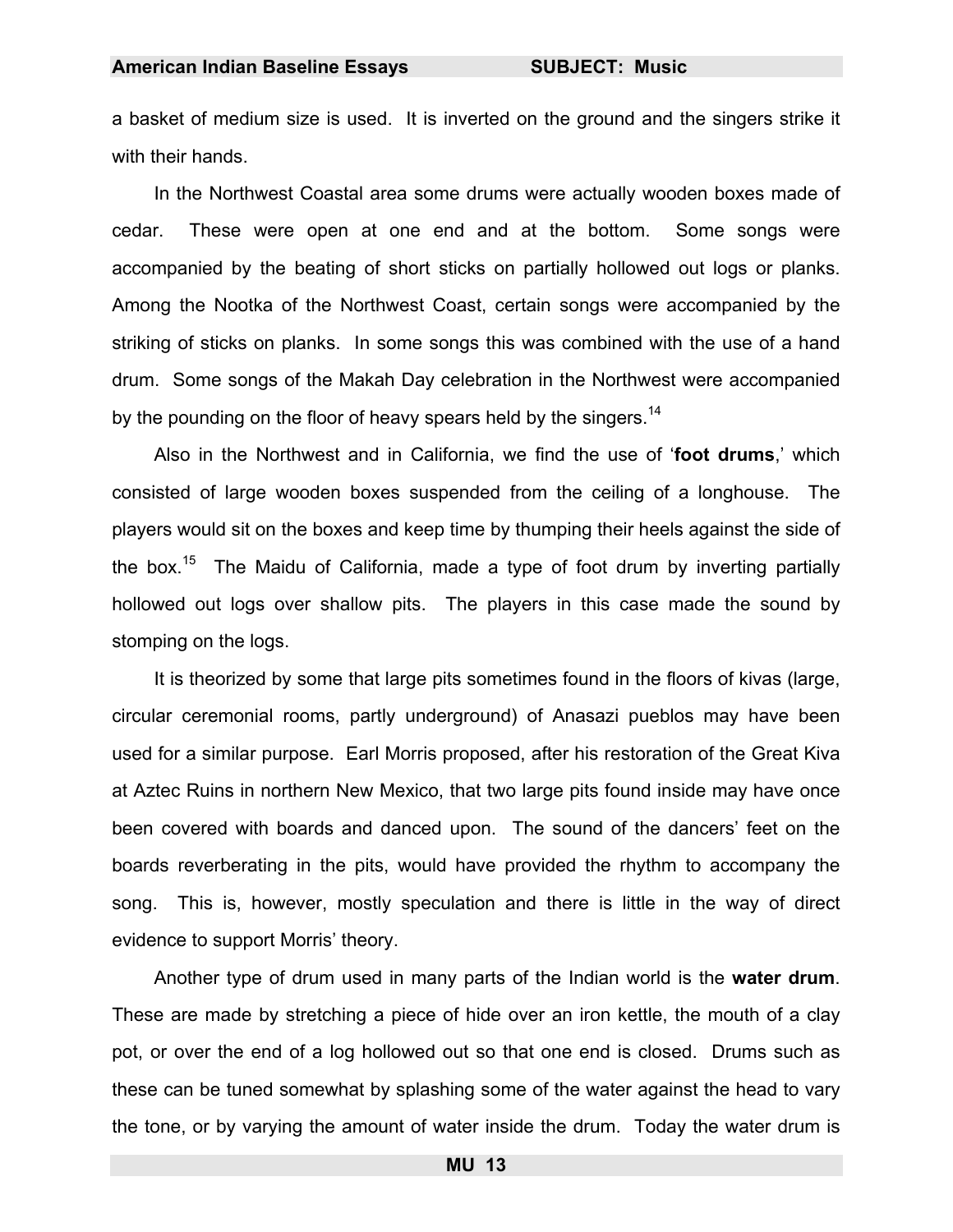fundamental to the ceremonies of the Native American Church.



A clay water drum and beater from Acoma Pueblo. Drawn by the author.

Among the unusual types of drums is the gourd drum used by the Yaqui of northern Mexico during their Deer Dance. A half of a gourd is floated, open side down, in a tub of water. The drummer holds the gourd steady, lightly touching it with one hand, while striking it with a stick held in the other hand.

Another unique drum was that of the Seri of western Mexico. It consisted of a sea turtle shell placed over a hole in the sand.

 **Drumsticks,** or beaters, come in nearly as many varieties as do drums. Drumsticks are usually a fairly long straight stick with some sort of head at one end. The head may be hard or soft, depending on its use or the preference of the one using it. The stick may be of any type of wood, or as is common today, it may be made from a wooden dowel or section of fiberglass rod. Sometimes the stick is made of a long piece of willow or other pliable wood that has been looped at one end. The loop is used as the striking end. In pre-Contact Mexico and Central America, the striking end of some drumsticks were tipped with cured rubber. An illustration on the next page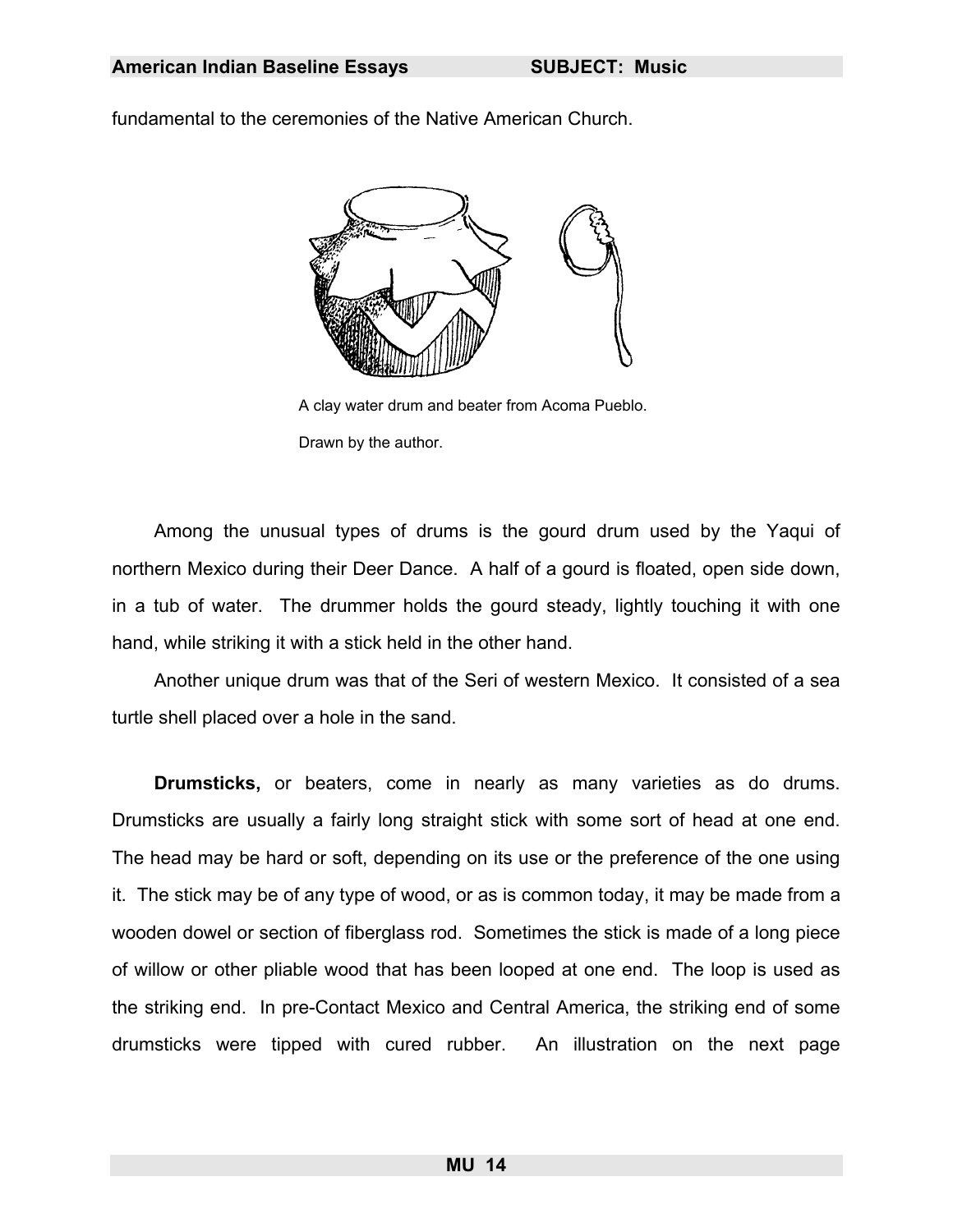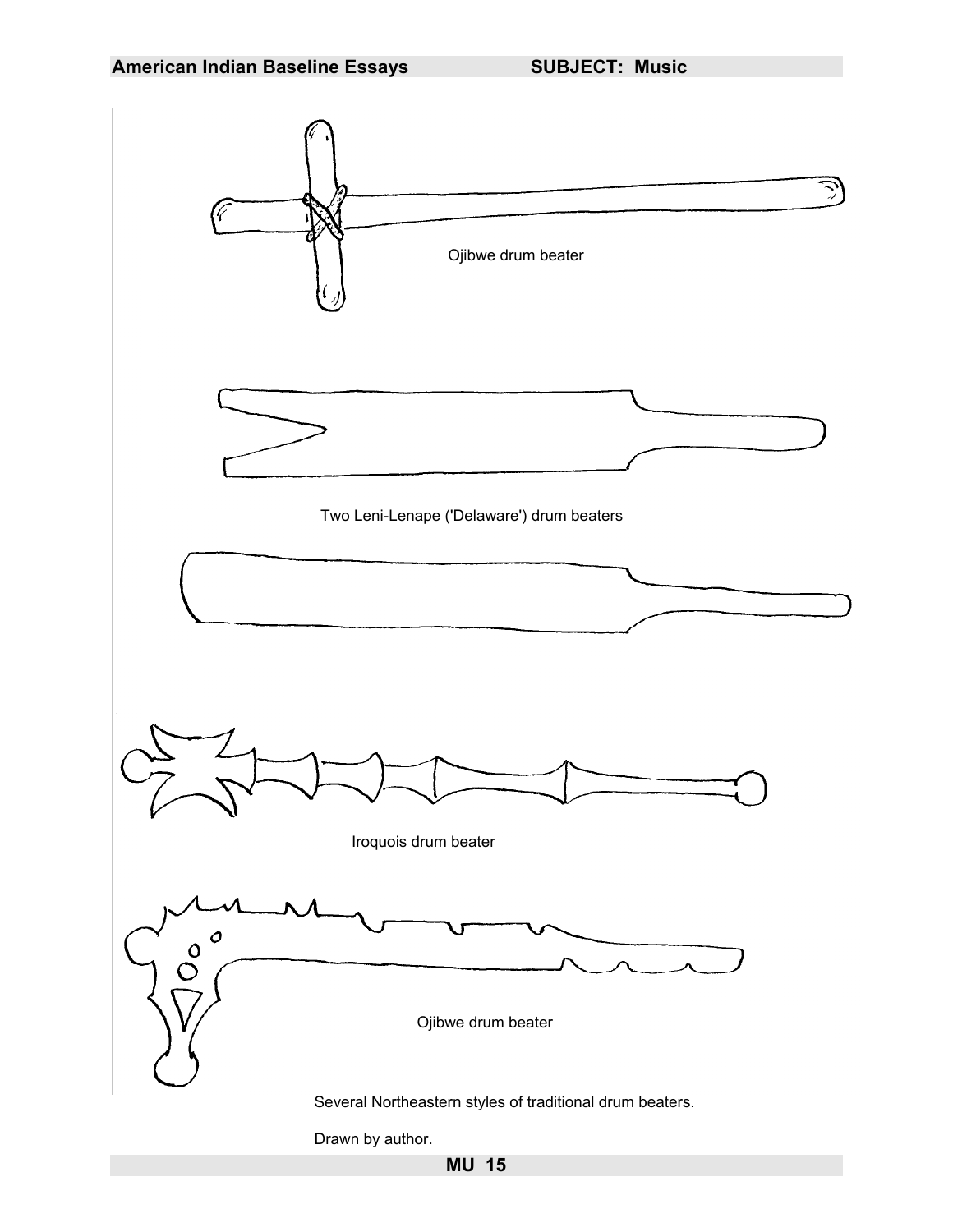shows some variants on the traditional type of beater used in much of the Northeastern Woodlands.

Another rhythm instrument is the **rasp** or **guiro**, sometimes called by the Spanish name 'morache'. This instrument consists of a long notched stick over which is rubbed another shorter stick in a rhythmic pattern or motion. One end of the notched stick is often placed, for resonance, on a drum or box or, as in the case of the Yaqui of Mexico, on a large hollow gourd. Sometimes the notched stick is carved into the shape of an animal or a fish, or an animal effigy is carved on one end. Another common use of this type of instrument is in the Ute Bear Dance. The growling sound of the rasp in this case may be an imitation of the growling of the bear.





Two styles of Northern Ute Bear Dance rasps or moraches.

Drawn by author.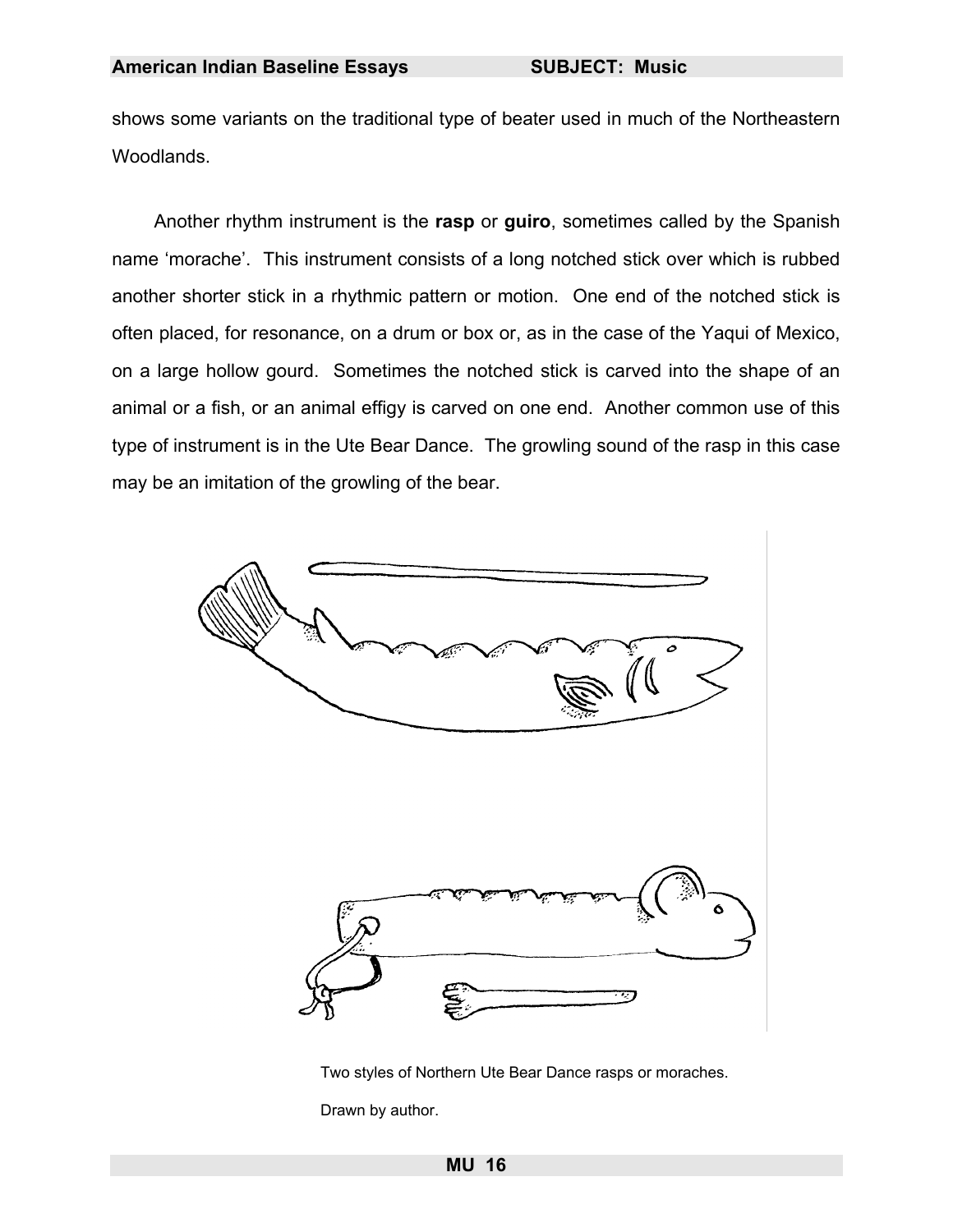**Rattles** are of two types, those made of some kind of container in which pebbles or shot is placed; and those made by hanging shells or animal hooves from a stick. Of the first type, there are many varieties. The containers may be made of rawhide, a gourd, a tortoise shell, a cylinder of birch bark, a section of horn, or, as is common today, a metal can. For the second type, any kind of nut shell or animal hoof, (such as deer hooves, bird beaks or elk teeth) can be used. Those are hung by a string from a stick. When the stick is shaken, the shells rattle together. Dancers from many tribes often wore such rattles to add to the rhythm of the music. These were sometimes replaced in later years with metal bells or cones obtained from traders. Illustrations below show gourd and turtle shell rattles.

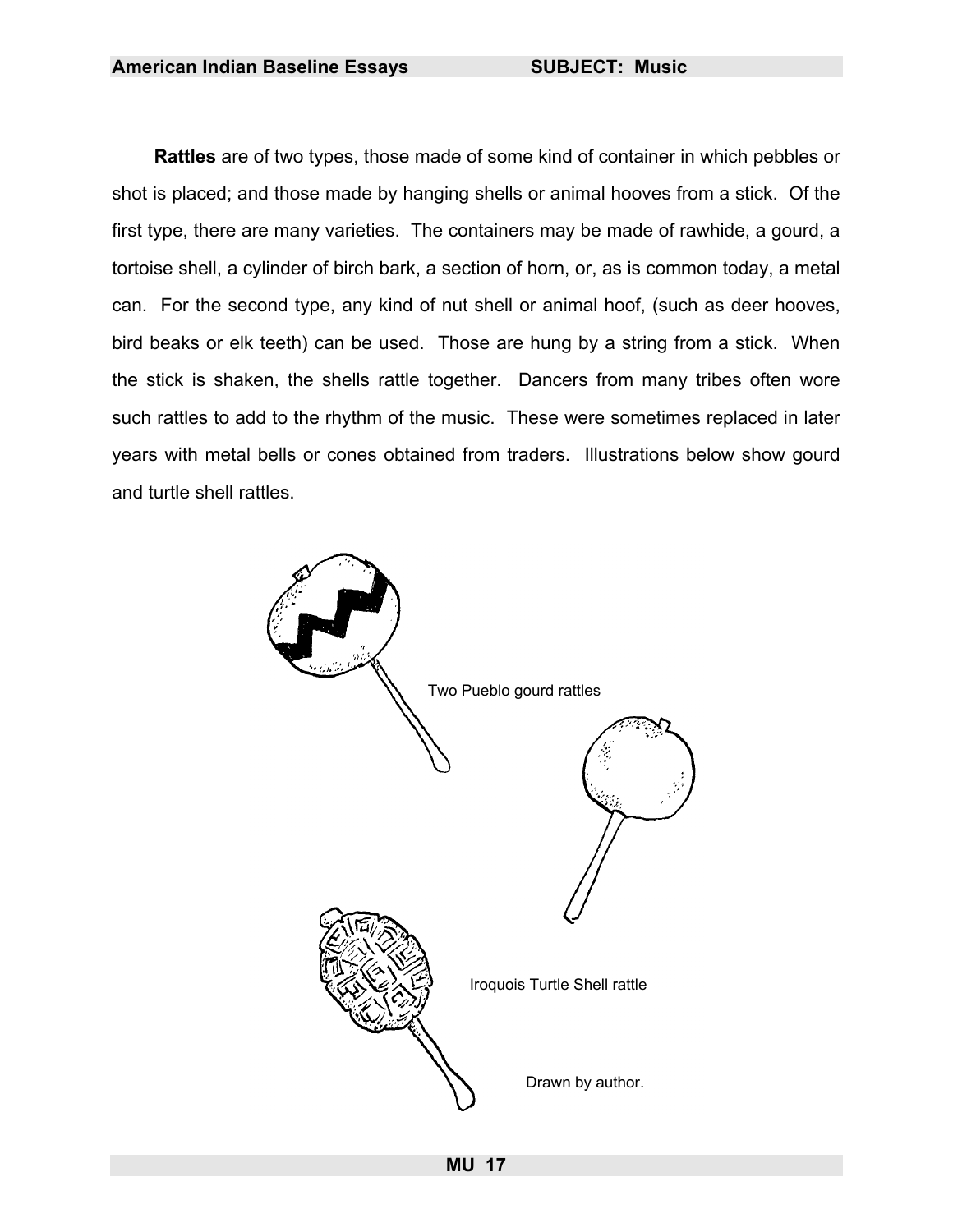**Wind Instruments** 

Wind instruments used in most of North America are of two major types: flutes and whistles. A number of tribes developed horns of various materials; however, these were less common than flutes and whistles.

The most common type of American Indian flute is really a flageolet. Also called **flûtes à bec** or block flutes, these are similar in type and mechanism to the Baroque recorder.

In former times flutes were often made of cedar. The wood was split open, hollowed in the center, and then put back together. The seams were often sealed with pine pitch and the two halves tied together with leather thongs. The number of holes varied depending on the tribe and preference of the individual maker. Most Great Plains flutes had between 5 and 7 holes. Spacing was often done by allowing one knuckle length between holes. Given the variability of materials, craftsmanship and anatomic measurements, it was difficult to find any two flutes that had exactly the same sound or played in the same key. In later times, even sections cut from old gun barrels were used to make flutes.

The Pueblo peoples of the Southwest had true flutes that were end blown. These were made of cane and some had bells made of half gourds attached to the bottom so that they resembled clarinets. Unlike on the Plains, where it was strictly a solo instrument, among the Hopi several flutes were played in unison with singers as part of certain ceremonies. The Tono O'odham had cane flutes which had only three holes, limiting the music to a four note range.

Used by many tribes for courtship, the yearning sounds of the flute have become identified as being 'Indian music' through their recent and increased use in the cinema and television. It is said that such lover's flutes were also sometimes used by scouts to signal the approach of an enemy.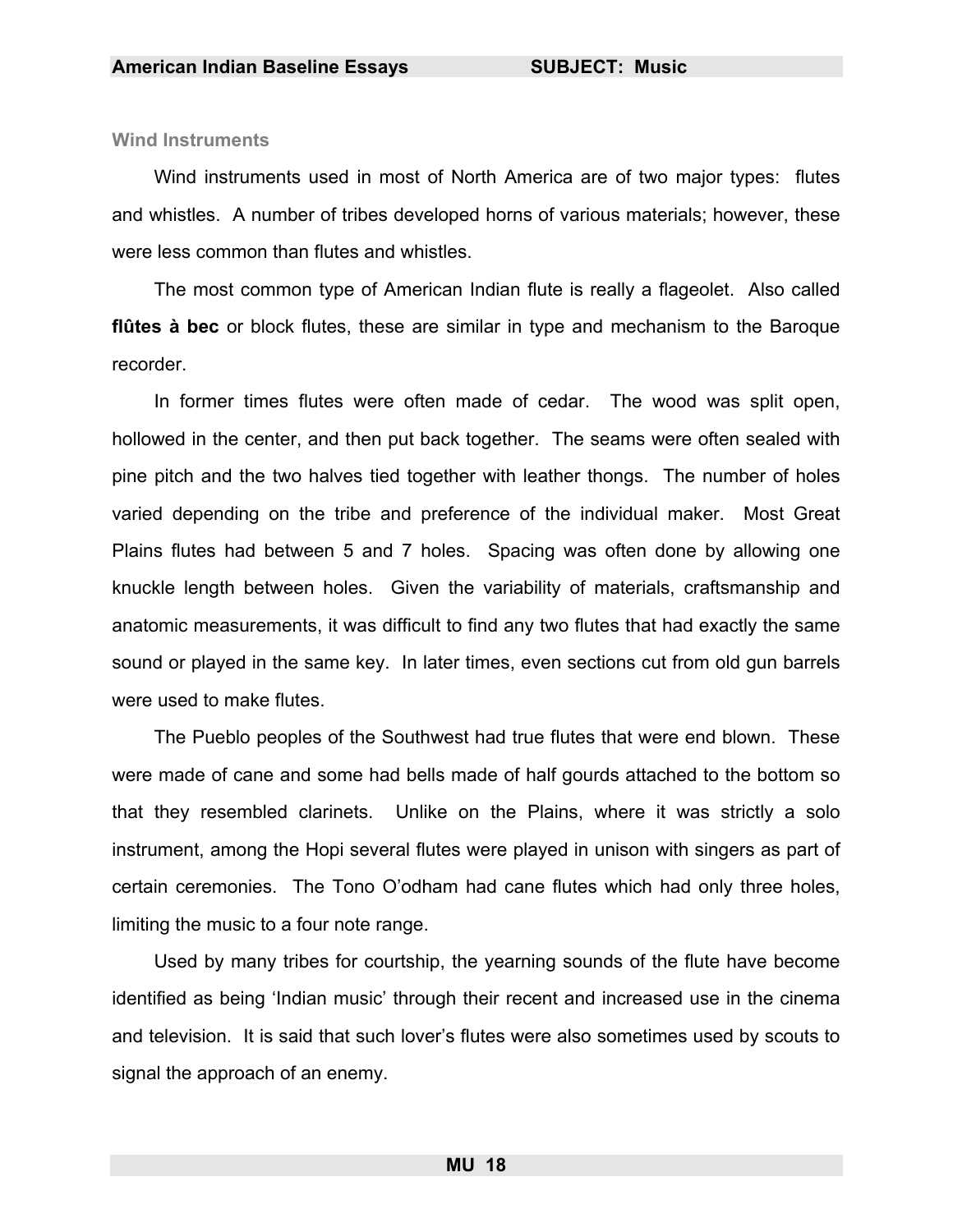

Whistles are made from the bones of various birds, or from the small branches of trees with soft pith. These can be long or short and are used mostly in ceremonies, such as the Sun Dance. In pre-reservation days, warriors sometimes blew whistles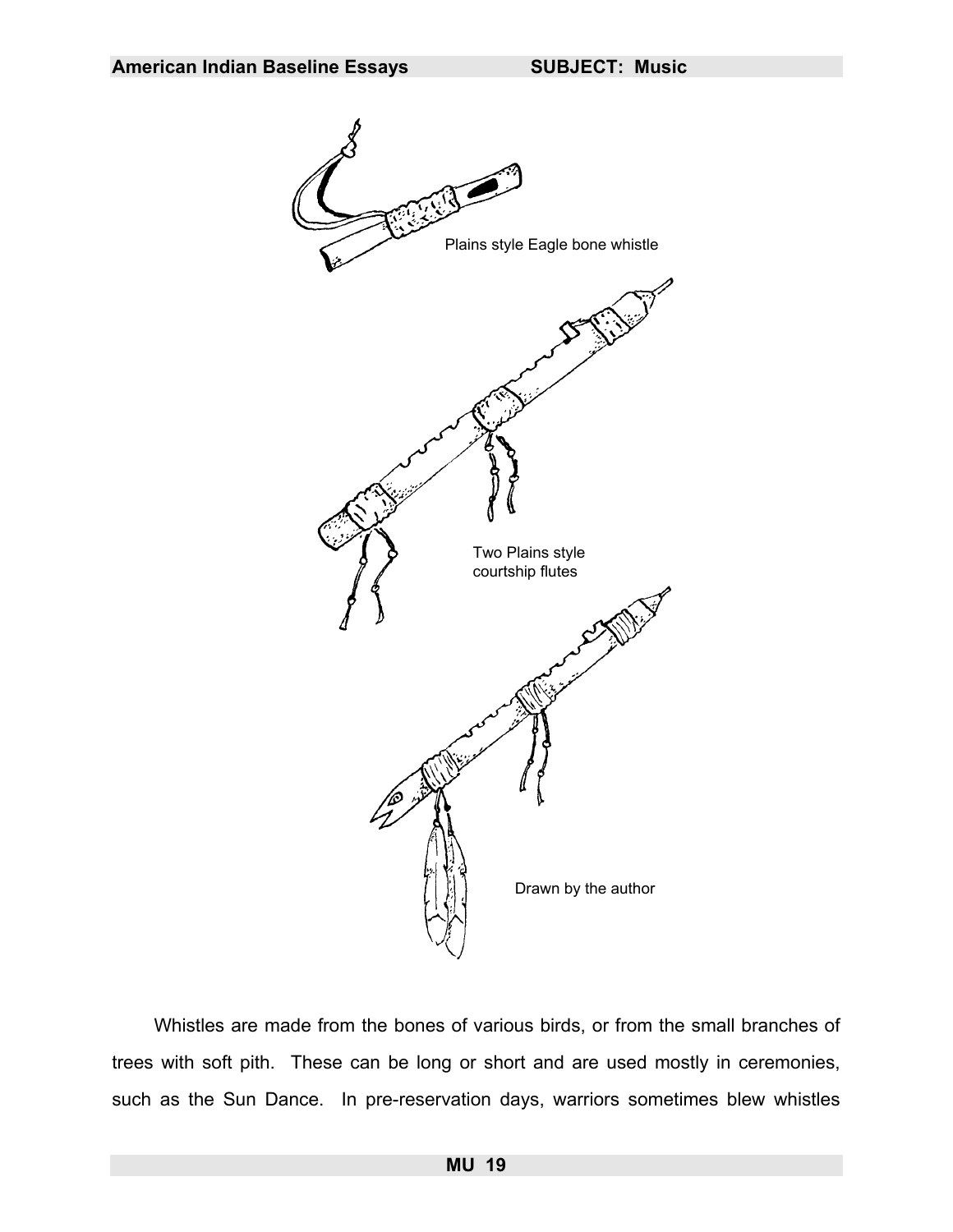<span id="page-21-0"></span>while charging into battle.

Whistles consisting of two or more pipes blown together are relatively rare among the North American cultures; such panpipes are more common in South America. Among the Pomo of California such an instrument is still used today in some of their dances. In some tribes such whistles produced identical notes, while among others such whistles were of different tones producing a simple harmony.

 **Horns** of various types were quite common at one time in Central and South America; however, their use was quite uncommon in North America. Among some tribes, birch bark horns were used by hunters to call game. Conch-shell horns were known to many tribes along the shores of the Gulf of Mexico and in the Southeast.

### **Stringed Instruments**

There are two types of traditional **stringed instruments** in the Indian world north of Mexico, although the use of such instruments is rare. One of these is what is known as the 'Apache fiddle.' Although its creation probably came after European contact, it is a distinctly unique instrument. In other words, although the idea of using a string stretched over a sound box may have come from European instruments, the design of the instrument itself and the music played on it were of indigenous origin.



An 'Apache fiddle'. The bow is drawn over the edge of the slit to set up a resonance in the instrument

Drawn by the author.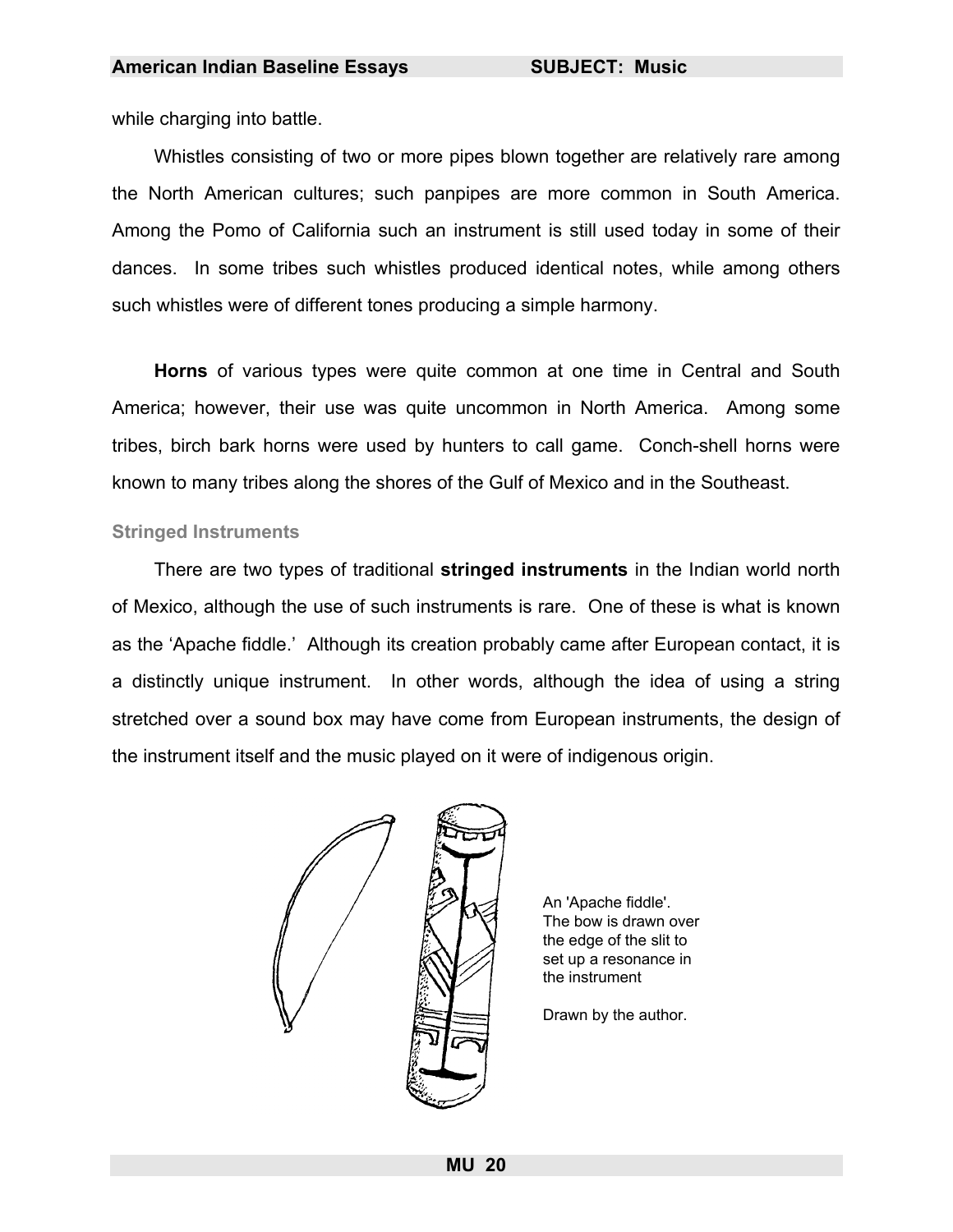The other stringed instrument, found in California, is a mouth bow. It is essentially a hunter's bow, played much like a mouth harp or 'Jew's Harp.' Held straight out with one end in the players mouth, the string is tapped by the index finger. Different tones are made by changing the tension on the bow or by changing the shape of the mouth. It is said that this very quiet instrument was used primarily by lovers.<sup>16</sup>

## **RHYTHM**

Philosophy, of whatever culture, tends to insist on a certain order to life. Art, architecture, landscaping and even music also have their rules of symmetry, proportion and rhythm that make them pleasing. This is true of Indian music, although the rules are much different from those of European-American music. Non-Indian observers have often remarked that Indian music has a certain 'wildness' about it. This should not be surprising when we remember American Indians' close association with the natural world. It was the song of the rustling leaves, the songs of the birds and the musical splashing of streams as they danced over rocks, that provided the inspiration for Indian music.

For this reason, Indian music often does not fit the standard European-American 3/4 or 4/4 time signatures. When some of these songs are written in European notation, a different time signature must be used for nearly every measure. "Putting these songs into notation is like putting them into a straitjacket."17

These songs usually tend to be non-dance songs, such as healing songs and some lullabies. Songs connected with dances tend to have more of what might be called body rhythm, that regular foot-tapping kind of beat.<sup>18</sup>

The rhythm commonly associated with Indian music is the four beat pattern with a heavily accented first beat (BOOM, boom, boom, boom, etc.). This, although ubiquitous in movies and television, is decidedly not Indian.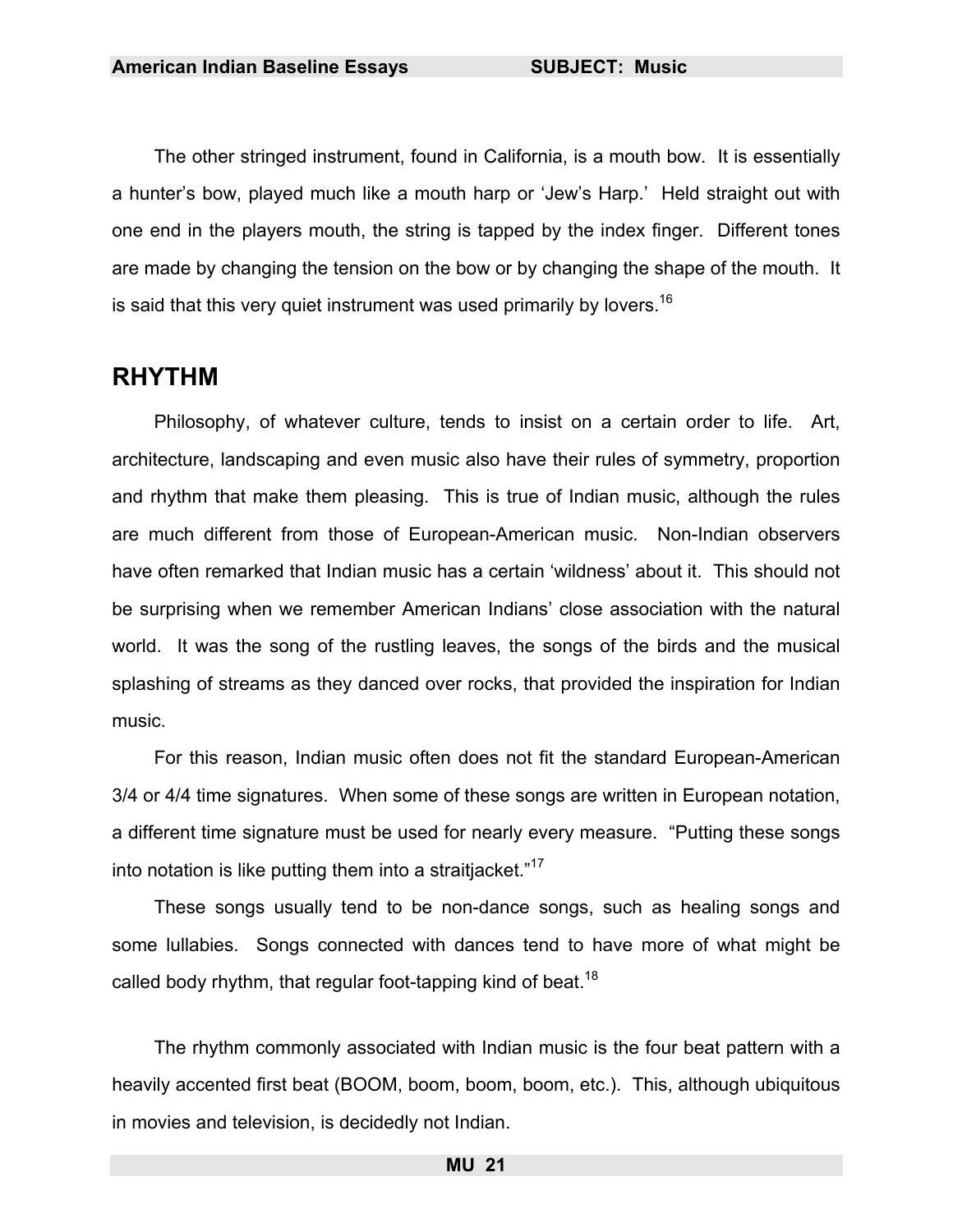Rhythms in the songs of the Great Plains tribes generally are of two types. One type is characterized by a uniformly pulsating beat. This is the type normally used for war dances. The other type used, in what are called Round Dances, is characterized by a loud beat preceded by an unaccented beat.

An interesting point about the Plains style is that the drum's rhythm is often somewhat independent of the rhythm of the melody. The two rhythms generally start out and end together, but they do not always remain together throughout the song. This is another aspect of Indian music that may cause European-American ears to hear it as wild or rough.

## **NORTH AMERICAN INDIAN MUSICAL STYLES**

Although there is a great diversity of musical styles in the Indian world, these can generally be grouped into a few divisions which follow roughly the major cultural areas. For example, although there are subtle differences between the music of the Crow and the Lakota peoples, they are more alike than they are different. Therefore, for the sake of study, they can be grouped together in the 'Great Plains style'.

The concept of musical distribution in the Indian world was first suggested by George Herzog in 1928. Helen Roberts later refined the concept in 1936. Since that time, most authors and researchers in the field of Indian music have adapted the idea, to some extent, to suit their own observations. The divisions used in this paper are the author's own, although they vary little from those used by others.

These divisions are by no means exact or all inclusive. Naturally, where cultural areas meet and overlap, there is a sharing of characteristics. However, the use of general divisions will help in the understanding of the variety in cultures of the Indian world.

It should be noted that these are not divisions that American Indians make, but rather are classifications used by ethnologists and musicologists, to aid in the study of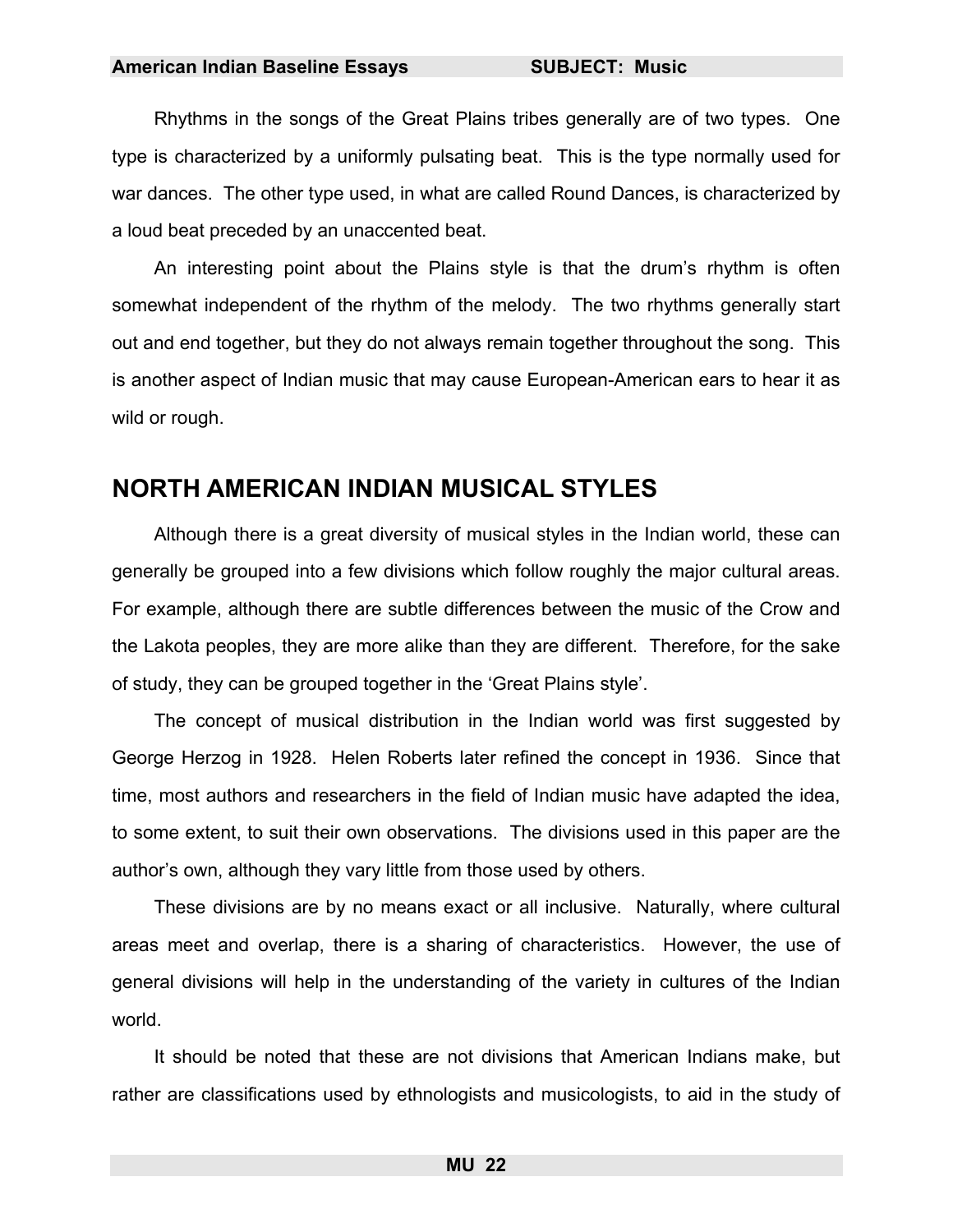<span id="page-24-0"></span>the music.

- 1. **Eastern Woodlands.** A major characteristic of the music of this region is the use of antiphonal or responsorial singing. Here short melodic phrases are sung by a solo leader and repeated by a chorus. This type of song is evident in the Iroquois Eagle Dance and numerous Creek Stomp Dance songs of the Southeast. Vocal technique is tense and the melodies usually follow a descending stair-step or terraced pattern.
- 2. **Great Plains**. This area is actually composed of two divisions, North and South. Songs of the Northern Plains are characterized by a two part song form, sometimes referred to as incomplete repetition, or **AABCBC**. This consists of a major unit or stanza made up of two parts, each with a descending, stair-step melodic pattern (**BC**). The second part of the stanza is a repeat of the first part with the exception of a short 'lead' phrase (A) at the very beginning of the stanza. This lead is sung first by the song leader and then in unison by the chorus. The song is made longer by repeating the stanza, which is today called a 'round' or a 'push up.' The rhythm of the drum is uniform in pulse with accented beats in the second half of the stanza. The group leader can signal an increase in tempo by using several accented beats near the beginning of a stanza.

This type of song is often referred to as a Grass Dance or war dance song. These are sung with liberal use of falsetto and with marked vocal tension. These are also characterized by melodic ranges of more than an octave.

The songs of the Southern Plains are similar in form, but have a few distinguishing characteristics. Like the Northern songs, they use a two part song form. However, they do not have as large a melodic range and are usually pitched lower.

Round Dance songs, a social dance, are another type of song common to this region. Both in the North and South, these songs are distinguished by a double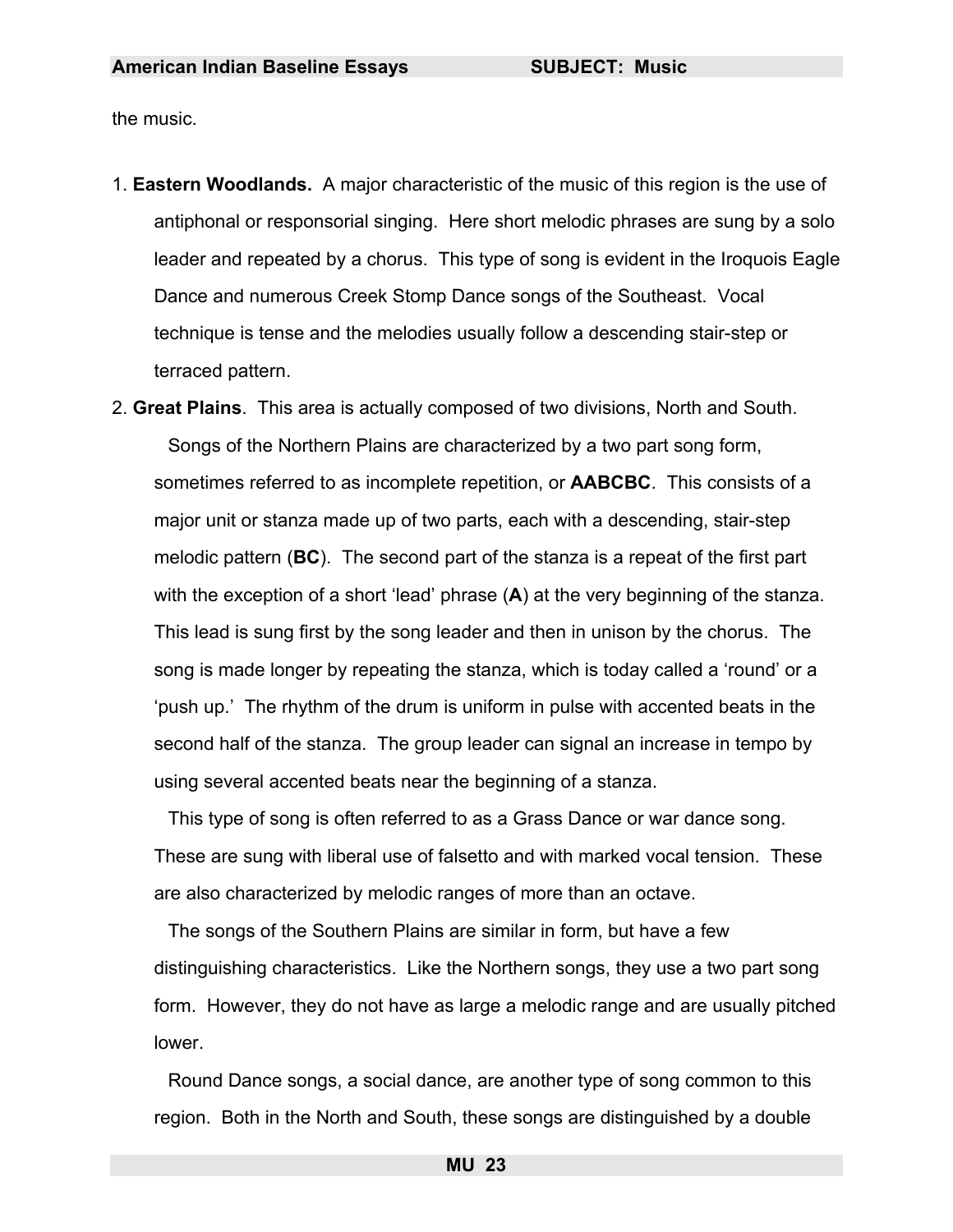<span id="page-25-0"></span> beat pattern. In the North this appears as an accented beat preceded by an unaccented beat. This is accomplished by beating the drum with a rebound type beat. In the South the pattern is similar, however, the drumming emphasis is on the downswing of the stick.

3. **Southwest.** This area can be divided into the Pueblo and Athabaskan styles.

Pueblo songs share some characteristics with the music of the Plains. They also tend to have a great amount of vocal tension in singing and a two part song form. Pueblo songs also tend to follow a descending melodic pattern. However, in the Pueblo songs, this is often preceded by a low pitched introduction.

A point that distinguishes them from the Plains songs is that the meter of the drum is more closely related to the meter of the melody. So, changes in the melody are approximately matched by changes in the rhythm of the drum.

Body rhythms in the dances of this area also tend to follow the melodic rhythm. As one Hopi dancer put it, it's easy to do the dances, "You just do what the song tells you to do."

Navajo songs, which are of the Athabaskan type, share this characteristic of frequent sudden changes in melodic meter. However, the Navajo songs tend to have a more pronounced use of falsetto, larger melodic range and intervals.

- 4. **Great Basin.** This area includes tribes of the Utah and Nevada high mountain deserts, as well as those in southeastern Oregon, southern Idaho and the parts of Wyoming and Colorado west of the Continental Divide. Many songs from this area are similar in style to those of the Plains peoples and indicate a great deal of contact between the two. However, songs of the Great Basin peoples tend to be in paired phrases with a relatively small melodic range. Singing is done with a more relaxed vocal tension than on the Plains.
- 5. **California-Yuman.** Tribes of this area include the Yuman speaking peoples of the Southwestern U.S. and the peoples of central California. Songs of this area tend to be composed of two distinct phrases. These are repeated or alternated without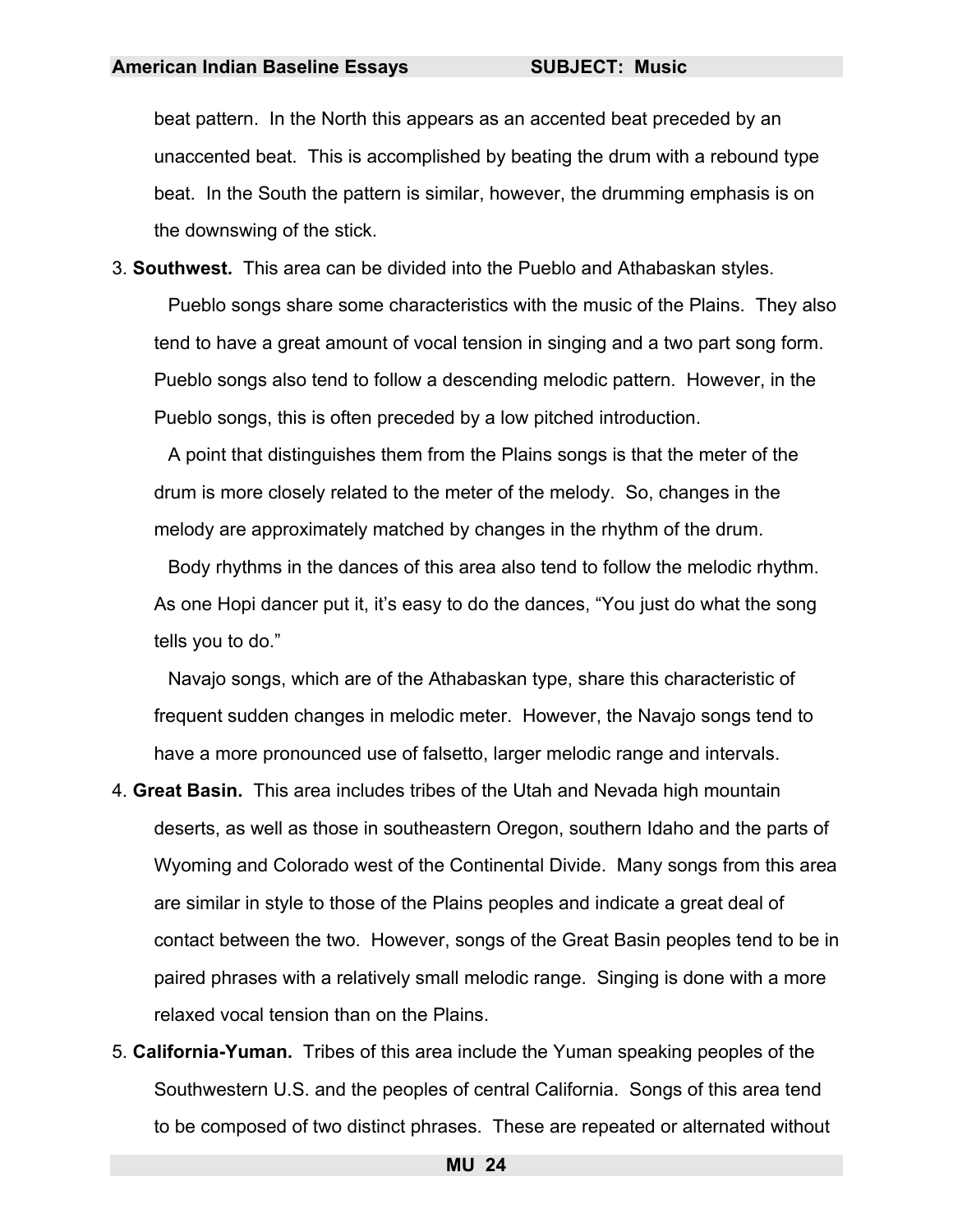<span id="page-26-0"></span> a predetermined pattern. For these songs a relatively relaxed vocal style is used. One unique feature of this region is what Herzog refers to as the 'rise'.<sup>19</sup> This refers to the fact that one section of the song is slightly higher in pitch than the rest of the song. Some songs of the Northwest peoples and some songs of the Southern Choctaw also demonstrate this characteristic.

6. **Northwest Coast.** These tribes include those along the coast of Oregon,

Washington and British Columbia, as well as the Salish people of interior British Columbia. As with their material culture, their musical culture is rich and rather complex. Songs are characterized by a relatively small melodic range of tones and a prominent use of small intervals. Unlike Great Plains songs, which have a predominance of tones above the keynote, songs from this area generally have the melody partly above and partly below the keynote.

A completely unique feature of this region is the use of polyphonic singing, or singing in parts. In many songs this is done by the use of a high drone by the group, while one person sings the melody. In other cases this is true harmony, in which different voices sing pitches in parallel thirds, fourths and fifths. This characteristic is not very common in this region, and is practically non-existent elsewhere.

7. **Arctic.** Characteristic of the Inuit songs of the High Arctic is a relatively simple melodic structure and almost a talking style of singing. In addition to this, there are more words in the songs than in songs from other regions. In fact, some songs are used to present both sides of an argument, the determination of the winner being left up to the listeners. $20$ 

### **North American Indian Music Today**

To be sure, the Indian world today is much different than it was one hundred years ago. That, in turn, was much different than one hundred years before that. This is not surprising because in order to maintain its identity, a culture must be able to adapt and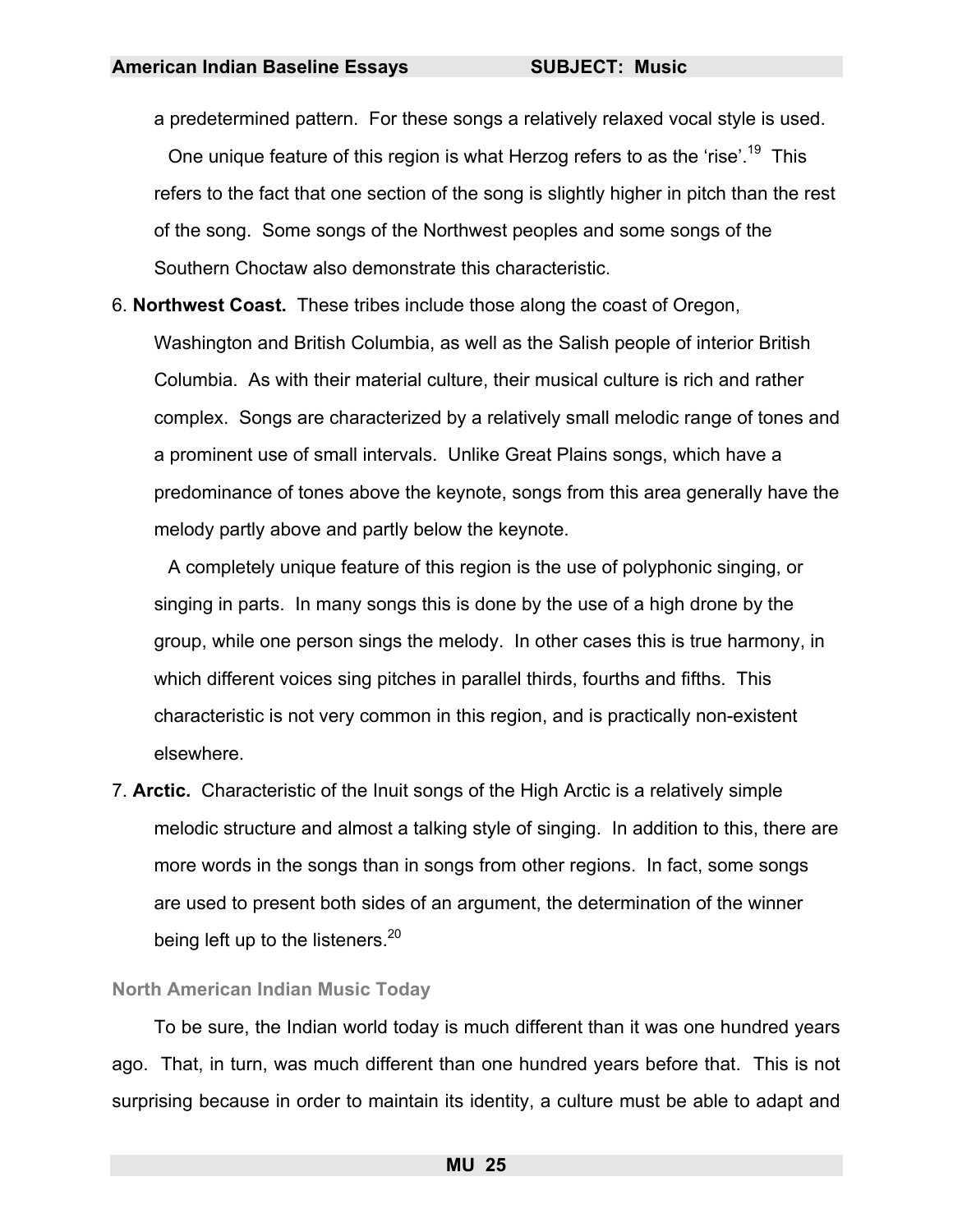#### **American Indian Baseline Essays SUBJECT: Music**

change. The strength of the Indian cultures has been their ability to maintain their identity through traditions and yet adapt new concepts to express that heritage. This does not consist of simply a straightforward adoption of European-American culture, but a rather deliberate adaptation of portions of European-American culture to suit Indian preferences and modes of expression.

In today's Indian world, there are songs and dances that have been used for generations. Many of these are parts of the ceremonies that are still performed much as they have always been done, and for the same reasons. In other songs and dances we see an evolution through the years. These songs and dances have changed gradually from their original style, but have maintained much of the original form and function. They have become the contemporary expressions of the Indian identity.

Many non-Indians, when considering the Indian world, make no distinction between what is meant by the terms 'traditional' and 'authentic'. However, in the Indian world there is a significant difference. 'Traditional' means that which has been handed down from the past. There are still many of those things. 'Authentic' is anything that has grown out of the Indian sensibility which expresses our Indian identity. This does not usually include things produced to meet the aesthetic and economic demands of the white man's marketplace. Rather, authentic expressions are created to satisfy the needs of Indian people.

During the 19th century and well into the 20th century, a great amount of pressure was placed on Indian societies in most of North America to give up traditional culture and assimilate into European-American culture. U.S. and Canadian government policy even prohibited participation in traditional ceremonies. Article no. 4 of the Regulations of the Bureau of Indian Affairs, effective April 1,1904, stated:

"The Sundance and all other similar dances shall be considered Indian offenses, and any Indian found guilty of being a participant in any one or more of these offenses shall be... punished by withholding from him his rations or by incarceration."<sup>21</sup>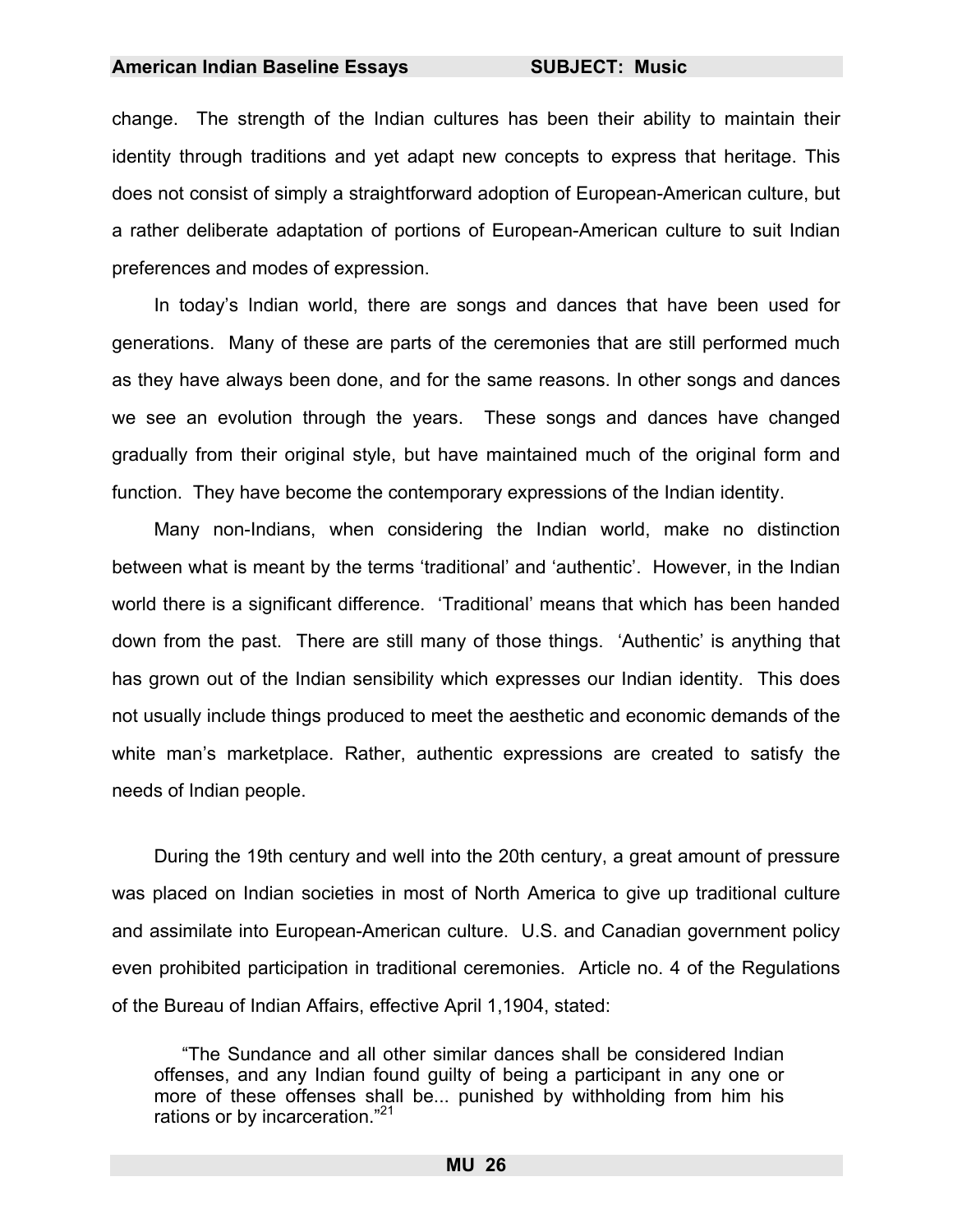Many federal Indian Agents on the reservations had already imposed such restrictions a generation earlier. Canada had adopted similar policies in its Indian Act of 1876. In Mexico, Central America and most of South America, powerful assimilative pressures were directed against Indian cultures from the 16th century onward.

It wasn't until 1934, when John Collier became Commissioner of Indian Affairs, that this policy was formally discontinued in the U.S. At this time there were a great number of Indian children in government off-reservation boarding schools. Here they had been forbidden for several generations to even speak their own languages, much less to sing or dance any of their traditional songs or dances.

A great many lifestyle changes were happening to the Indian people at this time. Traditional means of making a living, such as hunting and fishing, were changing for many people as access to land and resources were increasingly denied to American Indians. Often when these lifestyles were discontinued, so were many of the associated songs and dances. Indian populations were also near a low point in numbers during this era, and there were relatively fewer opportunities for young Indian people to learn the traditions from the remaining elders. As a result of all these pressures, during the early part of the 20th century Indians were often referred to as the 'vanishing race' or as 'vanishing Americans'.

However, American Indians have not vanished. We have held tenaciously to an identity separate from, though surrounded by, European-American culture. Interestingly, many people believe that it is music and dance that has kept the culture vibrant. A common thought expressed by Indian elders to the young people is, "As long as you continue to sing our songs and do our dances, you will always remember who you are."

Many songs and dances have been retained and some have been revived by those who still remember them. During the revival, these songs and dances have often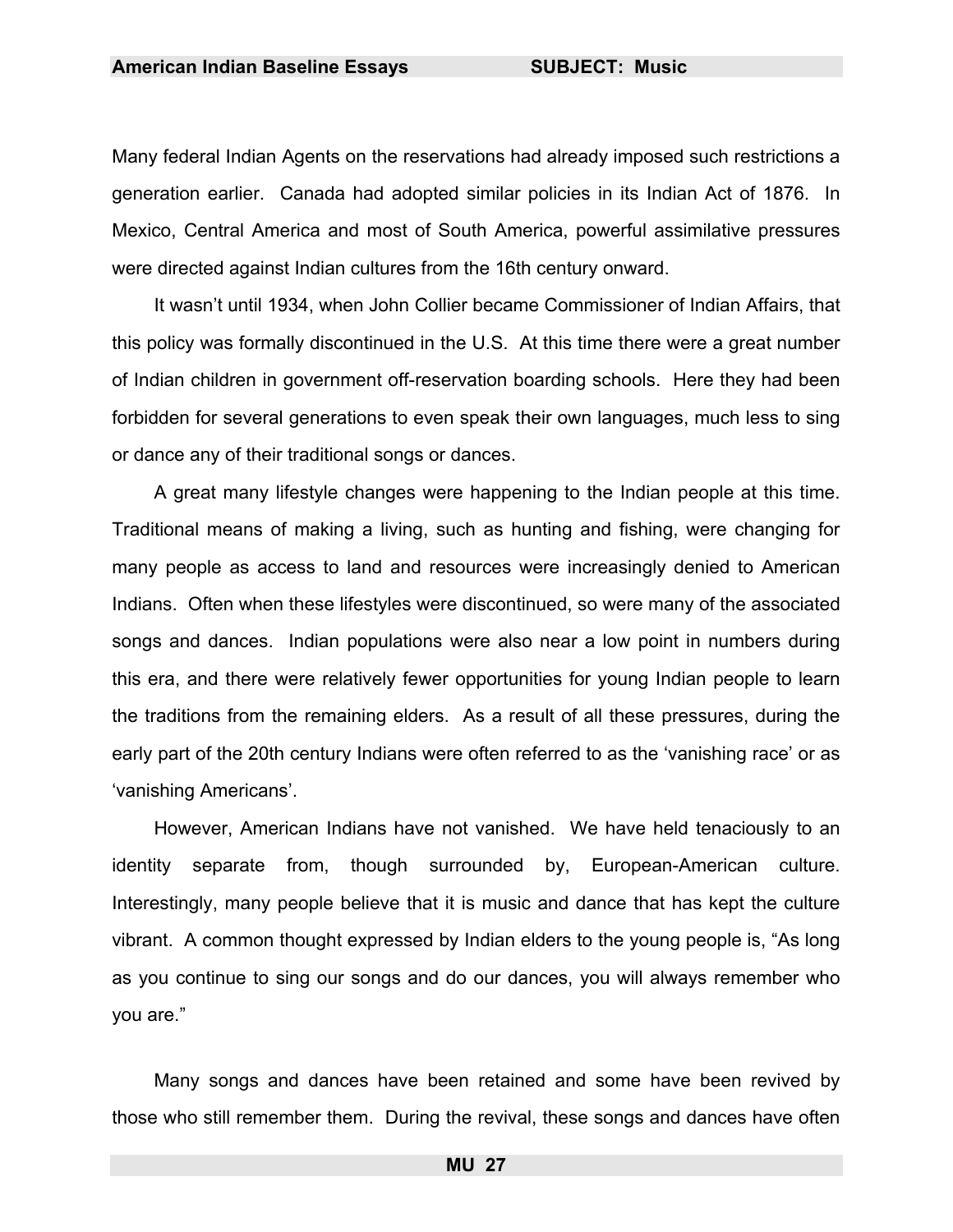been taught across tribal lines. This was facilitated as Indians from different cultures became associated in the boarding schools, the military, and in national cultural and professional organizations in the 20th century. Out of this has grown a new Indian identity. Sometimes referred to as the 'pan-Indian movement', the main focus of this identity is the pow-wow celebration. Based on Northern and Southern Plains styles of music and dance, people of nearly all tribes now are participating in and identifying with this new expression of American Indian culture.

For the American Indian people, the pow-wow has become a celebration of our Indian identity. "It symbolizes the present life of Indians as a separate population which nevertheless participates in the mainstream culture."<sup>22</sup>

The pow-wow celebration is therefore representative of a number of characteristics of American Indian culture today. In one sense, it has come to fill the social role that is or was also part of the mid-summer religious ceremonies held by many tribes. It is an outlet for young men and women to be recognized for their skills. This role was once played by the display of hunting, fishing or warrior skills. Now young people show off their dancing or singing skills. The pow-wow also shows that the shared aspects of our identity as Native Americans is important to people from all tribes.

With its pan-Indian influence, the pow-wow has had some interesting effects on music performance. One such effect can be seen on the use of text in songs. Perhaps as a consequence of the same songs being known to singers from all over the country, there are now a greater number of songs using only vocables than in traditional times.

Another effect that the pow-wow has had on Indian music is in the way music is viewed. Once it was thought of as a means of conveying supernatural power. Now, to that is added the idea of music as entertainment.

## **LATIN AMERICAN INDIAN MUSICAL STYLES**

Although there are some similarities between the musical traditions and cultures of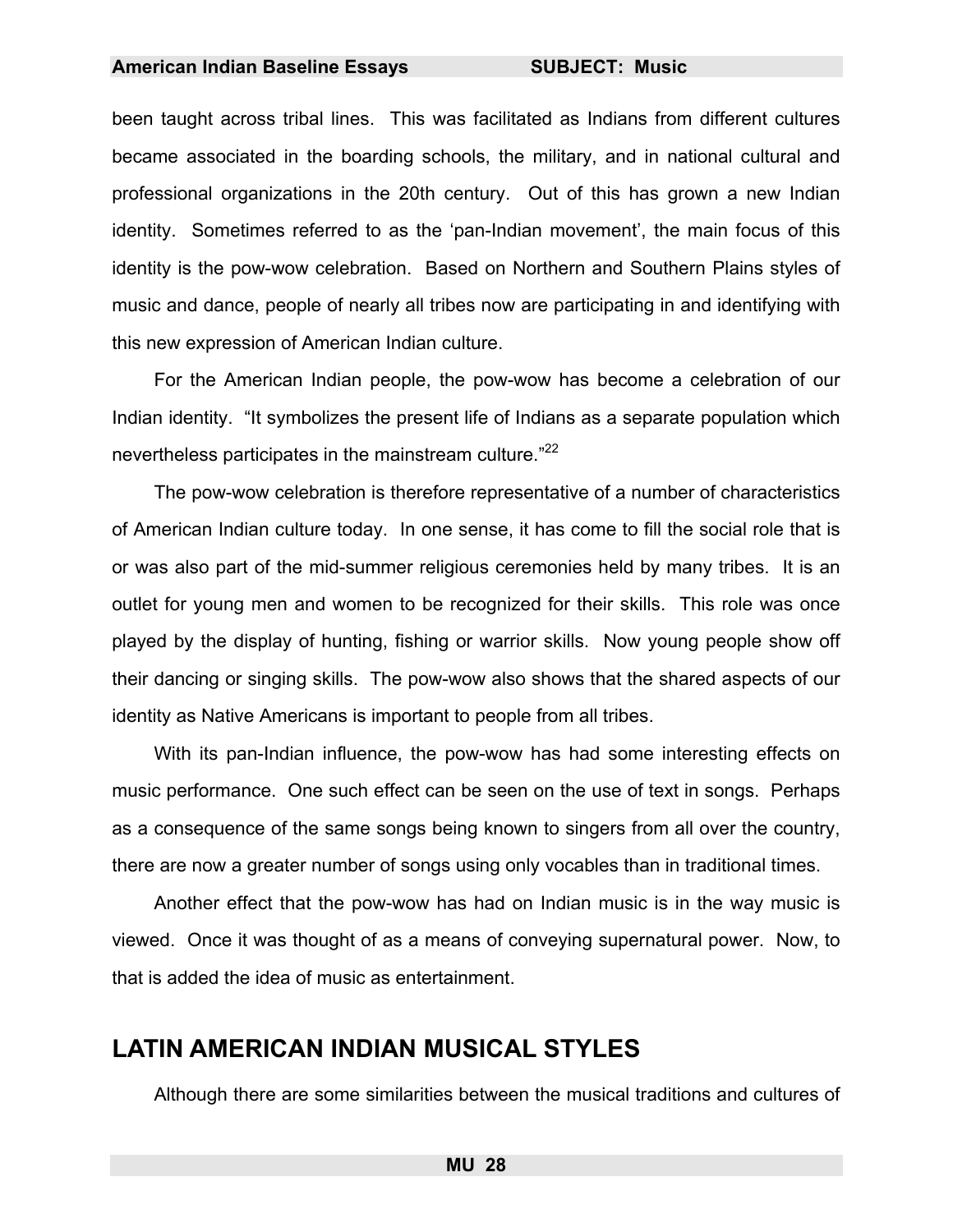#### **American Indian Baseline Essays SUBJECT: Music**

the Mesoamerican and South American Indians and their counterparts in North America, there are also some great differences. Traditionally, cultures in both continents viewed music as an integral part of life. Also, in both areas there is a tendency to use terrace shaped melodic contours and pentatonic scales.

However, what is now the Latin American area produced in pre-Contact times several Indian cultures whose social and political organization was somewhat more complex than most of the cultures of North America. Principally, these were the Aztec, Inca (and pre-Incan cultures including the Mochica, Nazca, Chimu and Wari), and the Maya. Although, as compared to the cultures of North America, little of their musical culture has remained, there is much evidence to suggest that they had particularly elaborate musical practices and styles.

Among the pre-Contact cultures of Latin America there was a pronounced tendency towards urban lifestyles and the associated diversity and specialization of societal roles. This tendency, and the fact that so much of the music was religious in nature, resulted in a professional class of musicians not seen in North America. These musicians were trained in schools especially for that purpose and often performed only that service during their lifetimes.

Musicians were rigidly trained and performances had to be completely accurate. Errors were often severely punished. Playing in ensembles was a common practice, as was the use of responsorial singing and polyphony.

Although, as in North America, their musical instruments were of two principal types, wind and percussion, there was a particularly large variety.

The most prominent instruments of the Mexican cultures were the Teponaztli, an often intricately carved two-tone slit log drum; the Tlapitzalli, a true flute with four finger holes and made of clay, reed or bone; the Huehuetl, a kettle drum; a conch shell trumpet; and numerous rattles and rasps. The Maya also had a tortoise shell drum which was beaten with the palm of the hand. According to one early Spanish observer, this instrument produced "a sad and lugubrious sound."<sup>23</sup>

**MU 29**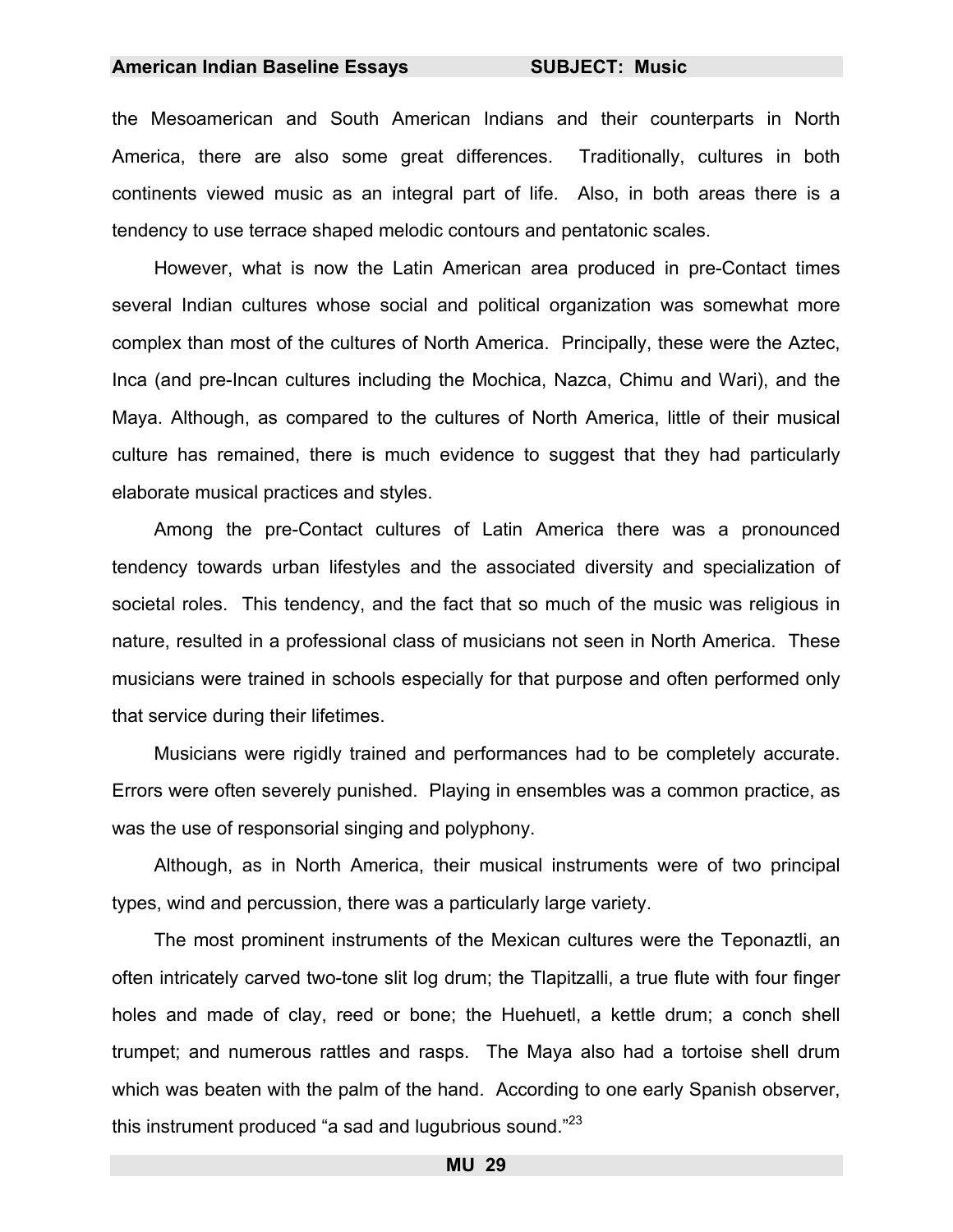### <span id="page-31-0"></span>**American Indian Baseline Essays SUBJECT: Music**

 To these the Peruvian cultures added the Quena, a reed flute with varying numbers of holes, and also ocarinas and panpipes. The Quena and panpipe have become inseparably associated even today with music from the Andean region around Lake Titicaca. The sound is reminiscent of the song of the wind as it blows through the Andean peaks. Also in use throughout Latin America were metal instruments created by the master metalsmiths of the region, mostly bells, timbrels and trumpets.

The Mochica cultures of pre-Incan Peru were famous for their earthenware pottery. A common instrument among these people was a trumpet pot with a long curving neck. Also common to the Mochica is the whistling pot, a double chambered pot which whistles when water is poured between the two chambers.

For the most part, pre-Contact music in Latin America was of a religious nature. It was an important element of the ceremonial ritual and prayer that was so much a part of daily life in these cultures. The Maya believed music to be of divine origin. Their God of music was Kai Yum ('Singing Lord'), who was an assistant to Cacoch, a creation God.

The Aztec included amongst their list of deities Huehuecoyotl ('Old Coyote'), as the God of Music. He appears on what is known as the Aztec calendar stone as the Guardian of the Fourth Day of the sacred twenty day cycle fundamental to the complex Aztec calendric system. So important was the use of music in the daily ceremonies at the temple in Tenochtitlan, the capitol city of the Aztec, that one of the most ominous signs of the fall of the city to the conquistadors was the silence. The drums and shell horns, used as part of the constant temple rituals, were still.

In the Peru of Inca times, ancestor veneration was an important part of their way of life. During periodic rituals the mummies of the departed emperors were paraded around the central plaza of Cuzco. These were accompanied, as in life, with the necessary attendants and appropriate ceremony. Other dances had to do with honoring the living royalty, as well as dances of war and agriculture. All of these were done with songs and trumpet, flute, drum and rattle accompaniment.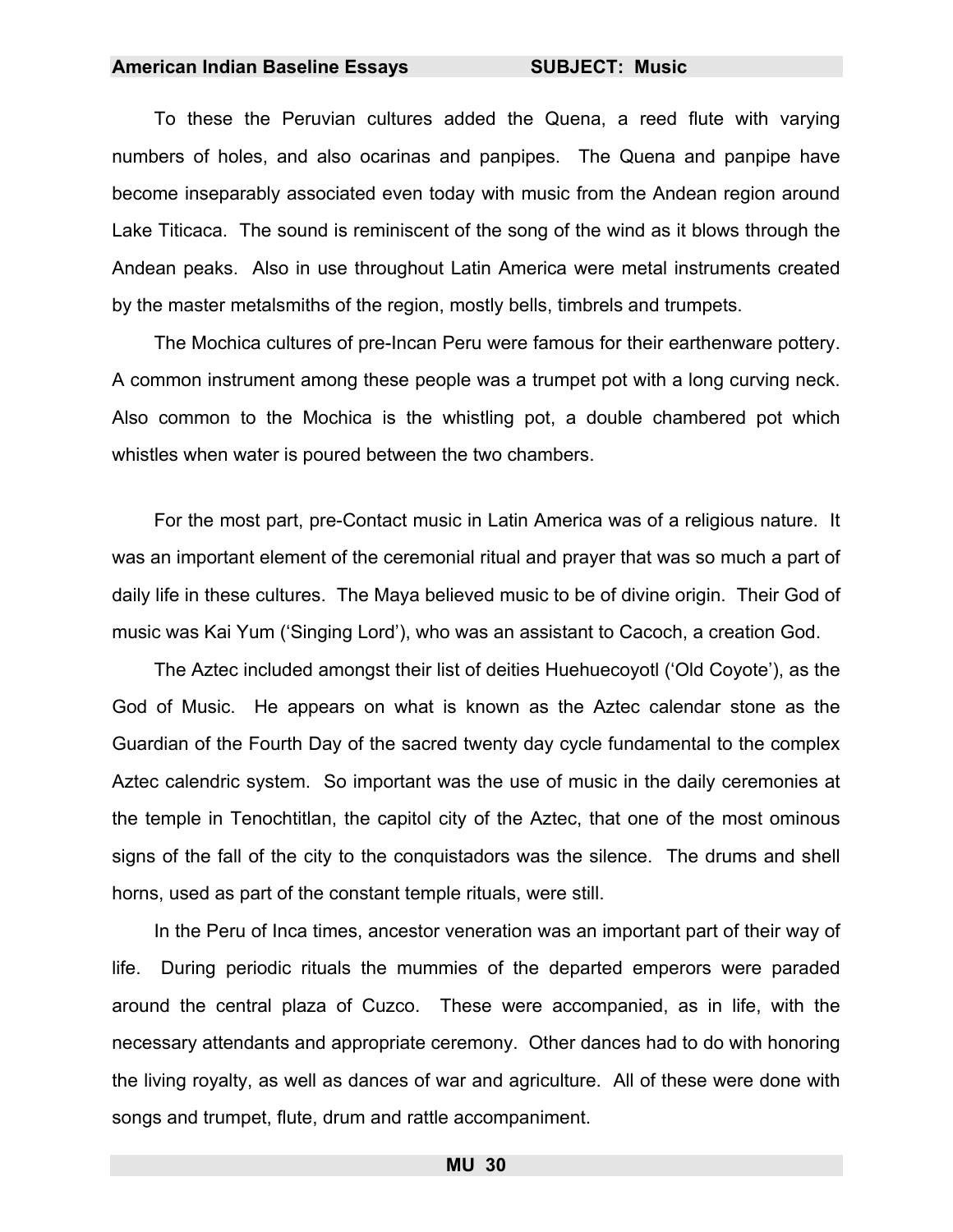**Latin American Folk Music Today**

Today's folk music in Latin America is as complex and varied as the areas it represents. In the Andean regions of Ecuador and Peru, and on the Altiplano of Bolivia, the music has changed little since pre-Contact times. The greatest change here has been the addition of stringed instruments such as the guitar, harp and violin to the stock of Indian instruments.

To these are added novel instruments of indigenous origin, but of European inspiration. One such instrument is the ubiquitous charango. A stringed instrument somewhat resembling a ukulele but with five sets of paired strings, it has in its most fundamental form a sound box made from an armadillo shell.

The tunes that make up the music of this region today are essentially European in style, but show a great deal of repetition and a tendency toward tetratonic and pentatonic scales, characteristics held over from pre-Con[tac](#page-514-7)t times.

In the Caribbean and in Brazil, there are significant African and Portuguese elements and little Indian influence in the contemporary music. In Argentina there is a marked Iberian influence in both the music and dance. Other areas are greatly influenced by other European immigrant groups living in South America, such as Germans, Eastern Europeans and Italians. These, for the most part have preserved many of the styles they brought from Europe and have not, to a large extent, created new material.

The folk music of Mexico is mostly of the Spanish tradition. While some Mexican Indians have retained, to some extent, their native styles, there has been more Spanish influence here than in the Andean region. The greatest influence of the Indian tradition on the music of Central America is the importance of instruments. At the time of the conquest, the Spaniards found a large body of sophisticated instruments in use in Mexico and Central America. To these, the Indians were quick to adopt many instruments of European origin. As a result of this syncretic blending of traditions, today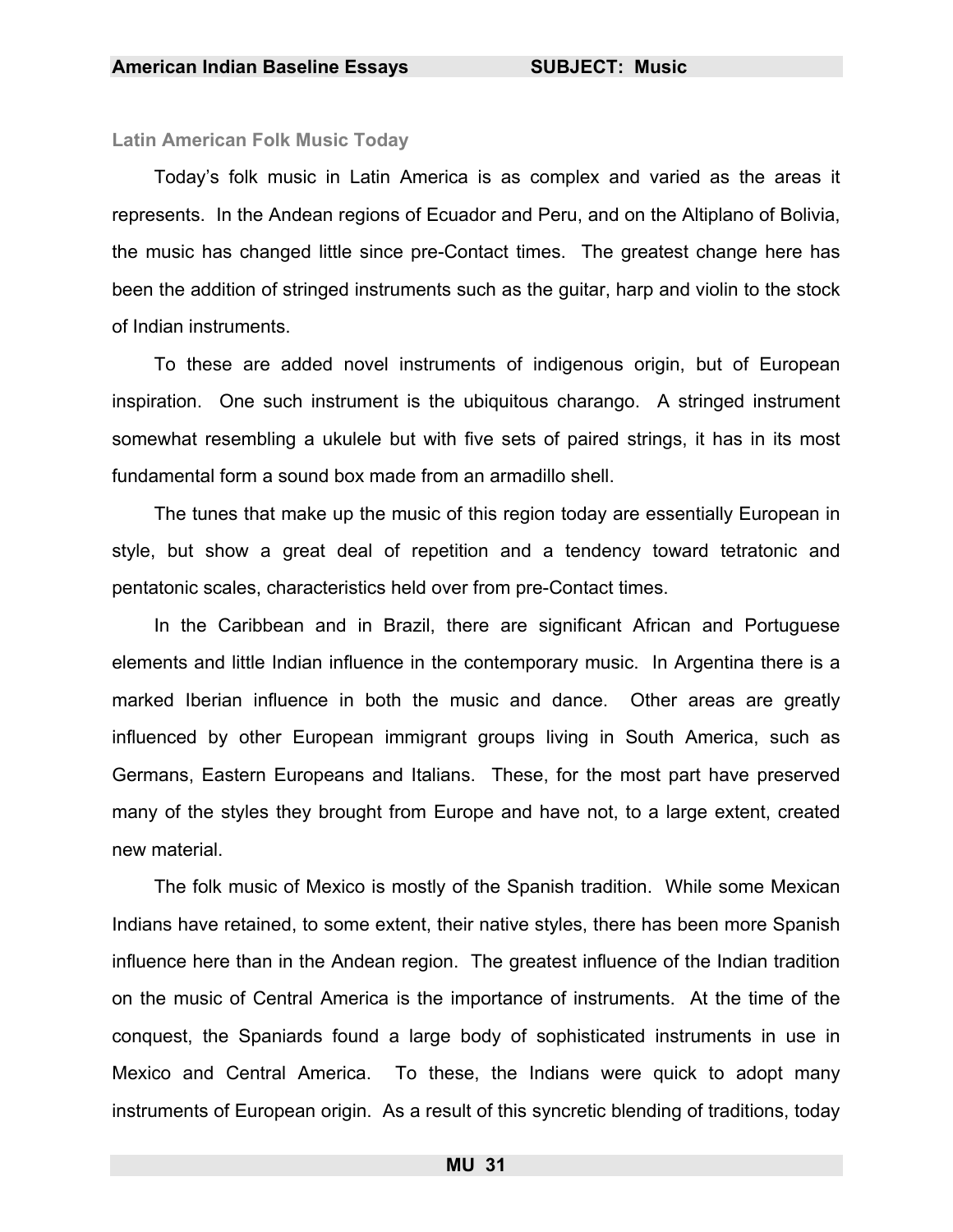many traditional folk ensembles, such as Mariachis, are often composed of large numbers of musicians playing a variety of instruments.

Throughout Central America, south of Mexico, there is added to the European and Indian combination of styles a decided African influence. For example, in Guatemala the most popular dance is the *Son Chapin*, which is markedly European in character, while the national instrument of Guatemala is the marimba, of African origin. Also, in Honduras and Nicaragua, there are Black Carib settlements. These are descendants of Arawak and Carib Indians and African slaves. Their musical culture is a derivative of both West African and tropical forest Indian cultures.

## **CONCLUSION**

The world of the American Indian today is still tied to its music. It is the music that helps the people maintain a much cherished separate identity. It is a link to the past and an assurance that the future will still incorporate a unique American Indian identity. The words to the opening prayer song of the Lakota Sun Dance, as collected over seventy-five years ago by Frances Densmore, seem to suggest this sentiment:

"Grandfather, a voice I am going to send. Hear me. All over the universe, a voice I am going to send. Hear me Grandfather. I will live! I have said it."<sup>24</sup>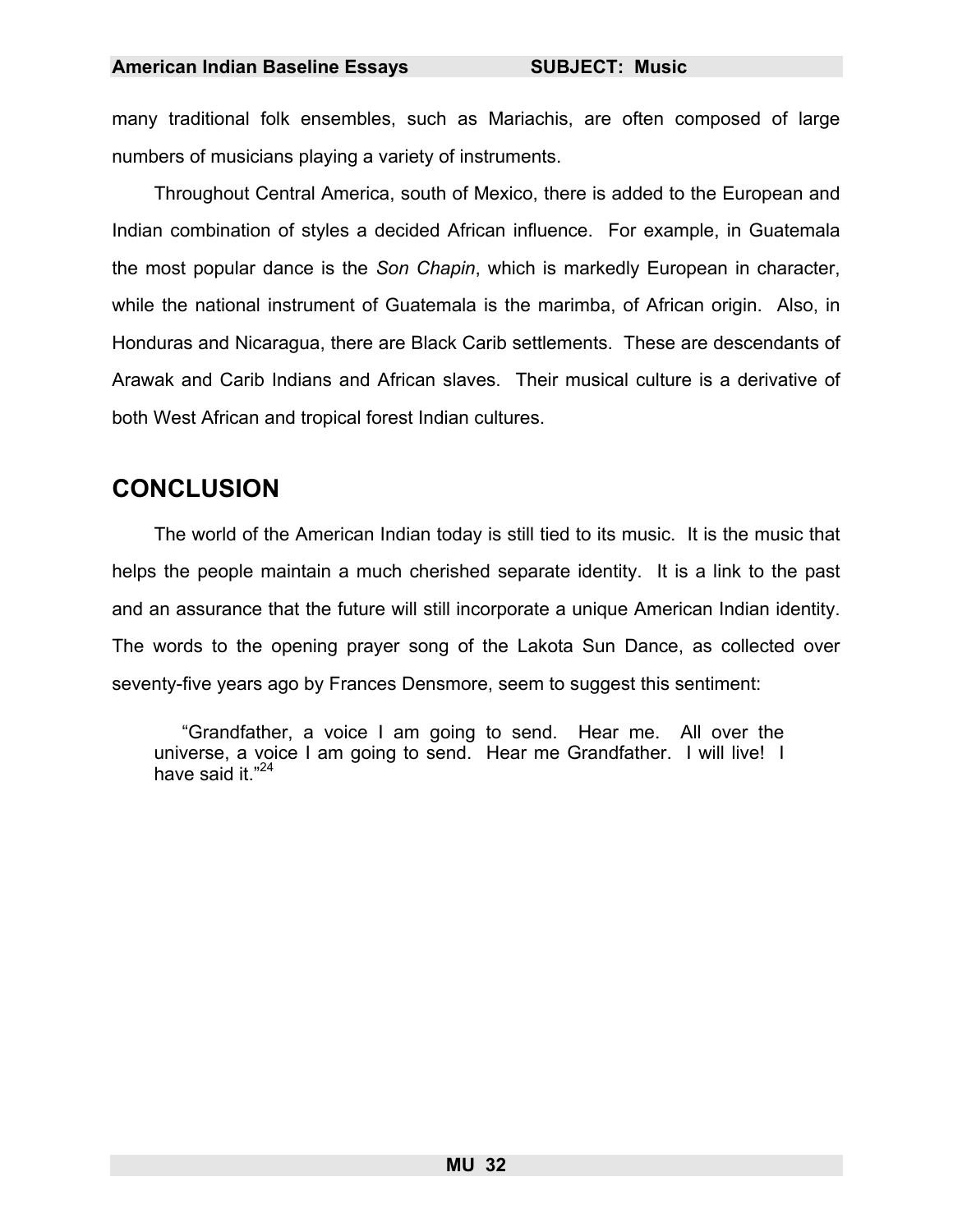## <span id="page-34-0"></span>**APPENDIX A CHRONOLOGY**

A Chronology of American Indian Music

Dates in **boldface** indicate events primarily due to American Indian initiatives; dates in plain type indicate events primarily due to initiatives by others.

- **200-900** The Classic Maya period produces an elaborate ceremonial culture, which includes schools for dancers and musicians. Children begin training as early as twelve years of age. Master teachers known as Hol Pop hold a highly respected position in society.
- **450-500** Flutes, tubas, horns, pentatonic panpipes and drums are widely used among the Mochica and Chimu cultures in Peru.
- **700** Flutes are used in Anasazi culture, as evidenced by the widespread Kokopelli, humped back flute player, motif in petroglyphs and pottery.
- **1000** Use of copper bells by the Hohokam culture of central Arizona.
- **1048** Professional musicians in Mixtec culture perform in commemoration of a great battle, as seen in the Becker Codex.
- 1496 Columbus commissions Ramon Pane to describe Taino Arawak life on Hispaniola. Pane includes a description of a two-key, slit drum called Mayohavau.
- **ca. 1500** A famous Aztec musician is Tlacahuepan, brother of slain emperor Moctezuma Xocoyotzin.
- 1510 First mention in European literature of an Indian song type called Areito. Referring originally to a type of call and response song from Hispaniola, this becomes the term used for any Western Hemisphere dance song.
- 1536 Cabeza de Vaca is the first European to report the use of music in American Indian healing ceremonies. He obtains a gourd rattle and a copper bell in the Southwestern U.S., which he later uses as a symbol of authority in his dealings with the Zuni people of New Mexico.
- 1540 In a letter to Emperor Charles V, Coronado refers to seeing flutes with finger holes, while exploring the Southwestern U.S.

Castañeda reports seeing Pueblo women grinding corn to the music of a flute.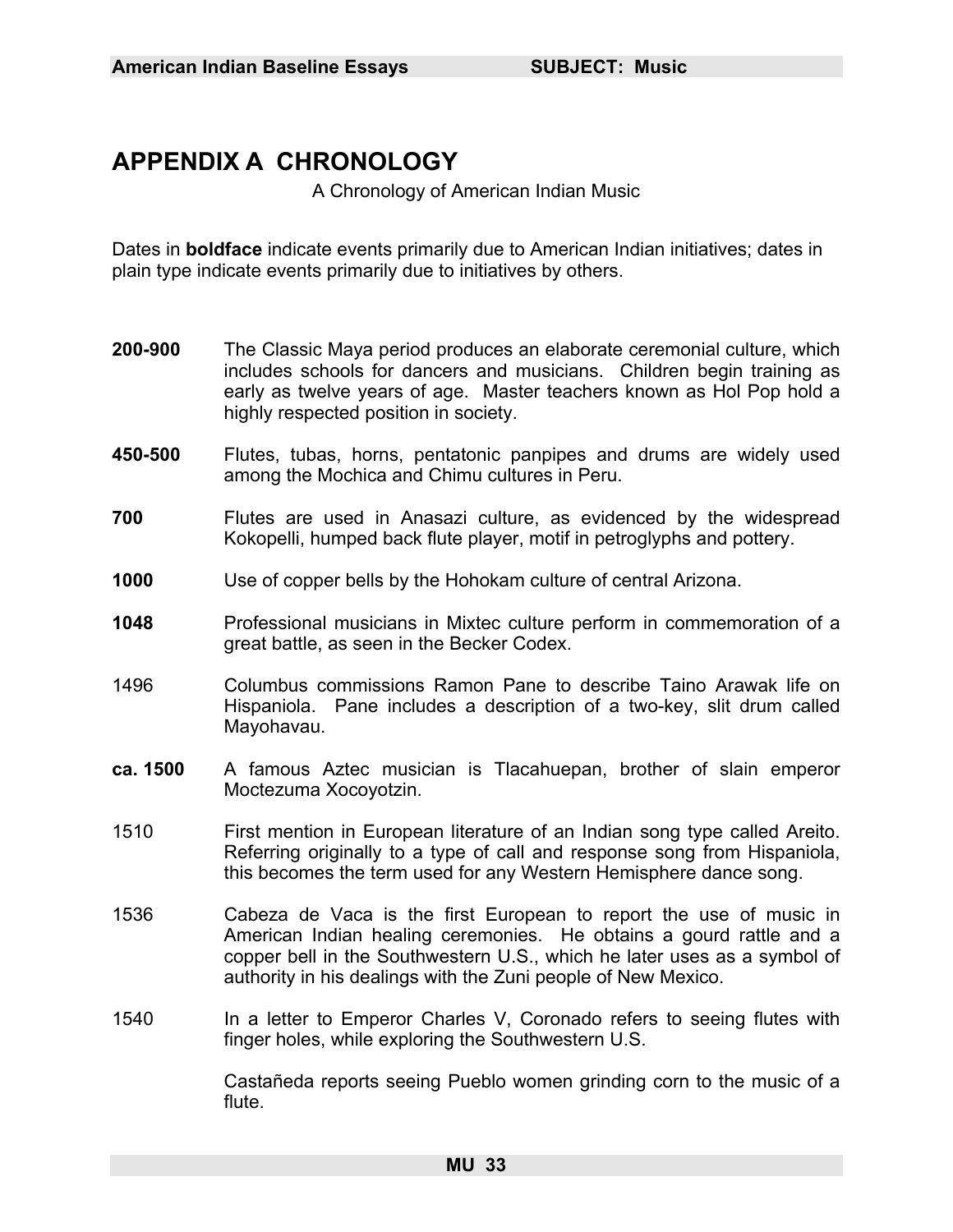- 1543 De la Vega reports use of canoe rowing songs by the Natchez of the lower Mississippi River valley.
- 1623-24 Gabriel Sagaro writes about the songs and dances of the Huron of Ontario, Canada.
- 1640 Earliest known American Christmas carol, "*`Twas in the Moon of Wintertime*". Written for the Huron Indians in their own language by Father Jean de Brebeauf, it is set to the tune of an old French carol.
- 1748 A young George Washington records in his diary Indian dancing accompanied by water drum and gourd rattles.
- 1786 Laperouse reports hearing polyphonic singing among Alaska Natives.
- 1791 "*Death of an Indian Chief*," music by Hans Gram, based on 'Ouabi', an Indian tale, becomes the first orchestral score printed in the new United States.
- 1794 The earliest known American opera "*Tammany: or the Indian Chief*," by James Hewitt is performed in New York. The plot is based on the story of the Leni-Lenape ('Delaware') sachem who was supposed to have met William Penn. Only one song, "*Alknomook: The Death Song of a Cherokee Indian*" has survived. This song is said to have been based on a Cherokee melody. While based on an Indian theme, the opera is said to have been very political and particularly anti-Federalist in nature.
- 1809 Gaspare Spontini performs his opera "*Fernand Cortez*" in Paris under the sponsorship of Empress Josephine; it is one of his major successes.
- 1837 "*The Indian Hunter*," one of the earliest popular songs about Indians is written by Henry Russell.
- **1845 Indian Melodies**, a book of European-American-style hymns by Thomas Commuck, a Narragansett Indian, is published under the sponsorship of the Methodist Episcopal Church.
- 1850s The Hutchinsons, a popular family singing group well known for their temperance and abolitionist protest songs, include "*The Indian Hunter*" in their programs as a plea for justice for American Indians.
- 1856 Tyler's Indian Exhibition tours US performing songs and dances of several Indian tribes.
- 1876 In its Indian Act of 1876, the federal government of Canada prohibits public performance of Indian dances, songs and ceremonies su[ch](#page-514-8) as the Sun Dance and the Potlatch.
- 1882 Bella Coola Indians from the Pacific Coast of British Columbia perform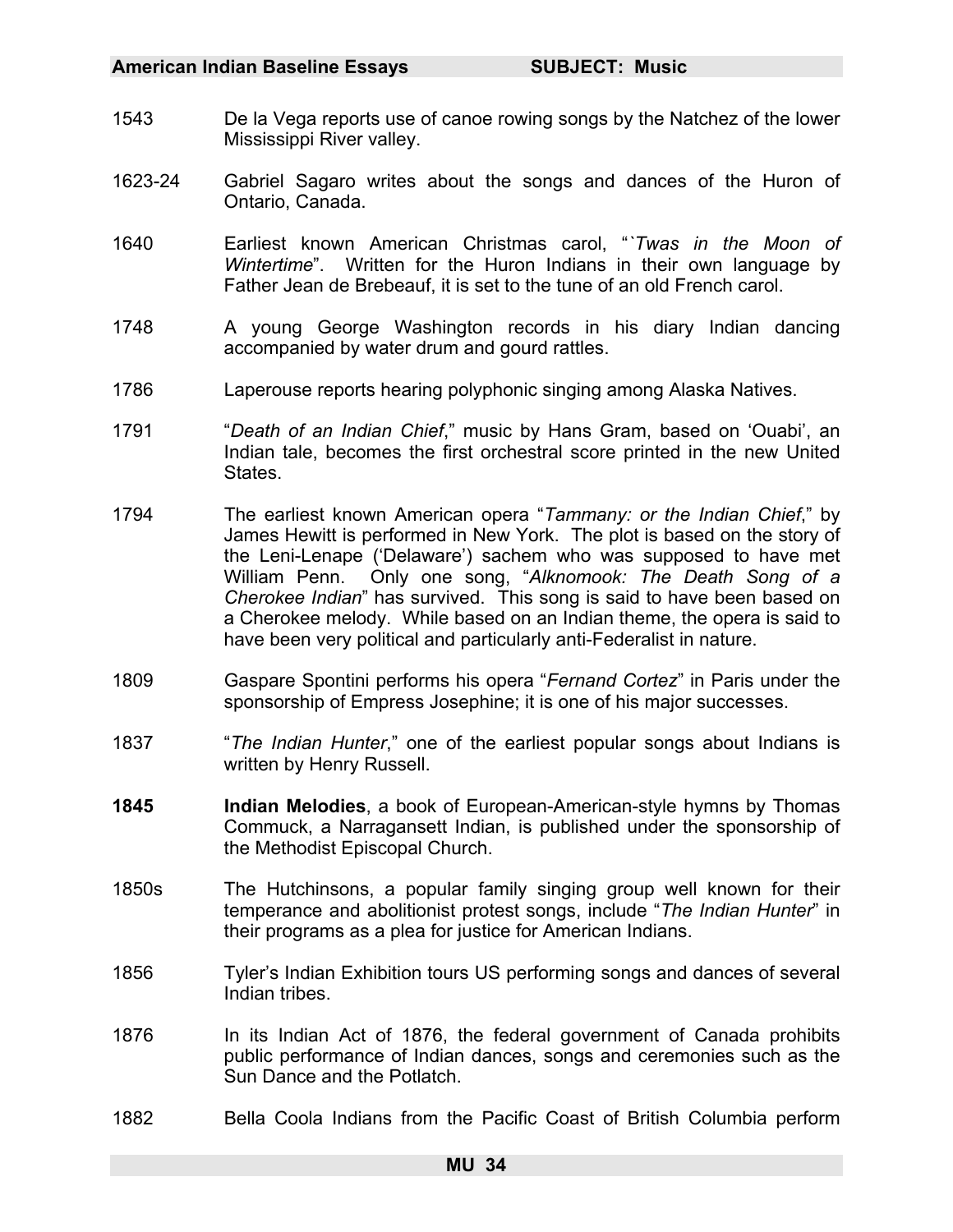songs and dances in Berlin, Germany. Carl Stumpf copies down their songs and later studies the music and writes articles about it, comparing it to familiar, contemporary European music. His work is perhaps the first such study of folk music. Later the term 'ethnomusicology' is used to describe this new discipline.

 Theodore Baker's **On the Music of the North American Indians** is published in Europe, based almost completely on contacts Baker made at Carlisle Indian School in Pennsylvania. This is the first extensive study of Indian music.

- 1883 Alice Fletcher visits the Omaha tribe. She records and transcribes traditional Indian songs, thus becoming one of the earliest field researchers to make a serious attempt to record Indian music.
- 1883-1916 Buffalo Bill's Wild West Show first opens in Omaha, Nebraska. Sitting Bull tours with the show in 1885. In 1887, the show first goes to Europe. Though mostly a riding and shooting exhibition, the show does include Indian dancing and music.
- 1890 J. Walter Fewkes is the first person to make phonographic field recordings of American Indian music while doing research among the Passamaquoddy in Maine and the Zuni in New Mexico. Benjamin Ives Gillman later studies and transcribes these recordings, becoming the first 'armchair' ethnomusicologist.
- 1892 Edward MacDowell completes his orchestral work "*Indian Suite*," based on American Indian songs. He is credited with being one of the first U.S. composers to break with classical European styles in search of a new classical idiom.
- 1897-1927 Edward S. Curtis visits more than eighty tribes, taking over 40,000 photographs of Indian life and gathering information on ceremonies, songs and musical instruments. These are published in the 20-volume series **The North American Indian** during the first three decades of the 20th Century. In 1914, Curtis produces a film, "*In the Land of the Head Hunters*," based on the life and culture of the Kwakiutl people of Vancouver Island in British Columbia. The movie is filmed with the cooperation of the Kwakiutl and the help of George Hunt, Curtis' mixedblood Tsimshian assistant, a long-time resident among the Kwakiutl. The film includes several traditional dances, songs and rituals; the music is authentic, appropriately transcribed and performed live as an accompaniment to this silent picture. The film is a major success in the theater houses of New York and Washington D.C. during 1915.
- 1898 Samuel Coleridge-Taylor, African-English composer, produces his trilogy of pieces on Longfellow's poem "Hiawatha". "*Hiawatha's Wedding Feast*" (1898), "*The Death of Minnehaha*" (1899), and "*Hiawatha's Departure*" (1900) are written for solo voice, chorus and orchestra. These works are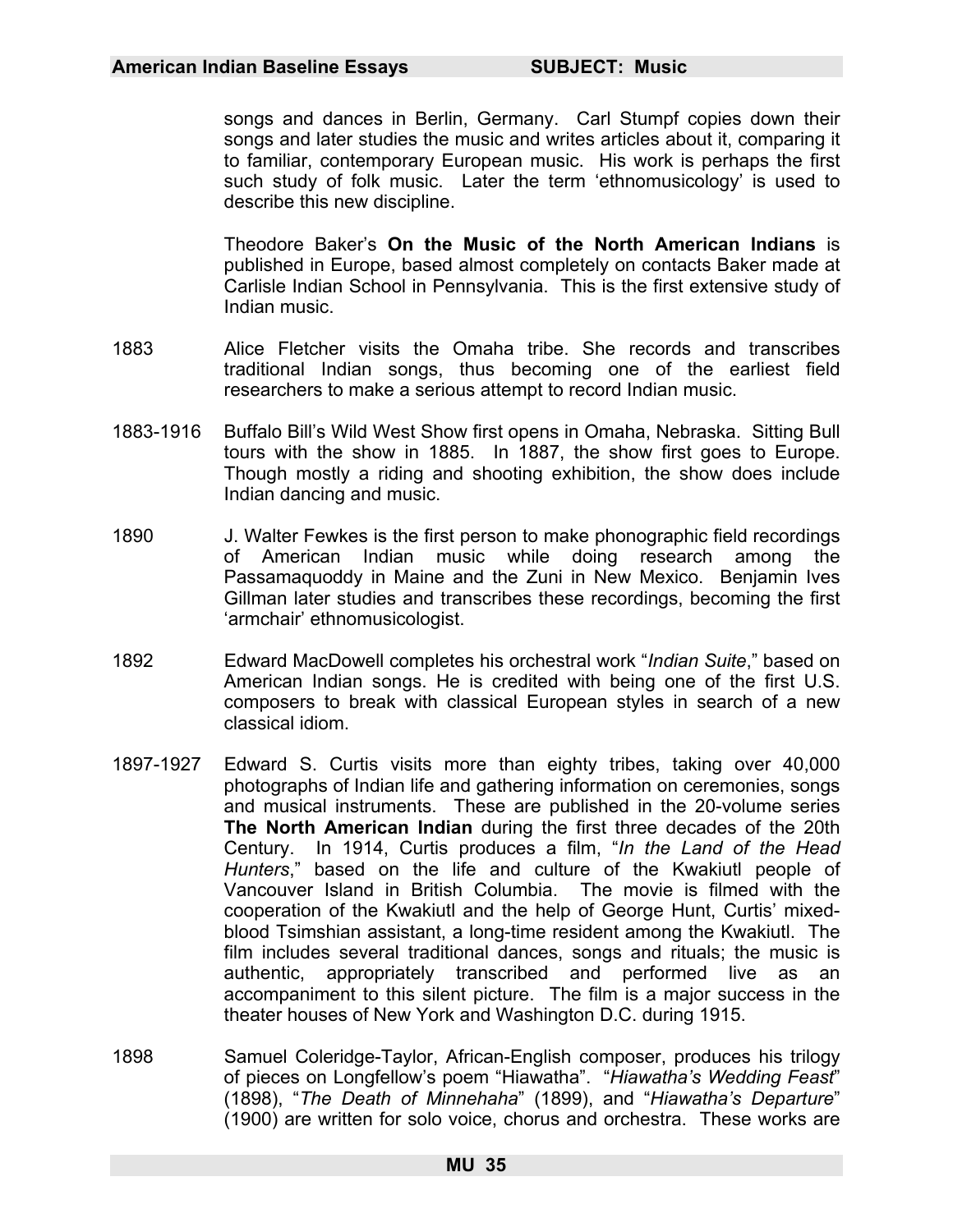well received in the U.S. during tours in the first decade of the 20th century.

- <span id="page-37-0"></span>1901 Upon failing to find a publisher for his **American Indian Melodies**, Arthur Farwell establishes the Wawan Press. The name is taken from a ceremony of the Omaha tribe. Wa-wan Press provides an outlet for numerous American composers, many of whom use traditional American themes, until 1912, when its plates are turned over to G. Schirmer. Farwell collects and uses many American Indian, Hispanic-American and African-American melodies in his compositions.
- 1904 Article No. 4, of the regulations of the Bureau of Indian Affairs, classifies the Sun Dance and other Indian dances as criminal offenses. It lists incarceration among the punishments for this offense. This policy is not rescinded by Congress until 1934.
- 1905 Vincent Bryan and Gus Edwards' "*Tammany*," (not related to the 1794 opera), is composed and performed for the National Democratic Club in New York. Having little or no authentic Indian influence, it is a take off on contemporary songs with American Indian themes in vogue in Tin Pan Alley. This song is a spoof on certain practices used in the Democratic party.

Frances Densmore makes her first field trip to the Ojibwe ('Chippewa') of Minnesota, in order to collect songs. In 1907, she is named as a collaborator with the Bureau of American Ethnology of the Smithsonian Institution, a position which she holds until her death in 1957. Recognizing the importance of studying music in its cultural context, Densmore collects volumes of ethnograhic material along with the songs. From the hundreds of her recordings on file in the Library of Congress, seven LP records have been issued.

- 1906-7 Egbert Vanalstyne and Harry Williams have popular songs in Tin-Pan Alley, "*Navajo*," "*Cheyenne*," and "*San Antonio*."
- 1907 **The Indians' Book** by Natalie Curtis is first published. This volume contains faithful transcriptions of 200 songs collected from 18 tribes, together with related ethnographic information. Her numerous articles serve to introduce the study of American ethnic music to a wide audience.
- 1909 Charles Cadman publishes **Four American Indian Songs**, from his experience on the Omaha and Winnebago reservations. "*At Dawning*" and "*From the Land of Sky Blue Water*" become very popular with American audiences. [These melodies are often used even today to suggest a natural or Indian motif in movies, television, commercials and animation.]
- 1910 Alberto Williams, known as the 'Father of Argentine Music', incorporates ancient Inca musical styles (consisting of whole tone pentatonic scales),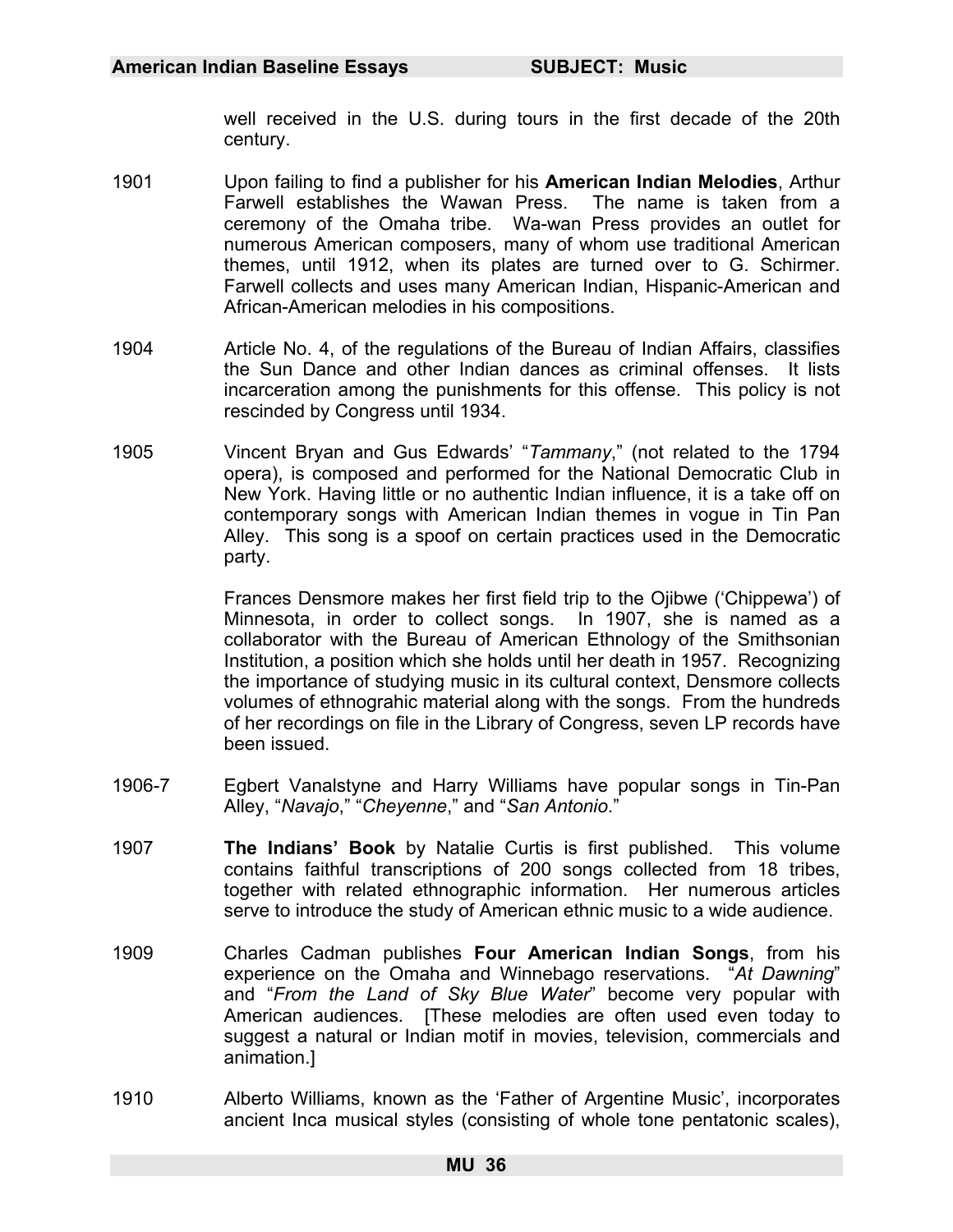into his contemporary compositions.

Charles Cadman organizes a series of lecture recitals called "American Indian Music Talks." In cooperation with soprano Tsianino Redfeather, an Omaha descendant of Tecumseh, Cadman takes his lectures throughout North America and Europe.

- 1915 Charles Skilton's "*The Suite Primeval*" for orchestra, incorporates songs from the Winnebago tribe and 43 Sioux bands.
- 1918-19 "*Shanewis, (The Robin Woman)*" by Charles Cadman, becomes the first American opera to be produced by the Metropolitan Opera during two consecutive years.
- 1924 Opening of the musical "*Rose-Marie*." The plot revolves around the love story between a white trapper and an Indian woman, and injects a new racial element into the stock comic opera motif of love between social unequals. The music, though containing little that is genuinely Indian, becomes very popular. "*Indian Love Call*," is the opera's most well known song.
- 1934 Provisions of the Indian Reorganization Act (also known as the 'Wheeler-Howard Bill') repeal the regulations of the Bureau of Indian Affairs prohibiting traditional American Indian ceremonial, music and dance performances in the United States.
- 1946 Discovery of the ruins of the ancient Mayan city of Bonampak, in Chiapas, Mexico. This site is unique because of its remarkably well preserved murals, dating from about AD 900, near the end of the Classic Era of Maya culture. These depict numerous activities from daily life, including a depiction of a ceremony complete with musicians playing trumpets, drums and rattles.
- 1951 Canada amends its Indian Act of 1876, ending its prohibition of Indian dance and ceremonies.
- **1965** American Indian dancers from the Institute of American Indian Arts in Santa Fe, New Mexico, perform for President Lyndon Johnson at the White House. This is the first time Indian music and dance is presented at the White House.
- **1970s** The rock band Red Bone becomes popular. Composed of members with varied American Indian heritage, they incorporate Native themes into their songs.
- **1971** Cher (Cherokee) has two rock/pop albums that earn 'Gold Record' sales, "*Gypsies, Tramps and Thieves*' and "*Half Breed*".
- **1980, 1982** Founded by Jim Buller (Cree), the Indigenous Peoples Theatre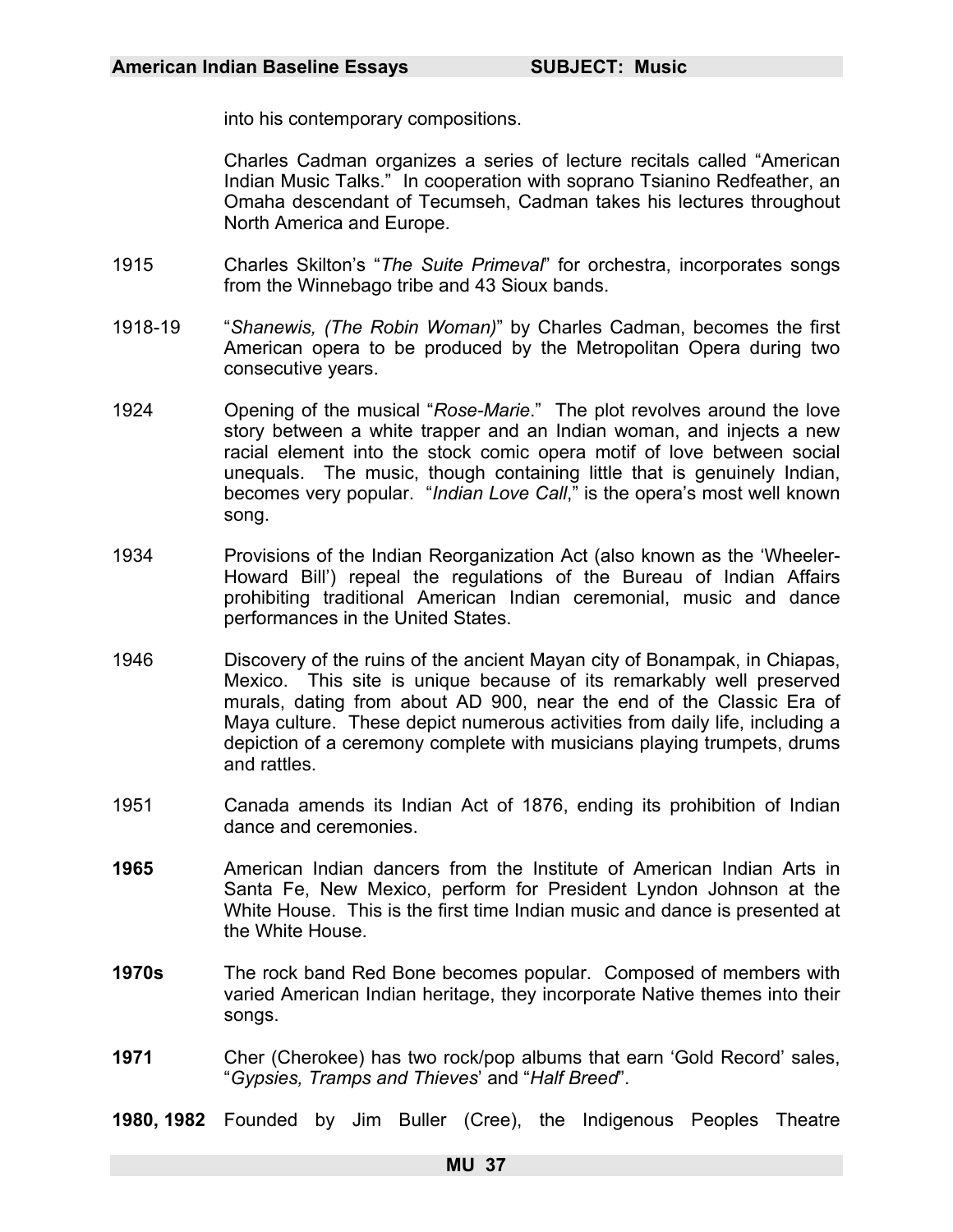Celebration is held in Peterborough, Ontario, Canada.

- <span id="page-39-0"></span>**1982** Radio station WOJB begins broadcasting. Owned by the Tribal Governing Board of the LacCourte Oreilles Chippewa Reservation, it becomes the first American Indian radio station east of the Mississippi, and the first Public Radio Station in Northern Wisconsin. It is run by forty-nine volunteers from the reservation and its musical and information programming is based on the goal of cultural outreach.
- **1985** John Kim Bell (Mohawk), an accomplished conductor, establishes the Canadian Native Arts Foundation.
- **1988** First performance of "*In the Land of Spirits*," the first full length modern ballet based on an Indian legend. According to its producer, John Kim Bell, it refutes the stereotype that Native performance art belongs only in the [rea](#page-514-9)lm of anthropology.
- **1989** A group known as Jayacs, Indian performers from Otovalo, Ecuador, participate in a program called Music Under New York. The group performs in the New York subway system at various stations during the day. They are not paid by the city, but are allowed to keep all donations and can sell their recordings.

White Eagle, a Lakota operatic tenor, sings as soloist backed by the Mormon Tabernacle Choir at the Inaugural Gala for President George Bush.

**1992** John Trudell, Santee Dakota, one of the national coordinators of the American Indian Movement during the 1970s and a noted Indian poet, releases the album "*AKA Grafitti Man*". Most of the pieces are in a fusion of rock, traditional American Indian and 'talking blues' styles.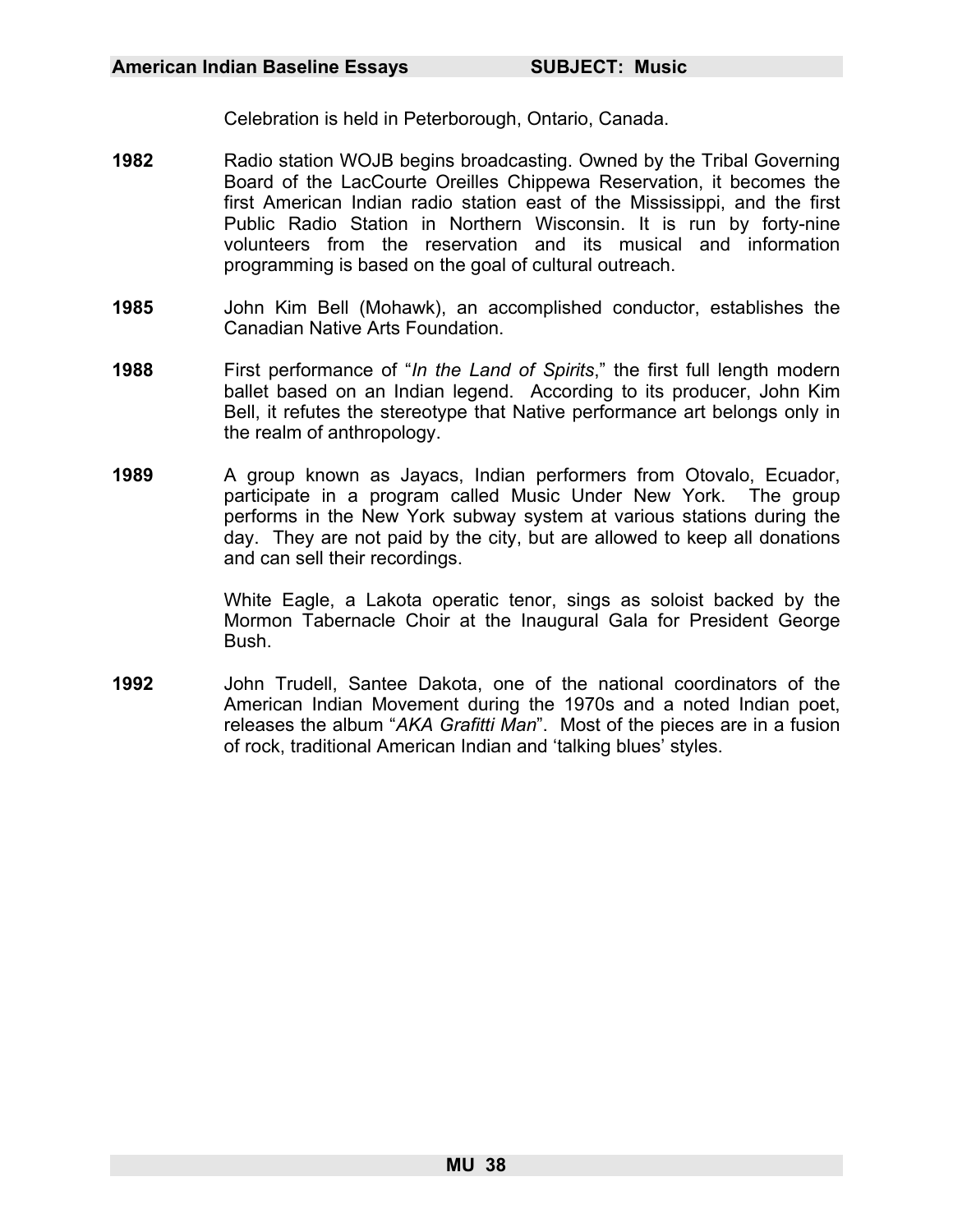## <span id="page-40-0"></span>**APPENDIX B CONTEMPORARY AMERICAN INDIAN MUSICIANS**

**Louis Ballard** (Quapaw - Cherokee), composer who makes extensive use of Indian themes in his work. His works include:

"*Four Moon*" - ballet (1967) presented at the State of Oklahoma sixtieth anniversary celebration.

"*Why Duck Has a Short Tail*" - symphony based on a Navajo folk tale. "*Portrait of Will Rogers*" - cantata

Nominated for Pulitzer Prize in 1972.

**Tom Bee**, rock artist and producer. Best known for his album "*Color Me Red*".

**John Kim Bell** (Mohawk), graduated in Music from Ohio State University in 1975. First Native American symphony conductor.

First American Indian to conduct the Royal Philharmonic Orchestra, London. Founder of the Canadian Native Arts Foundation (1985).

**Cher** (Cherokee), rock and pop singer.

Gained recognition as part of singing duo "Sonny and Cher," in the late 1960s. In 1971, her solo albums "*Gypsies, Tramps and Thieves*" and "*Half Breed*" went gold. She has numerous albums and movie credits, including an Academy Award.

**Jesse Ed Davis**, rock guitarist. A noted studio artist with many credits on Indian and non-Indian rock albums, his work before his death included a prominent collaboration as songwriter, instrumentalist and singer on John Trudell's "*AKA Grafitti Man*".

**Bonnie Jo Hunt** (Lakota), opera singer. At one time sang with the San Francisco Opera. Head of Artists of Indian America.

**Kashtin** is the name of the rock duo of Claude McKenzie and Florent Vollant (both Innu). The group is known for its popular songs and some original compositions in Montagnais, the language of the Innu people of eastern Canada.

**Carlos Nakai** (Navajo - Ute) flutist and composer who blends traditional music with contemporary elements. His albums include:

"*Changes*" "*Cycles*" "*Journeys*" "*Earth Spirit*" "*Canyon Trilogy*" "*Desert Dance*"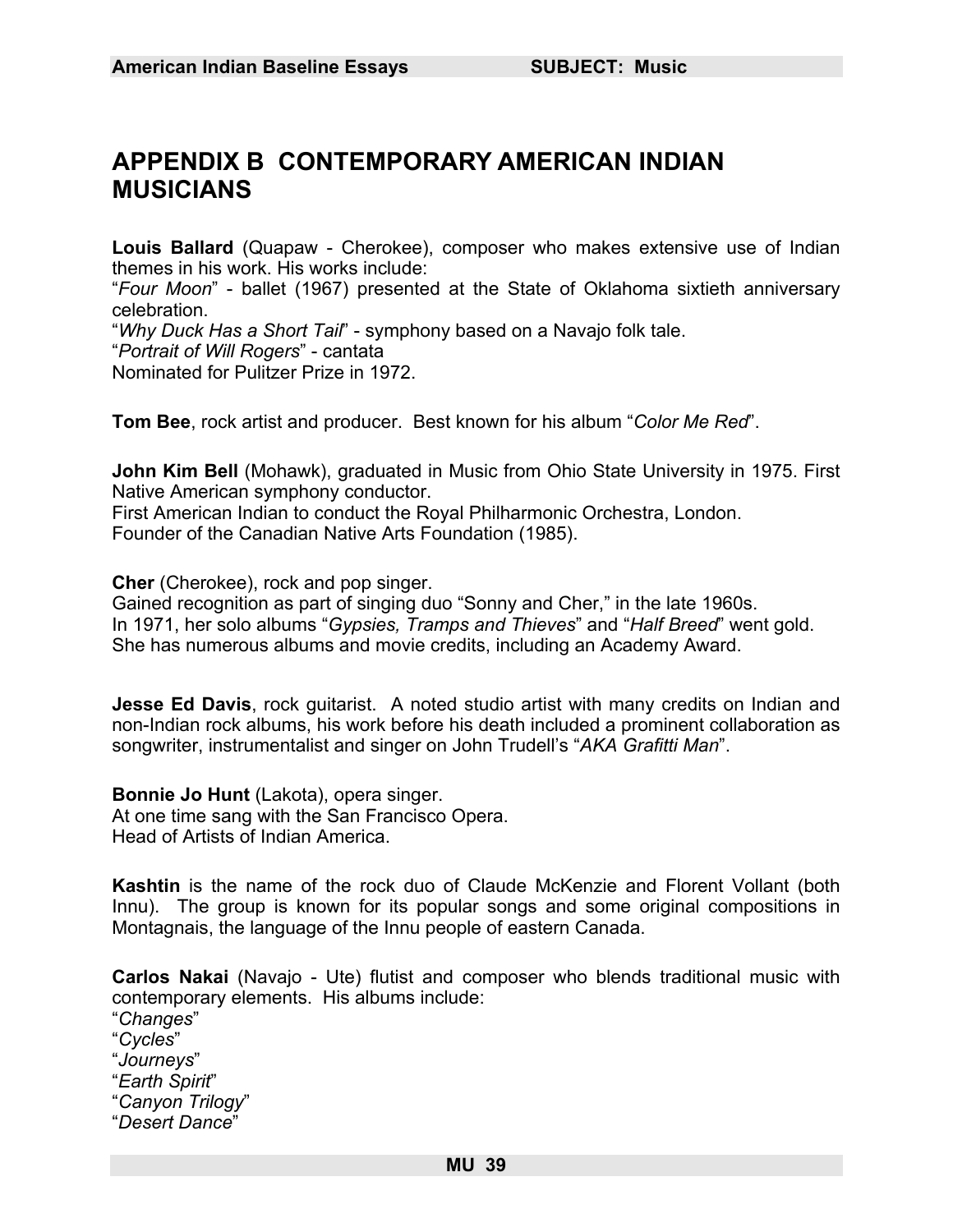"*Sundance Season*" "*Spirit Horses*" and, with Peter Kater: "*Natives*" and, with William Eaton: "*Carry the Gift*" "*Winter Dreams*" and, as a member of the group Jackalope: "*Jackalope Vol. 1*" "*Weavings Vol. 2*"

**Jim Pepper** (Creek-Kaw) jazz saxophonist. Pioneer in the area of jazz-rock fusion. Top 40 hit in late 1960s with "*Wichitai-to*," an old Comanche song given a modern jazz rendition. Well known composer and performer on the European jazz circuit before his death in 1992. Recordings include:

"*Pepper's Pow-Wow*" "*The Path*" "*Comin' and Goin'*" "*Dakota*" "*Bear Tracks*"

**Paul Ortega** (Apache) guitarist. Combines traditional songs with contemporary guitar.

**John Rainer, Jr.** (Taos - Creek) flutist and arranger. Received Masters degree in Music from Brigham Young University. Known for traditional flute renditions. Arranger of traditional music for choral setting.

**Red Bone** was a 1970s mixed-tribal rock band, promoted as the first Indian rock band. Albums include: "*Red Bone*" (1970) "*Wovoka*" (1973) "*Message from a Drum*" (1975) "*Bead Dreams through Turquoise Eyes*" (1975) "*Come and Get Your Red Bone / Best of*" (1975) "*Cycles*" (1977)

**Buddy Redbow** (Lakota) performs rock-traditional fusion. Recordings include: "*Journey to the Spirit World*" "*Black Hills Dreamer*."

**Buffy Saint-Marie** (Cree) folk singer, composer and poet. She was born in Canada and raised by adoptive parents of Micmac heritage.

Often incorporates use of traditional musical bow in performances.

Recognized from frequent appearances on Sesame Street.

Recipient of an Academy Award.

Founder of Niheman, a foundation for American Indian scholarships; also Native North American Women's Association; and Creative Native, Inc.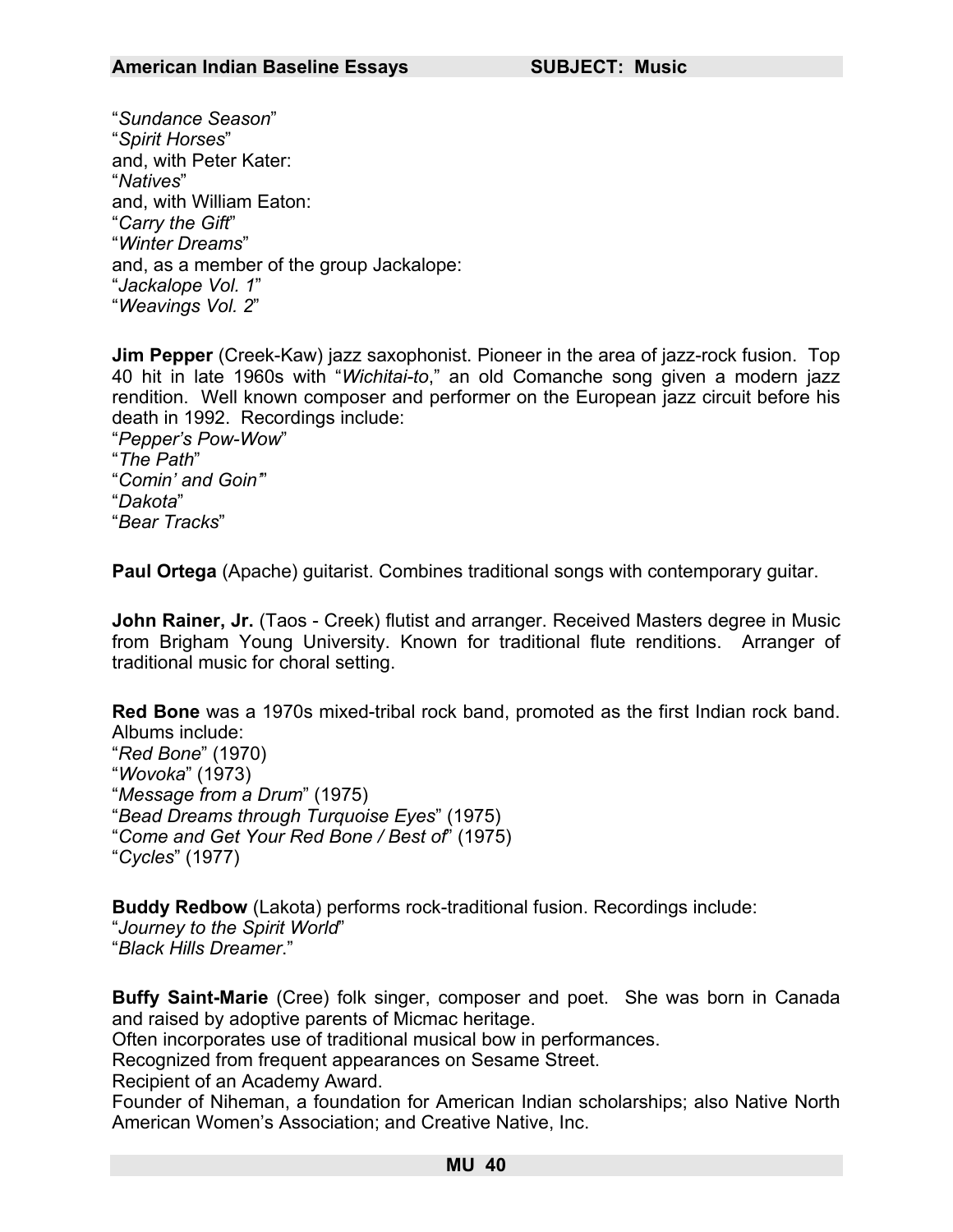Her recordings include: "*My Country, 'Tis of Thy People are Dying*" "*Universal Soldier*" "*Seeds of Brotherhood*" "*Now That the Buffalo's Gone*"

**Billy Thundercloud and the Chief Tones** (Tsimshian) country-western group, consisting of Billy Thundercloud, Jack Wolf, Richard Grey Owl and Barry Little Star. Recorded for 20th Century Fox in the mid-1970s. Hit recordings include:

"*What Time of Day*" (1975) "*Pledging My Love*" (1975) "*Indian Nation*" (1976) "*Try a Little Tenderness*" (1976)

**Tom Ware** (Kiowa-Comanche) flutist and singer. Numerous recordings of traditional Indian flute and social songs.

Consultant and musician for the movie "*Son of the Morning Star*." Formed band known as Tommy Ware's All Indian Jazz Band.

**Floyd Westerman** (Lakota) folk singer and actor. Known for his work as spokesman for the Indian cause.

Recorded album "*Custer Died For Your Sins*" (1970).

Appeared on numerous college campuses during 1960s and1970s.

Most recently recognized for his acting role as 'Ten Bears' in the movie "*Dances With Wolves*."

**White Eagle** (Lakota) pop and opera singer.

Performed with the pop-gospel group ReGeneration, the Mile High Opera Workshop, the Cleveland Opera and the Pennsylvania Opera Theater.

Performed in 1989 with Mormon Tabernacle Choir at the presidential Inaugural Gala for President George Bush.

**Arlene Nofchissey Williams** (Navajo) folk singer and song writer. Combines Indian themes in both text and melody for contemporary songs.

Collaborated with Chief Dan George on album "*Proud Earth*," which was nominated for a Grammy. Her albums also include:

"*Go My Son*" "*Encircle*."

**XIT** (mixed tribal) rock band from the 1970s. Expresses Indian themes with rock music. Albums include:

"*Plight of the Redman*"

"*Silent Warrior*"

"*Entrance*"

"*Back Trackin'*"

"*Relocation*"

"*Drums Across the Atlantic*."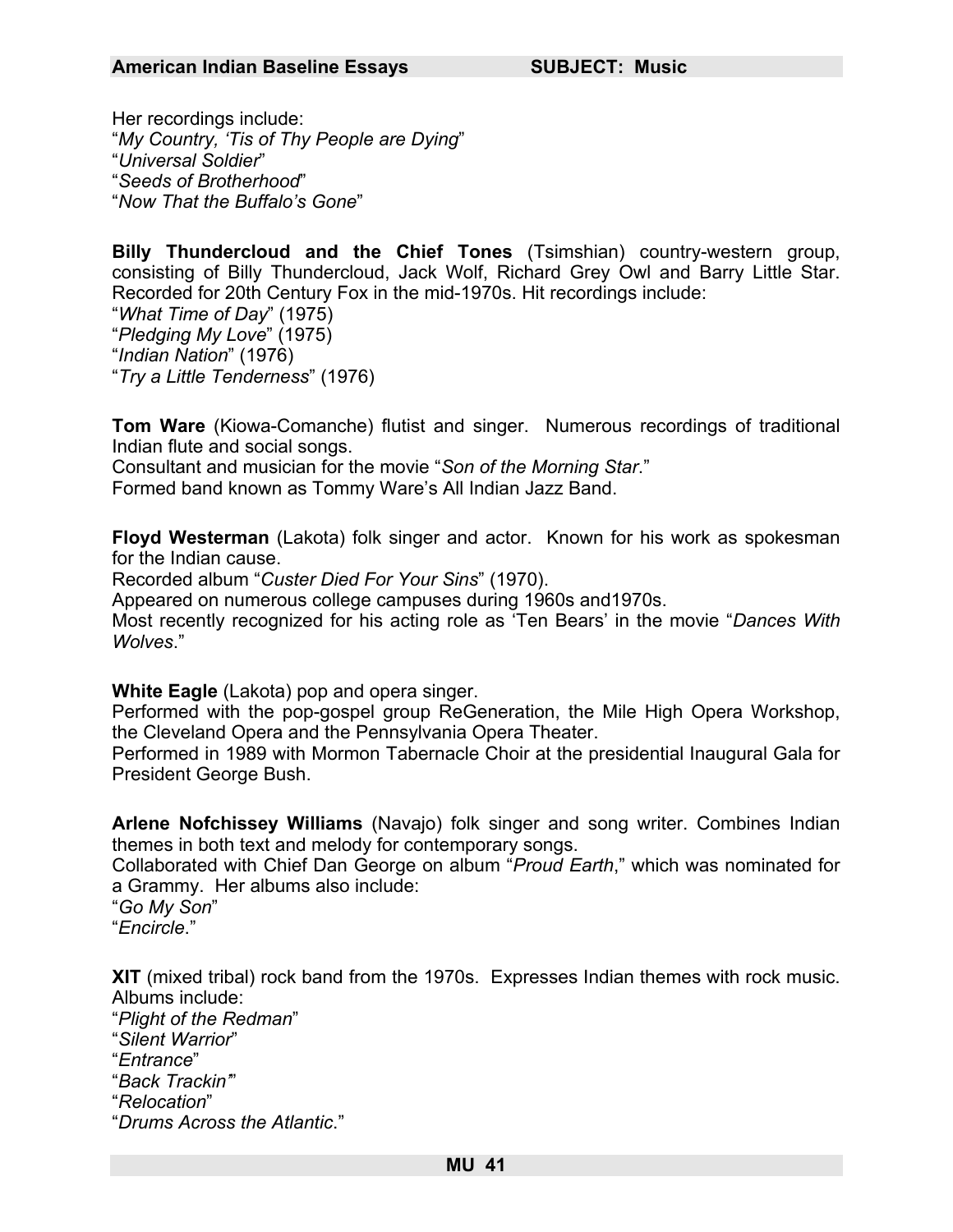**MU 42**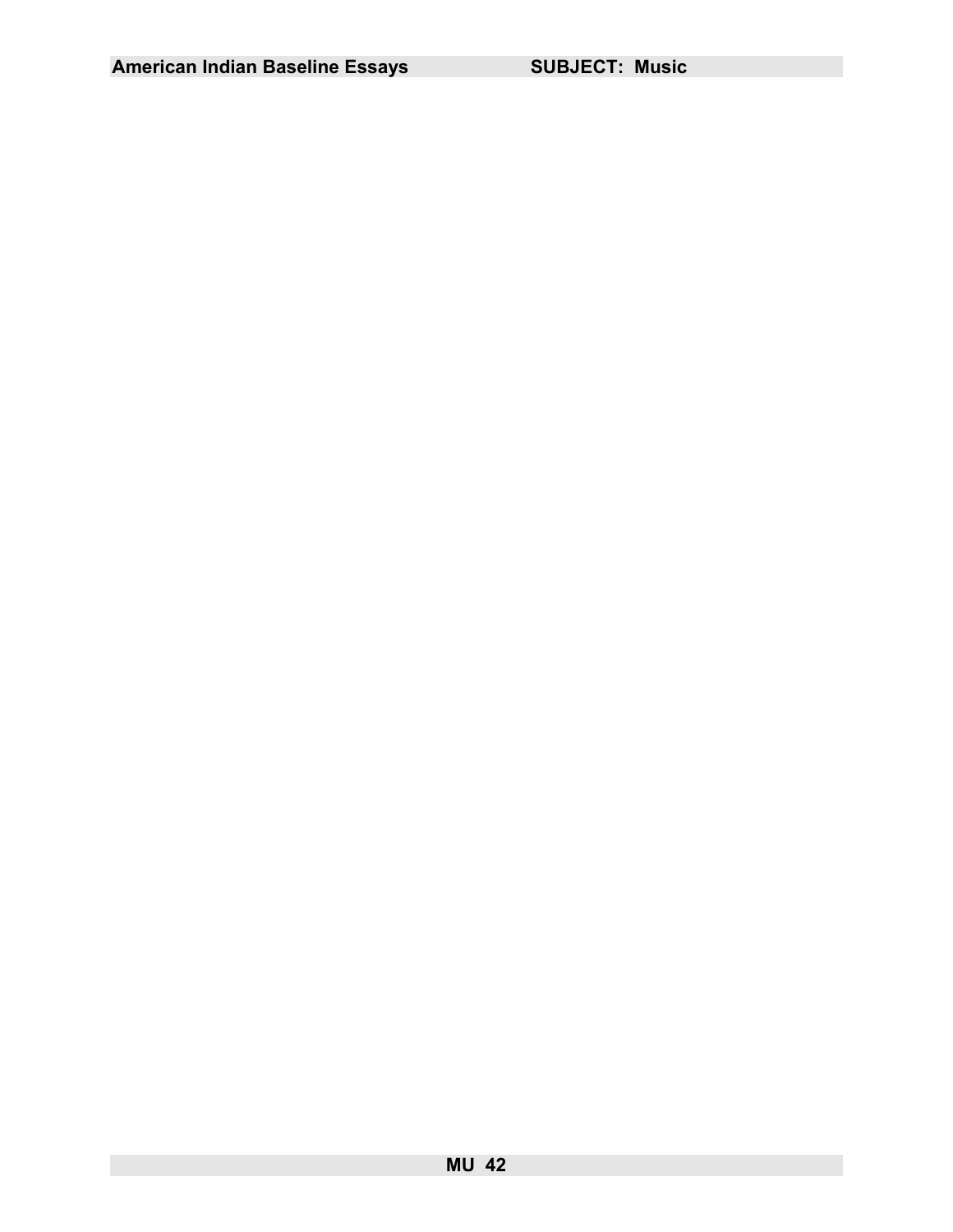## **REFERENCES**

**Bibliography**

- Acatos, Sylvio, **Pueblos: Prehistoric Indian Cultures of the Southwest**. New York: Facts of File Publications, 1990.
- Alexander, Hartley Burr, **The World's Rim**. Lincoln: University of Nebraska Press, 1953.
- Baker, Theodore, **On the Music of the North American Indians**. The Hague: Frits Knuf, 1976.

Ballantine, Bill, **The Flute**. New York: Franklin Watts, Inc., 1971.

Bierhorst, John, **A Cry From the Earth**. New York: Four Winds Press, 1979.

Bookbinder, David, **What Folk Music is All About**. New York: Julian Messner, 1979. Buttree, Julia, **Rhythm of the Redman**. New York: A.S. Barnes and Company, 1937.

Colombo, John Robert, **Songs of the Indians**. Ottawa: Oberon Press, 1983.

Curtis, Natalie, **The Indians' Book**. New York: Bonanza Books, 1987.

Densmore, Frances "Papago Music", *Bureau of American Ethnology Bulletin*, no. 90, Washington D.C.: Smithsonian Institution, 1929.

Densmore, Frances, "A Search for Songs Among the Chitimacha Indians in Louisiana", in *Bureau of American Ethnology Bulletin*, no. 133, Washington D.C.: Smithsonian Institution, 1943.

Densmore, Frances, "Chippewa Music", *Bureau of American Ethnology Bulletin*, nos. 45 and 53, Washington D.C.: Smithsonian Institution, 1910 and 1913 respectively.

Densmore, Frances, "Mandan and Hidatsa Music", *Bureau of American Ethnology Bulletin*, no. 80, Washington D.C.: Smithsonian Institution, 1923.

Densmore, Frances, "Menominee Music", *Bureau of American Ethnology Bulletin*, no. 102, Washington D.C.: Smithsonian Institution, 1932.

- Densmore, Frances, "Music of the Acoma, Isleta, Chochiti and Zuni Pueblos", *Bureau of American Ethnology Bulletin*, no. 165, Washington D.C.: Smithsonian Institution, 1957.
- Densmore, Frances, "Music of the Indians of British Columbia" and "Choctaw Music", in *Bureau of American Ethnology Bulletin*, no. 136, Washington D.C.: Smithsonian Institution, 1943.

Densmore, Frances, "Northern Ute Music", *Bureau of American Ethnology Bulletin*, no. 75, Washington D.C.: Smithsonian Institution, 1922.

Densmore, Frances, "Pawnee Music", *Bureau of American Ethnology Bulletin*, no. 93, Washington D.C.: Smithsonian Institution, 1929.

Densmore, Frances, "Seminole Music", *Bureau of American Ethnology Bulletin*, no. 161, Washington D.C.: Smithsonian Institution, 1956.

Densmore, Frances, "Technique in the Music of the American Indians", in *Bureau of American Ethnology Bulletin*, no. 151, Washington D.C.: Smithsonian Institution, 1953.

Densmore, Frances, "Teton Sioux Music", *Bureau of American Ethnology Bulletin*, no. 61, Washington D.C.: Smithsonian Institution, 1918.

Densmore, Frances, "Yuman and Yaqui Music", *Bureau of American Ethnology Bulletin*, no. 110, Washington D.C.: Smithsonian Institution, 1932.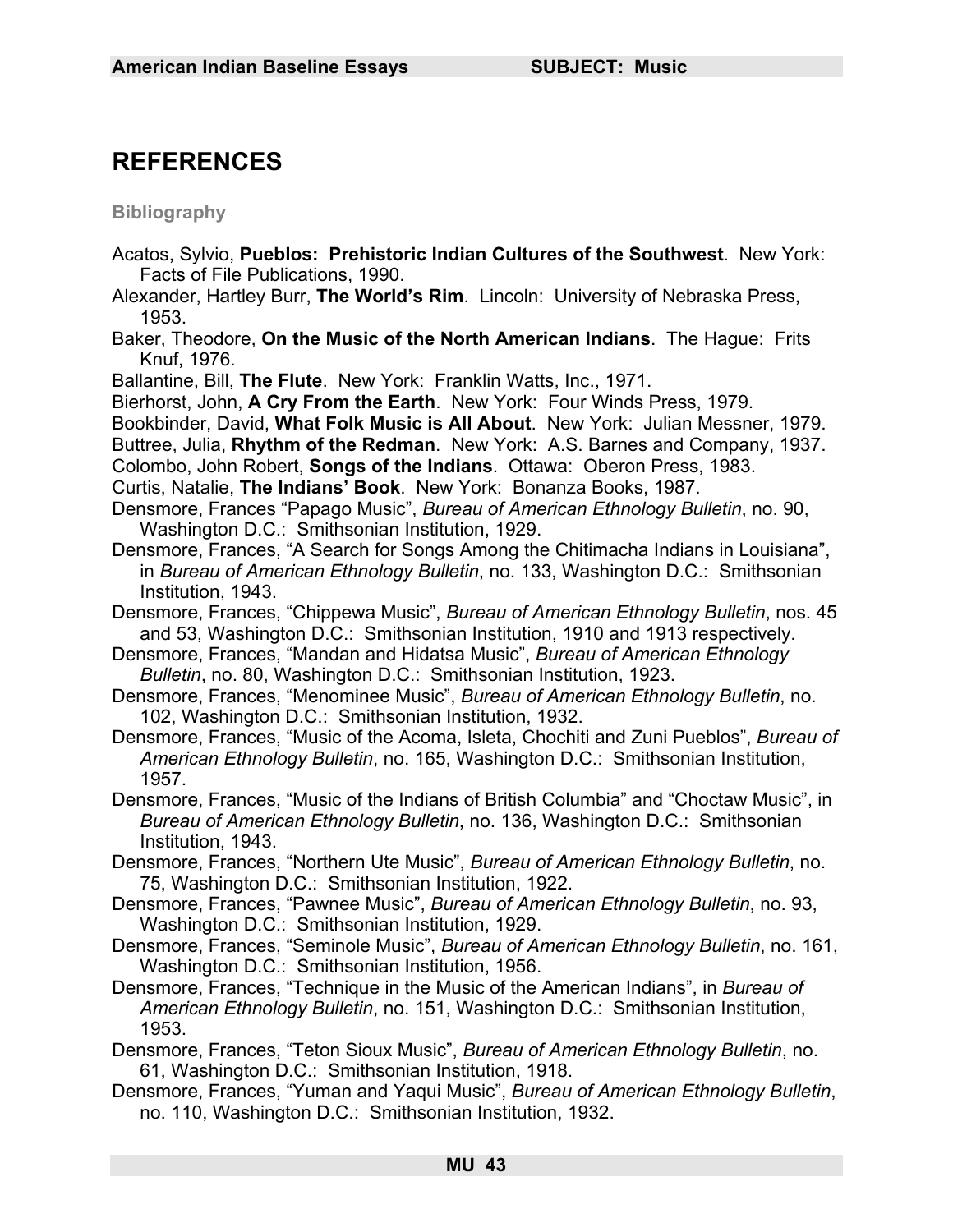- Densmore, Frances, "Nootka and Quileute Music," *Bureau of American Ethnology Bulletin*, no. 124, Washington D.C.: Smithsonian Institution, 1939.
- Disselhof, Han Dietrich, **Daily Life in Ancient Peru**. New York: McGraw Hill Book Company, 1967.
- Eastman, Charles A. (Ohiyesa), **Indian Boyhood**. New York: Dover Publications, Inc., 1971.
- Erdoes, Richard, **The Sound of the Flute**. New York: Pantheon Books, 1976.
- Gale, Albert, **Songs and Stories of the American Indian**. Chicago: Neil A. Kjos Music Co., date unknown.
- Heath, Charlotte, **Songs of Earth, Water, Fire, and Sky**. Recorded Anthology of American Music, Inc., 1976.
- Herzog, George, "The Yuman Musical Style". *Journal of American Folklore*, LXI, 1928, pp.183-231.
- Highwater, Jamake, **Ritual of the Wind**. New York: Alfred Van Der Marck Editions, 1984.
- Hitchcock, Wiley H., **The New Grove Dictionary of American Music**. London: McMillan Press Ltd., 1986.
- Hofman, Charles, **American Indians Sing**. New York: The John Day Co., 1967.
- Hofsinde, Robert, **Indian Music Makers**. New York: William Morrow and Co., 1967.
- Howard, James, **Choctaw Music and Dance**. Norman: University of Oklahoma Press, 1990.
- Hungry Wolf, Beverly, **The Ways of My Grandmothers**. New York: William Morrow and Co., 1980.
- Laubin, Reginald and Laubin, Gladys, **Indian Dances of North America**. Norman: University of Oklahoma Press,1976.
- Mails, Thomas, **The Pueblo Children of the Earth Mother**. Garden City: Doubleday and Co., Inc.,1983.
- McGrath, James, **My Music Reaches for the Sky**. New York: Ford Foundation, 1973. McLuhan, T.C., **Touch the Earth**. New York: Promontory Press, 1971.
- Miller, Terry E., **Folk Music in America: A Reference Guide**. New York: Garland Publisher, Inc., 1986.
- Nettl, Bruno, **Blackfoot Musical Thought**. Kent: Kent State University Press, 1989.
- Nettl, Bruno, **Excursions in World Music**. New Jersey: Prentice-Hall, 1992.
- Nettl, Bruno, **Folk and Traditional Music of the Western Continents**. Englewood Cliffs: Prentice-Hall, 1973.
- Pagden, A.R., **Diego de Landa's Account of the Affairs of the Yucatan**. Chicago: J. Phillips O'Hara Co., 1975.
- Politoske, Danice, **Music**. Englewood Cliffs: Prentice-Hall, 1974.
- Sandberg, Larry and Weissman, Dick, **The Folk Music Source Book**. New York: Alfred A. Knopf, 1976.
- Sanders, Thomas, **Literature of the American Indian**. Beverly Hills: Glencoe Press, 1976.
- Thompson, J. Eric S., **The Rise and Fall of Maya Civilization**. Norman: University of Oklahoma Press, 1966.
- Vander, Judith, **Song Prints**. Urbana: University of Illinois Press, 1988.
- Vellie, Allan R., **American Indian Literature**, Norman: University of Oklahoma Press, 1989.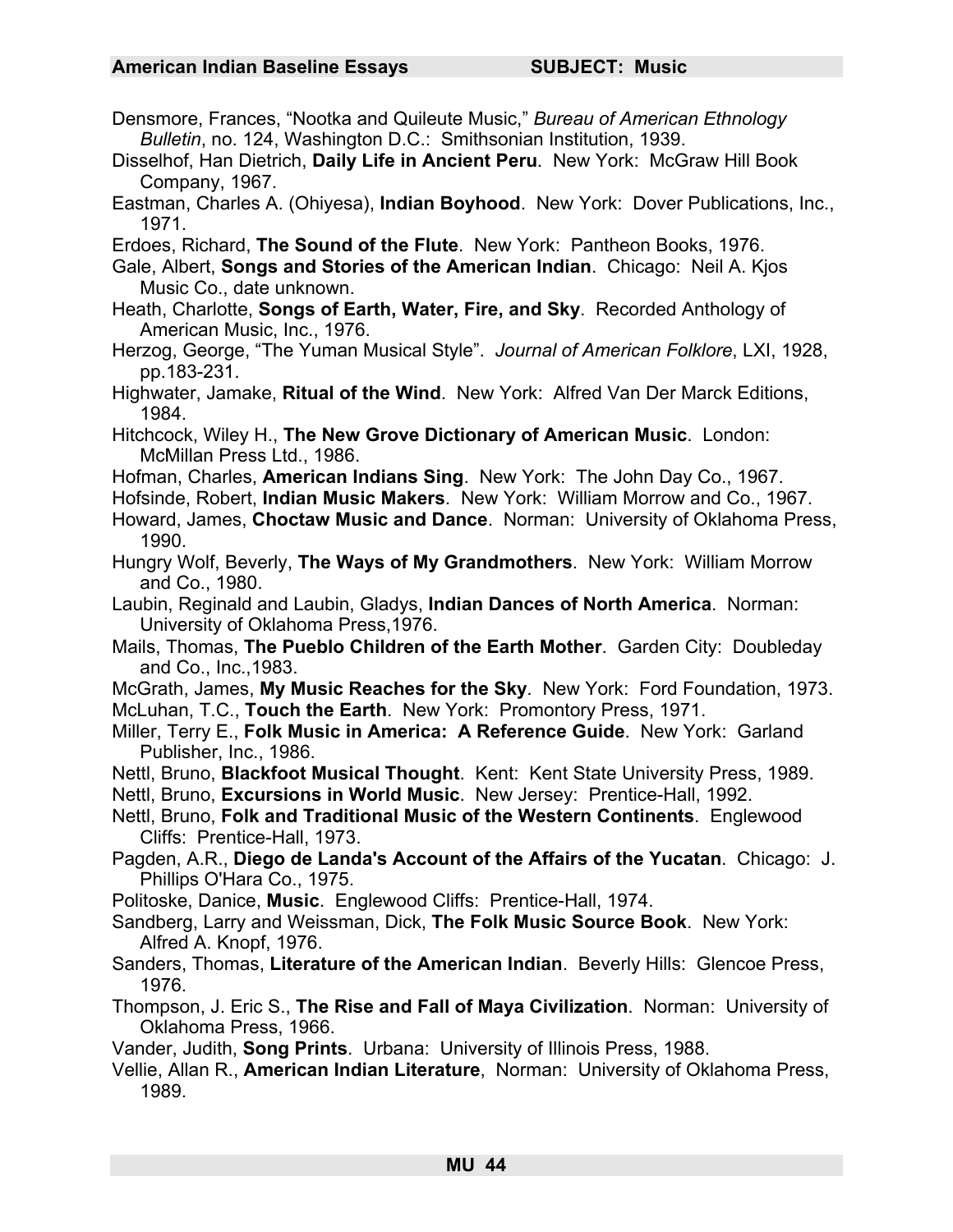**Footnotes** 

 $\frac{1}{1}$ <sup>1</sup>Nettl, Bruno, **Excursions in World Music**. New Jersey: Prentice-Hall, 1992, p.7.<br><sup>2</sup>Heath, Charlotte, **Sange of Farth, Water, Fire, and Sky**, Reserved Apthology of a <sup>2</sup>Heath, Charlotte, **Songs of Earth, Water, Fire, and Sky**. Recorded Anthology of American Music, Inc., 1976; liner notes. <sup>3</sup>Curtis, Natalie, **The Indians' Book**. New York: Bonanza Books, 1987, p. xi.<br><sup>4</sup>Desmars, Erances, "Nastka and Quiloute Music," *Burgou of American Ethnol* Desmore, Frances, "Nootka and Quileute Music," *Bureau of American Ethnology Bulletin*, no. 24, Washington D.C.: Smithsonian Institution, 1939, p.226. <sup>5</sup>Densmore, Frances, p.218. <sup>6</sup> Bierhorst, John, **A Cry From the Earth**. New York: Four Winds Press, 1979, p.5. 7 Anily 1988. Mails, Thomas, **The Pueblo Children of the Earth Mother**. Garden City: Doubleday and Co., Inc.,1983, p.115. <sup>8</sup>Curtis, Natalie, p. xii. <sup>9</sup>Bierhorst, John, p. 6. <sup>10</sup>Densmore, Frances "Papago Music", *Bureau of American Ethnology Bulletin*, no. 90, Washington D.C.: Smithsonian Institution, 1929, p.13.<br><sup>11</sup> Densmore, Frances, "Nootka and Quileute Music," p.25. <sup>12</sup>Colombo, John Robert, **Songs of the Indians**. Ottawa: Oberon Press, 1983, p.23.<br><sup>13</sup>Laubin, Reginald and Laubin, Gladys, **Indian Dances of North America**. Norman: University of Oklahoma Press, 1976, p. 101.<br><sup>14</sup>Densmore, Frances, "Nootka and Quileute Music," p. 2-7. <sup>15</sup>Hofsinde, Robert, Indian Music Makers. New York: William Morrow and Co., 1967, p.40.<br><sup>16</sup>Bierhorst, John, p. 31.<br><sup>17</sup>Bierhorst, John, p. 6.<br><sup>18</sup>Bierhorst, John, p. 6.<br><sup>18</sup>Bierhorst, John, p. 6.<br><sup>18</sup>Bierhorst, John, p. Co., 1975, p.69.<br><sup>24</sup>Vellie. Allan R., **American Indian Literature**, Norman: University of Oklahoma Press, 1989, p.155.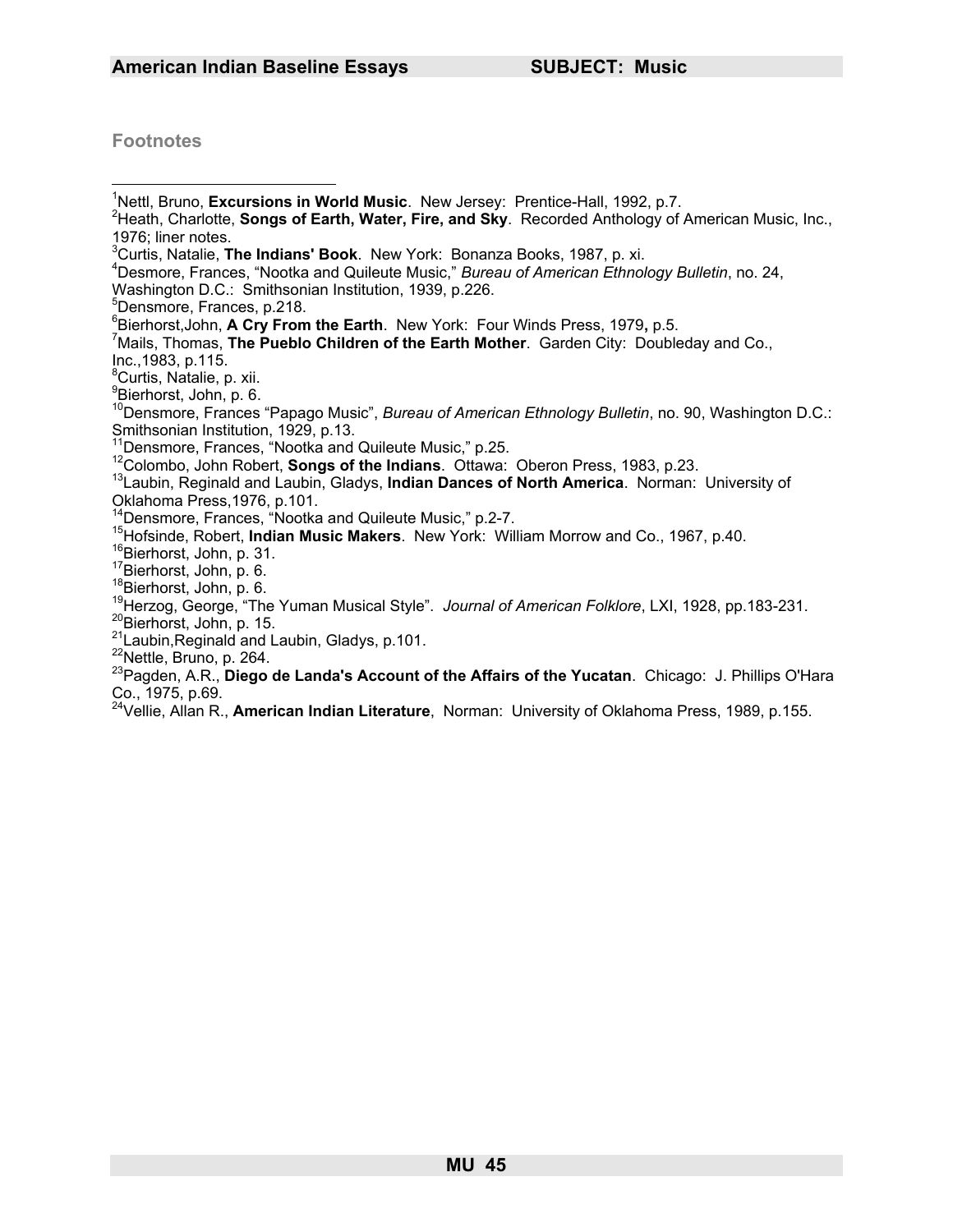<span id="page-47-0"></span>**Index** Caribbean 31

Accelery Award 39, 40<br>
Accelery Award 39, 40<br>
Accelery Award 39, 40<br>
accelery 2, 2, 2, 2, 24<br>
accelery 2, 2, 2, 2, 2<br>
A Maximum Movement 38<br>
Amazon 17: 2, 23, 24<br>
A Maximum Movement 39<br>
Amazon 17: 3<br>
Amazon 17: 3<br>
Amazon

Carlisle 35 *Go My Son* 41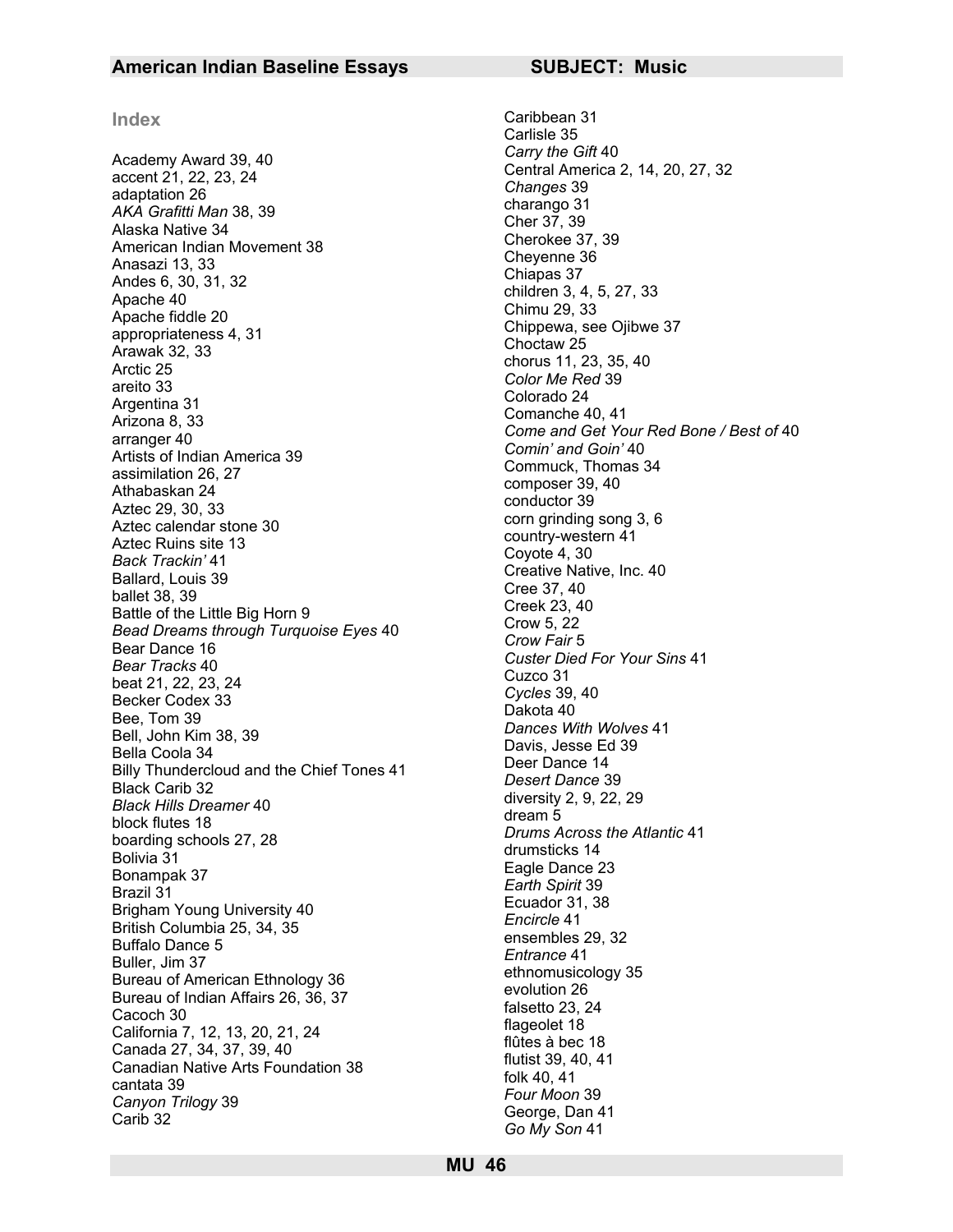#### **American Indian Baseline Essays SUBJECT: Music**

gold record 37 *Journey to the Spirit World* 40 gospel 41 *Journeys* 39 Grammy 41 Kai Yum 30 Grass Dance 5, 23 Kashtin 39 Great Basin 3, 24 Kaw 40 Great Plains 2, 5, 7, 8, 18, 22, 23, 24, 25, 28 key 7, 8, 18, 33 Grey Owl, Richard 41 keynote 7, 8, 25 Guatemala 32 Kiowa 41 guitarist 39, 40 Kwakiutl 9, 35 Gulf of Mexico 20 **Lake Titicaca 30** *Gypsies, Tramps and Thieves* 39 Lakota 9, 22, 32, 37, 38, 39, 40, 41 *Half Breed* 39 Leni-Lenape ('Delaware') 34 half-tones 7 Library of Congress 36 harmony 8, 20, 25 Little Star, Barry 41 Hispaniola 33 Locust 4 Hohokam 33 lullaby 2, 3, 6, 21 Honduras 32 Maidu 13 Hopi 5, 18, 24 Maine 35 Huehuecovotl 30 Makah 13 Huehuetl 30 Maya 29, 30, 33, 37 Hunt, Bonnie Jo 39 Mayohavau 33 Hunt, George 35 McKenzie, Claude 39 Huron 34 melody 2, 5, 8, 22, 23, 24, 25, 29, 34, 35, 36, 41 Idaho 24 Mescalero Apache 3 identity 1, 26, 27, 28, 32 Mesoamerica 6, 29 *In the Land of Spirits* 38 *Message from a Drum* 40 *In the Land of the Head Hunters* 35 metal instruments 30 Inca 29, 30, 31, 36 meter 24 incomplete repetition 23 Mexico 14, 16, 27, 31, 32, 37 Indian Act of 1876 27, 34, 37 Micmac 40 **Indian Melodies** 34 Minnesota 36 *Indian Nation* 41 Mississippi River 33 Indian Reorganization Act 37 Miwok 12 Indigenous Peoples Theatre Celebration 37 Mixtec 33 Innu 39 Mochica 29, 30, 33 Institute of American Indian Arts 37 Moctezuma Xocoyotzin 33 instruments (American Indian) Mohawk 38, 39<br>percussion 9 Montagnais 39 bells 17, 30, 33 Montana 5 drums 10, 11, 12, 13, 14, 16, 22, 23, 24, Music Under New York 38 rasps 16, 30 **Nakai, Carlos 39**<br>
rattles 10, 17, 30, 31, 33, 34, 37 **Narragansett 34** rattles 10, 17, 30, 31, 33, 34, 37 **Narraganse**<br>
Natchez 33 timbrels 30 stringed 9, 20, 31 Native American Church 14 wind 9 *Natives* 39 flutes 2, 18, 29, 31, 33, 40, 41 horns 18, 20, 30, 31, 33, 37 Nazca 29 ocarinas 30 Nevada 24 whistles 18, 19, 20, 30, 33 New Mexico 3, 12, 13, 33, 35, 37 intervals 7, 24, 25 Nicaragua 32 Inuit 10, 25 Niheman 40 Iroquois 23 Nootka 13 Jackalope 40 Northwest 3, 8, 9, 13, 25 *Jackalope Vol. 1* 40 **hotation 21** notation 21 Jayacs 38 *Now That the Buffalo's Gone* 41 jazz 40 Ohio State University 39

lyrics  $3, 5, 9$ Montagnais 39 29, 31, 33, 34, 37 *My Country, 'Tis of Thy People are Dying* 40 bow 21, 40 Native North American Women's Association 40

**MU 47**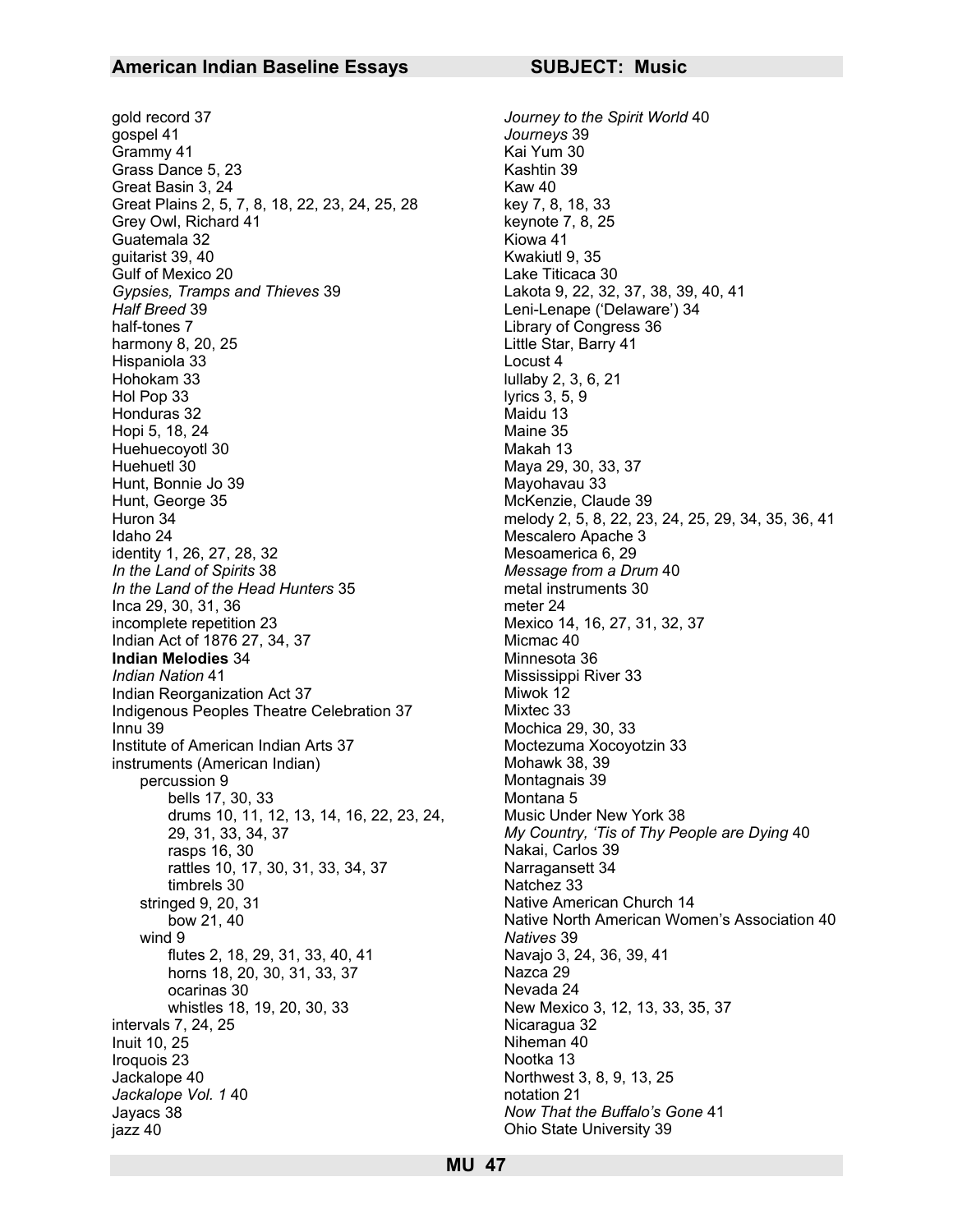Ojibwe 36, 37 social song 5, 23 Oklahoma 39 *Son Chapin* 32 Omaha 35, 36, 37 *Son of the Morning Star* 41 Ontario 34, 37 opera 39, 41 Oregon 24, 25 South America 2, 20, 27, 29, 31 Ortega, Paul 40 Southeast 20, 23 Ouabi 34 Southwest 2, 4, 6, 11, 18, 24, 33 pan-Indian movement 28 *Spirit Horses* 39 Passamaquoddy 35 stanza 23 pattern 2, 6, 16, 21, 23, 24, 25 Stomp Dance 23 Pennsylvania 35 stories 2, 3, 4 *Pepper's Pow-Wow* 40 **Sun Dance 19, 27, 32, 34, 36** Sun Dance 19, 27, 32, 34, 36 Pepper, Jim 40 *Sundance Season* 39 Peru 30, 31, 33 phrase 9, 23, 24 Taino, see Arawak 33 pitch 7, 8, 23, 24, 25 tamoa 12 *Pledging My Love* 41 Taos 5, 40 *Plight of the Redman* 41 Tecumseh 37 polyphony, see harmony 8, 25, 29, 34 Tenochtitlan 30 Pomo 20 Teponaztli 29 pop 37, 39, 41 **The Indians' Book** 36 potlatch 34 *The Path* 40 powwow 6, 10, 28 Thundercloud, Billy 41 professional musicians 6, 29, 33 time signatures 21<br>property 5 Tlacahuepan 33 *Proud Earth* 41 Tlapitzalli 29<br>Pueblo 6, 11, 12, 18, 24, 33 Tommy Ware Pueblo 6, 11, 12, 18, 24, 33 Tommy Ware's All Indian Jazz Band 41 Pulitzer Prize 39 tones 7, 8, 20, 21, 25<br>Quapaw 39 Cuapaw 39 Quapaw 39 Tono O'odham 8, 12, 18 radio station 37 <sup>traditional'</sup> and 'authentic' 26 **Product 26**<br>
Rainer, John (jr.) 40 **Trudell**, John 38, 39 Rainer, John (jr.) 40 recorder 18 *Try a Little Tenderness* 41 Red Bone 37, 40 Tsimshian 9, 35, 41 Redbow, Buddy 40 *Universal Soldier* 40 Redfeather, Tsianino 36 Utah 12, 24 relationship 21 Ute 12, 16, 39 religion 3, 6, 9, 11, 12, 14, 18, 19, 26, 28, 29, 30, 31, 33, 34, 35, 36, 37 *Relocation* 41 vocables 8, 28 responsorial singing 23, 29, 33 rhythm 10, 12, 13, 17, 21, 22, 23, 24 Ware, Tom 41 rise 25 Wari 29 rock 37, 38, 39, 40, 41 Washington 25 Round Dance 5, 22, 23 *Weavings Vol. 2* 40 rubber 14 Westerman, Floyd 41 Saint-Marie, Buffy 40 *What Time of Day* 41 Salish 25 whistling pot 30 Santee Dakota 38 November 2012 12:00 White Eagle 38, 41 scales 7, 8, 29, 31, 36 *Wichitai-to* 40 *Seeds of Brotherhood* 40 Williams, Arlene Nofchissey 41 Seri 14 Winnebago 36, 37 singing style 7 Wolf, Jack 41 Sitting Bull 35

*One-Eyed Ford* 5 song 2, 3, 4, 5, 6, 7, 8, 9, 11, 13, 21, 22, 23, 24, 25, 26, 27, 28, 30, 31, 32, 33, 34, 35, 36, 37, 39, 40, 41 **The North American Indian** 35 Tlacahuepan 33 Top 40 40 Vancouver Island 35 vision 5 **Why Duck Has a Short Tail 39** *Silent Warrior* 41 *Winter Dreams* 40